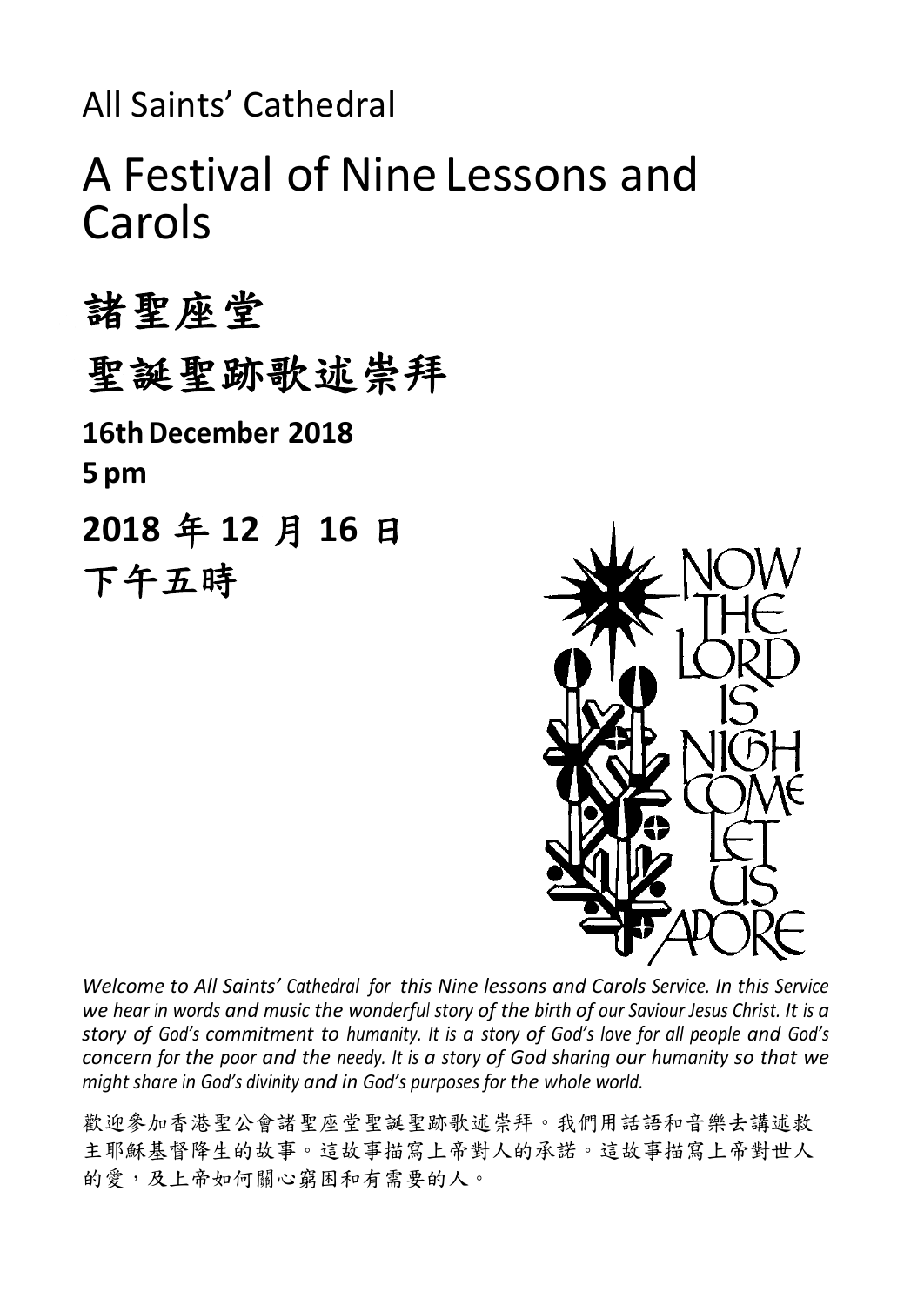歡迎

始禮詩 大衛城中歌

會眾起立

古時候,在大衛城中,

很低小的馬棚裏,

有母親,剛生了孩子,安放他在馬槽裏: 馬利亞是好母親,主耶穌是小聖嬰。

他從天來到了世間,是神明,原甚榮耀, 他所居,乃是個馬棚,他所睡,是個馬槽; 聖救主真正謙虛,願陪伴窮人同住。

主耶穌在幼年時候,很溫柔,睡母懷中, 敬母親,聽她的說話,愛著她,看她慈容; 好孩童都要學他,又溫柔,又聽說話。

主耶穌是最好榜樣;他像我也漸漸長; 他知道也哭著笑著,他弱小,像我一樣, 他體貼我們憂心,他分享我們歡欣。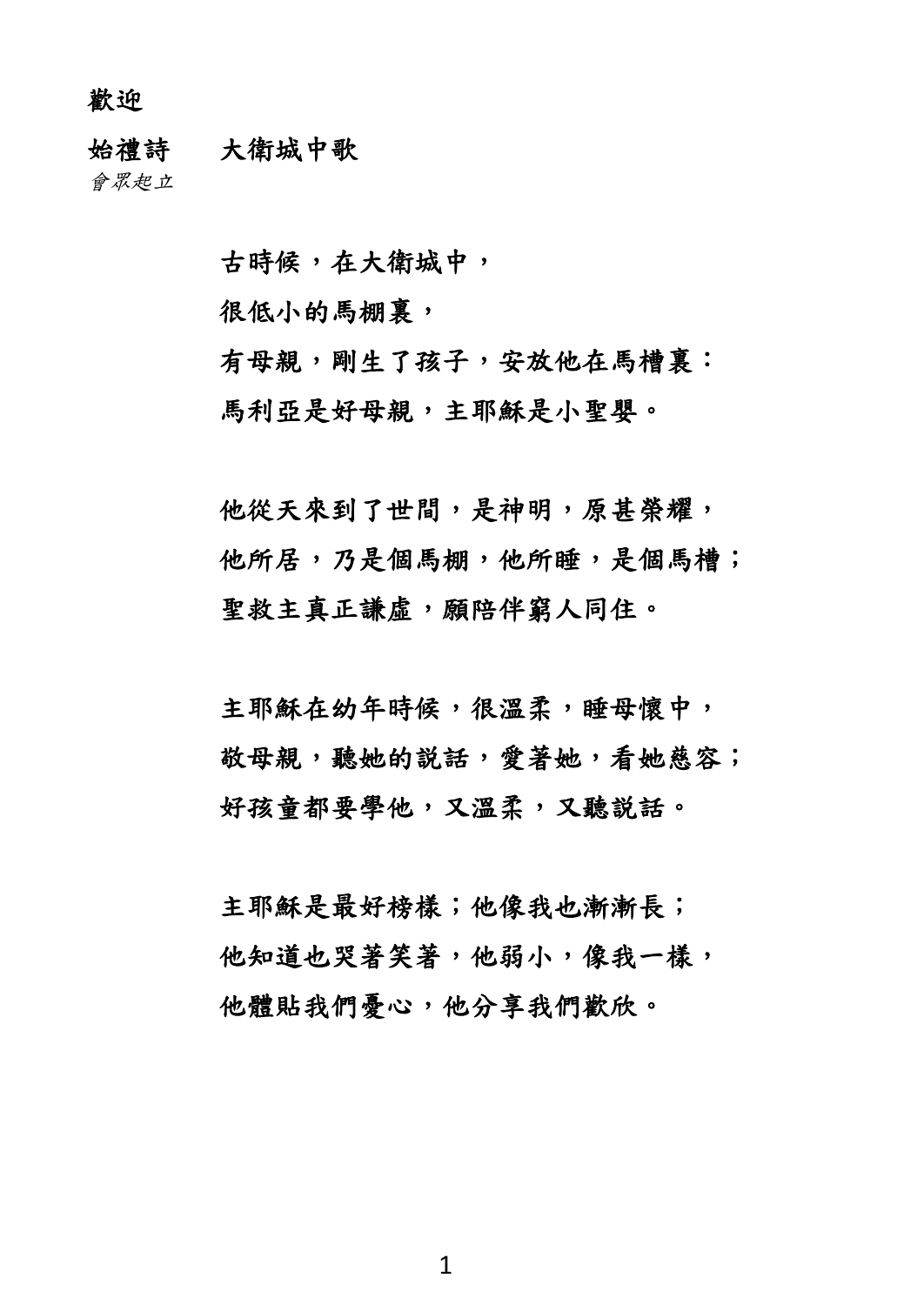## **Welcome**

**Opening Hymn Once in Royal David's city** *The congregation stands.* 

> **Once in royal David's city Stood a lowly cattle shed, Where a mother laid her Baby In a manger for His bed: Mary was that mother mild, Jesus Christ her little Child.**

**He came down to earth from heaven, Who is God and Lord of all, And His shelter was a stable, And His cradle was a stall; With the poor, and mean, and lowly, Lived on earth our Savior holy.**

**And through all His wondrous childhood He would honor and obey, Love and watch the lowly maiden, In whose gentle arms He lay: Christian children all must be Mild, obedient, good as He.**

**For he is our childhood's pattern; Day by day, like us He grew; He was little, weak and helpless, Tears and smiles like us He knew; And He feeleth for our sadness, And He shareth in our gladness.**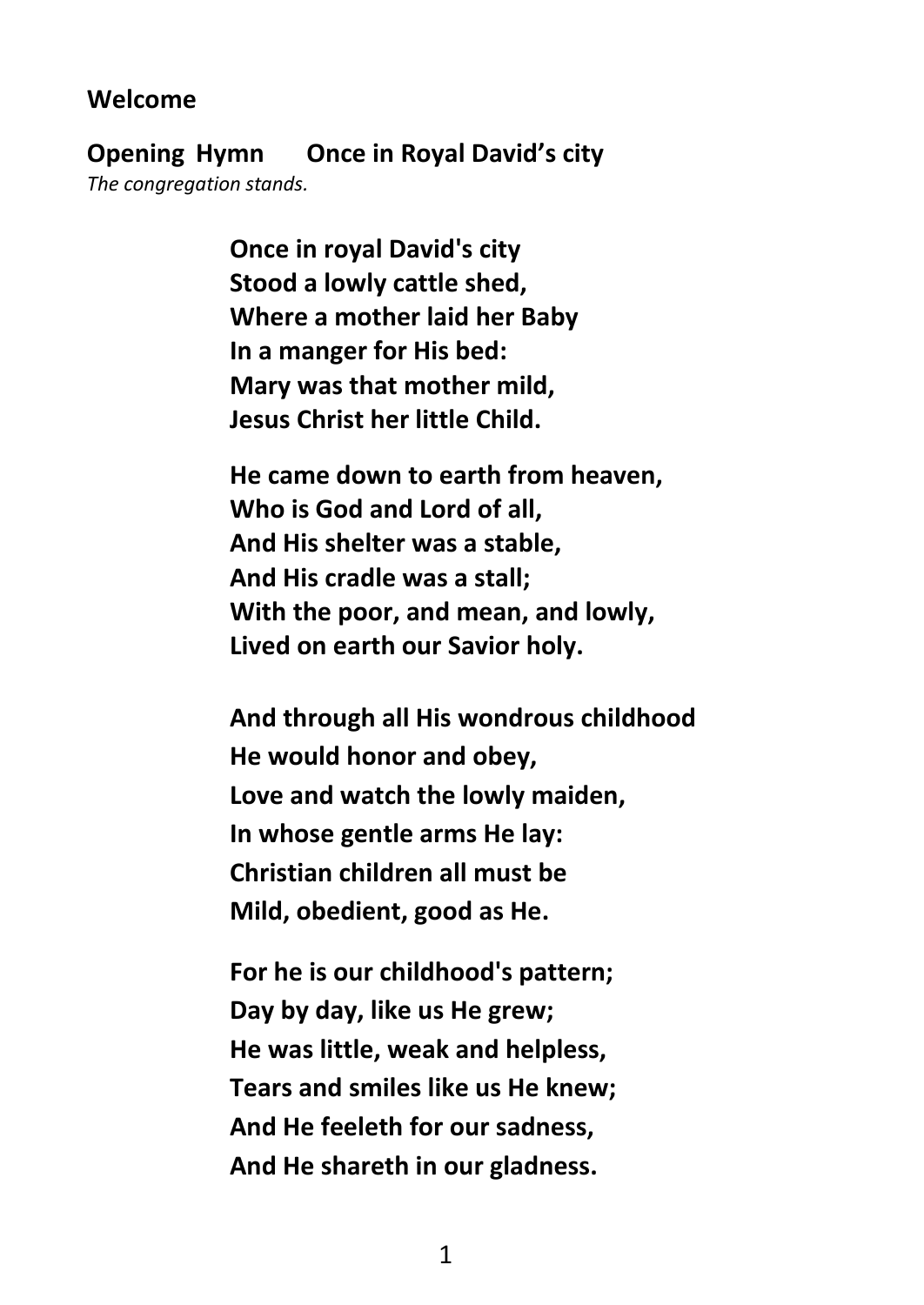始禮詩 大衛城中歌 **(**續**)**

我們靠了他的救恩,到底能親眼見他; 因那位最可愛嬰孩,如今在我們天家; 他引導眾孩同往,都到他美好地方。

他不再在茅棚裏面,無牛馬立他身旁; 我要見他住在天上,坐父右,享受榮光; 群小孩, 圍他如星, 身上衣, 潔白如銀。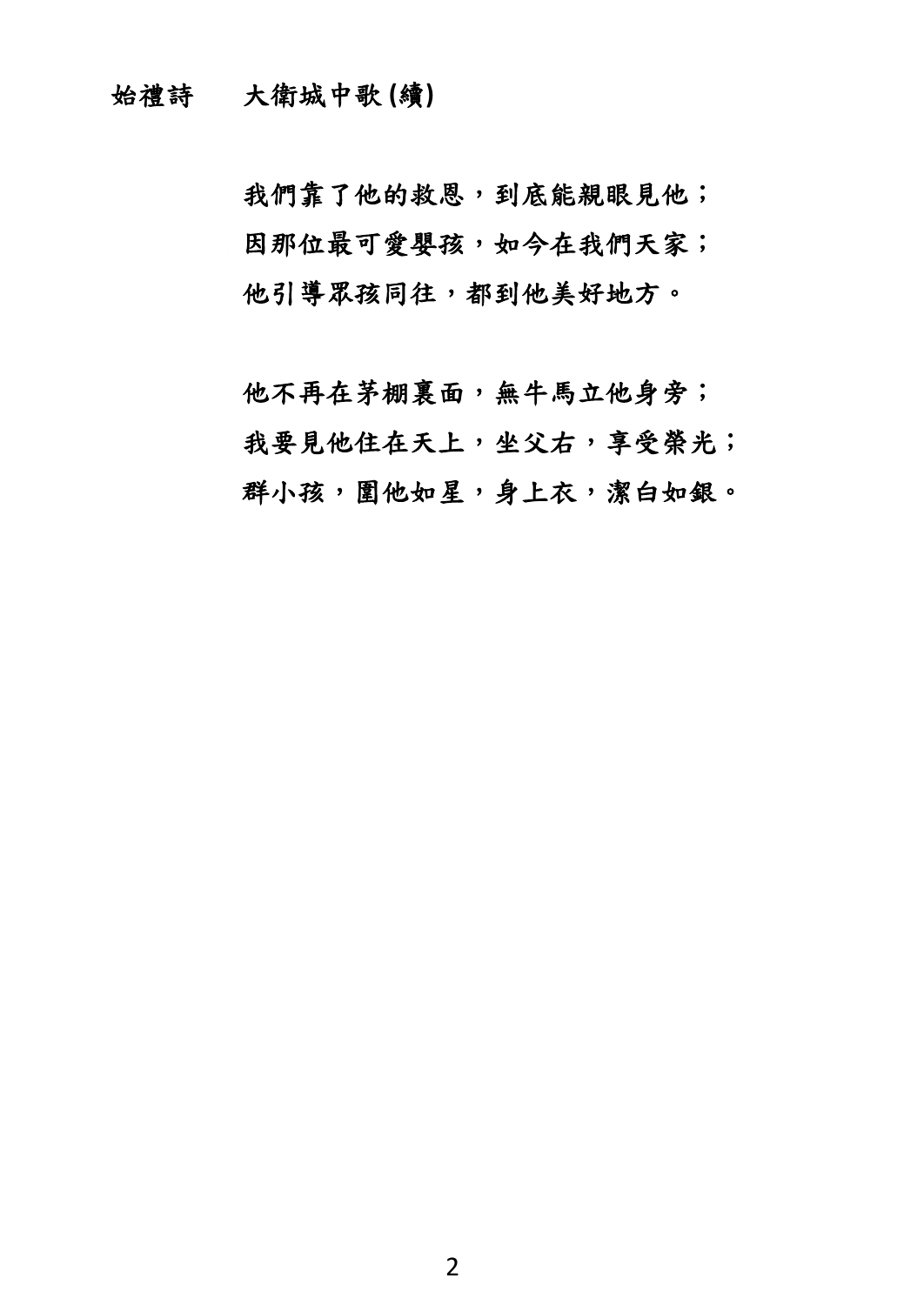**And our eyes at last shall see Him, Through His own redeeming love; For that Child so dear and gentle Is our Lord in heaven above, And He leads His children on To the place where He is gone.**

**Not in that poor lowly stable, With the oxen standing by, We shall see Him; but in heaven, Set at God's right hand on high; Where like stars His children crowned All in white shall wait around.**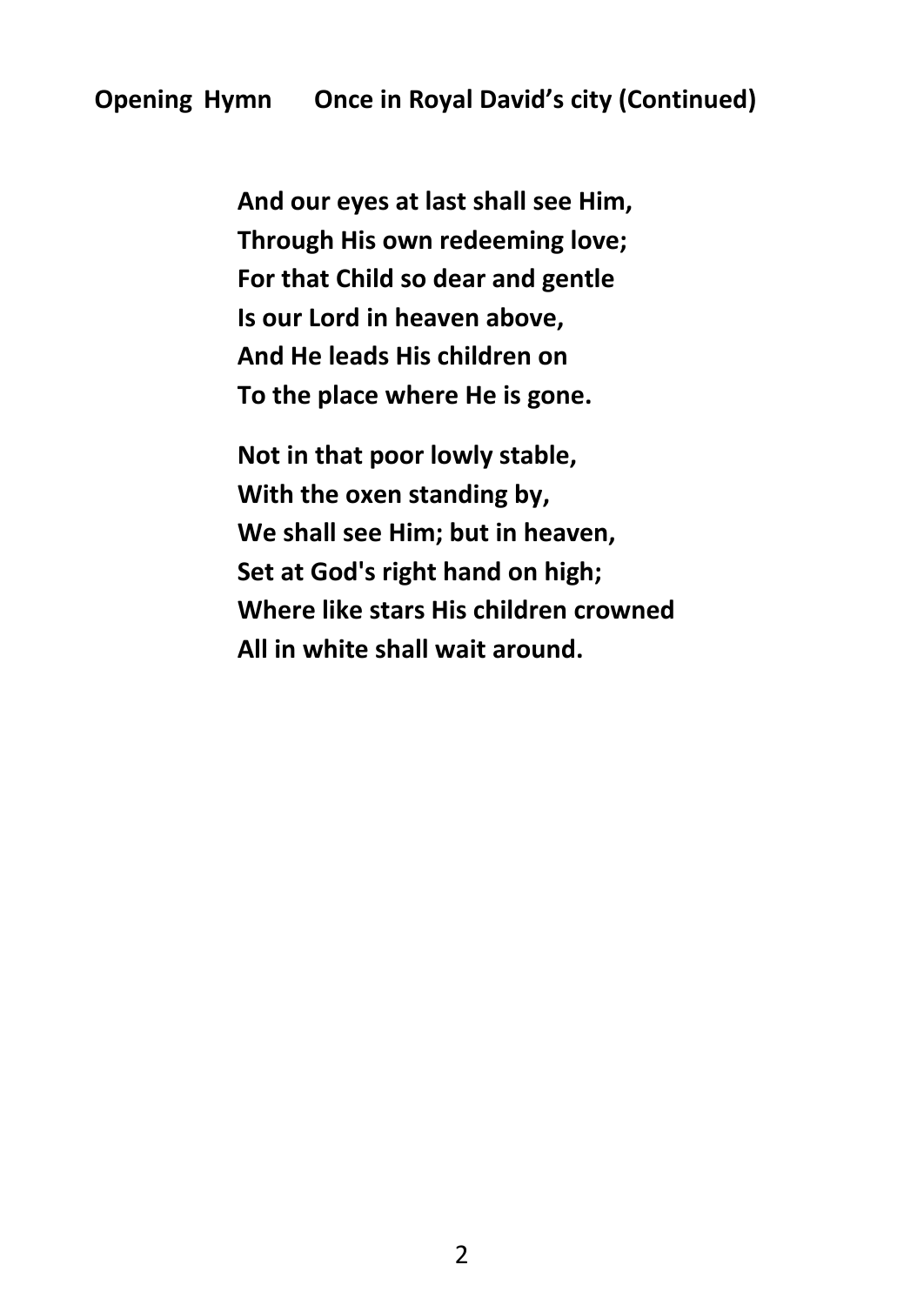## 始禮禱文

全體起立,主禮誦讀始禮禱文。

主内親愛的弟兄姊妹,在聖誕期裏,我們為再次聽聞天使信 息而關注及感到喜悅,又讓我們的心靈和思想走到昔日的伯 利恆城,朝見躺在馬槽裏的聖嬰。

因此,讓我們在聖經中閱讀及領悟到,當我們人類自背叛上 帝的第一天起,他已藉聖嬰賜給我們光榮的救贖計劃,又讓 我們歌頌之聲響遍此座堂。

首先,讓我們為整個世界的需要禱告;祈求在地上平安歸與 主的子民;為基督來臨所建立,教會中的合一及弟兄姊妹間 的情誼;也為這個社區及香港特別行政區禱告。

讓我們藉他的聖名記念一切貧困及無助的人、在冷冰中、在 飢餓中及受壓逼的人;我們也為病患者及哀愁的人、為孤單 及缺乏關愛的人、為老年人及小孩祈求;為所有未認識或未 愛主耶穌的人,或那些因罪而内心悲疼的人祈禱。

最後,讓我們在上帝面前記念那些曾與我們一起歡樂,現已 到達彼岸,在更榮耀、更無法測度的榮光中的人祈禱。他們 的一生盼望都在道成肉身之中,願我們與他們在主耶穌裏永 遠合而為一。

3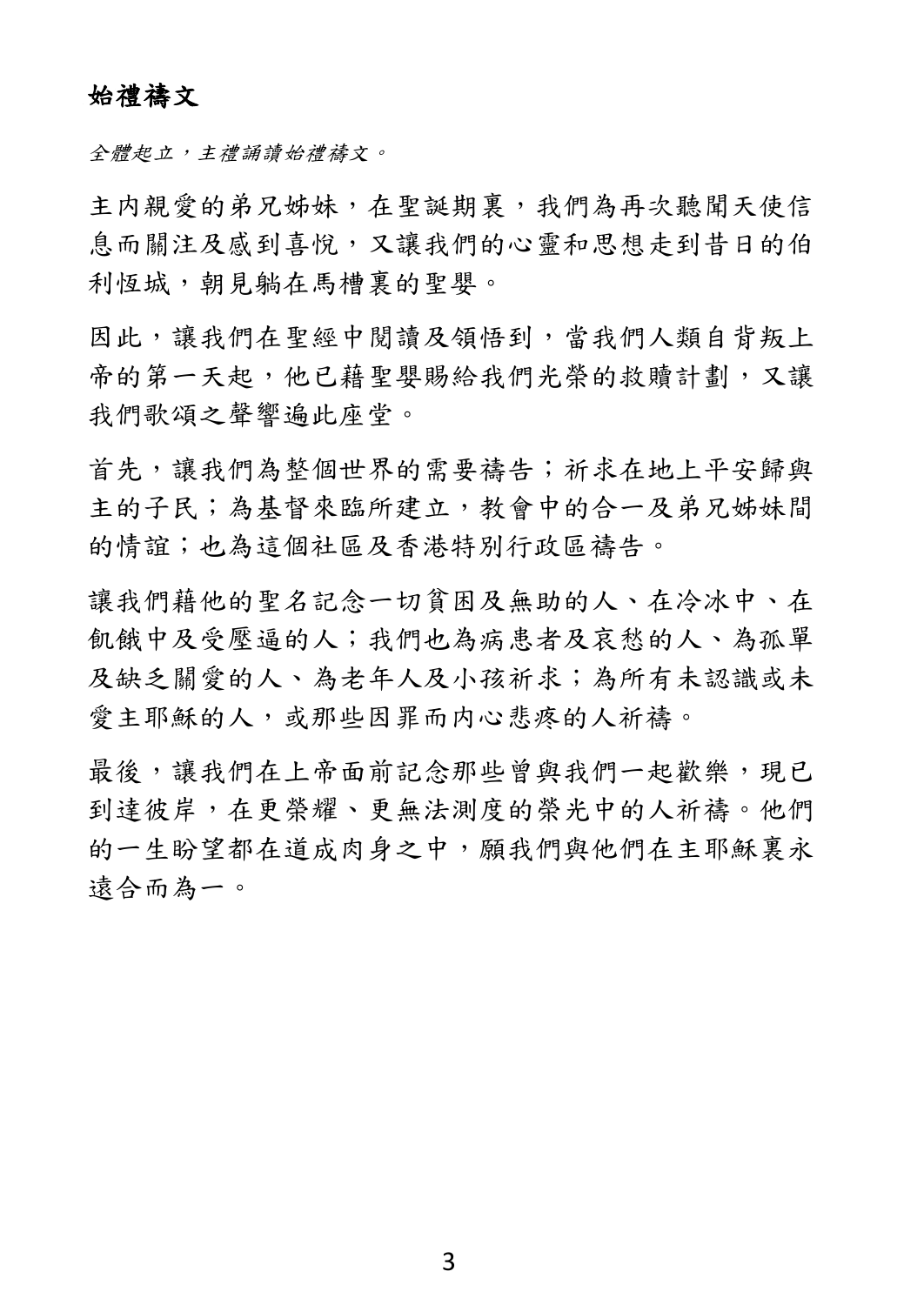# **Bidding Prayer**

*All remain standing, this bidding prayer is said.*

Beloved in Christ, be it this Christmastide our care and delight to hear again the message of the angels, and in heart and mind to go even unto Bethlehem and see this thing which is come to pass, and the Babe lying in a manger.

Therefore let us read and mark in Holy Scripture the tale of the loving purposes of God from the first days of our disobedience unto the glorious redemption brought us by this Holy Child; and let us make this Cathedral Church glad with our carols of praise.

But first, let us pray for the needs of the whole world: for peace on earth and goodwill among all his people; for unity and brotherhood within the Church he came to build, and especially in this city and Special Administrative Region of Hong Kong.

Let us remember, in his name, the poor and helpless, the cold, the hungry and the oppressed; the sick and them that mourn, the lonely and the un- loved, the aged and the little children; all those who know not the Lord Jesus, or who love him not, or who by sin have grieved his heart of love.

Lastly let us remember before God all those who rejoice with us, but upon another shore, and in a greater light, that multitude which no man can number, whose hope was in the Word made flesh, and with whom, in this Lord Jesus we for evermore are one.

3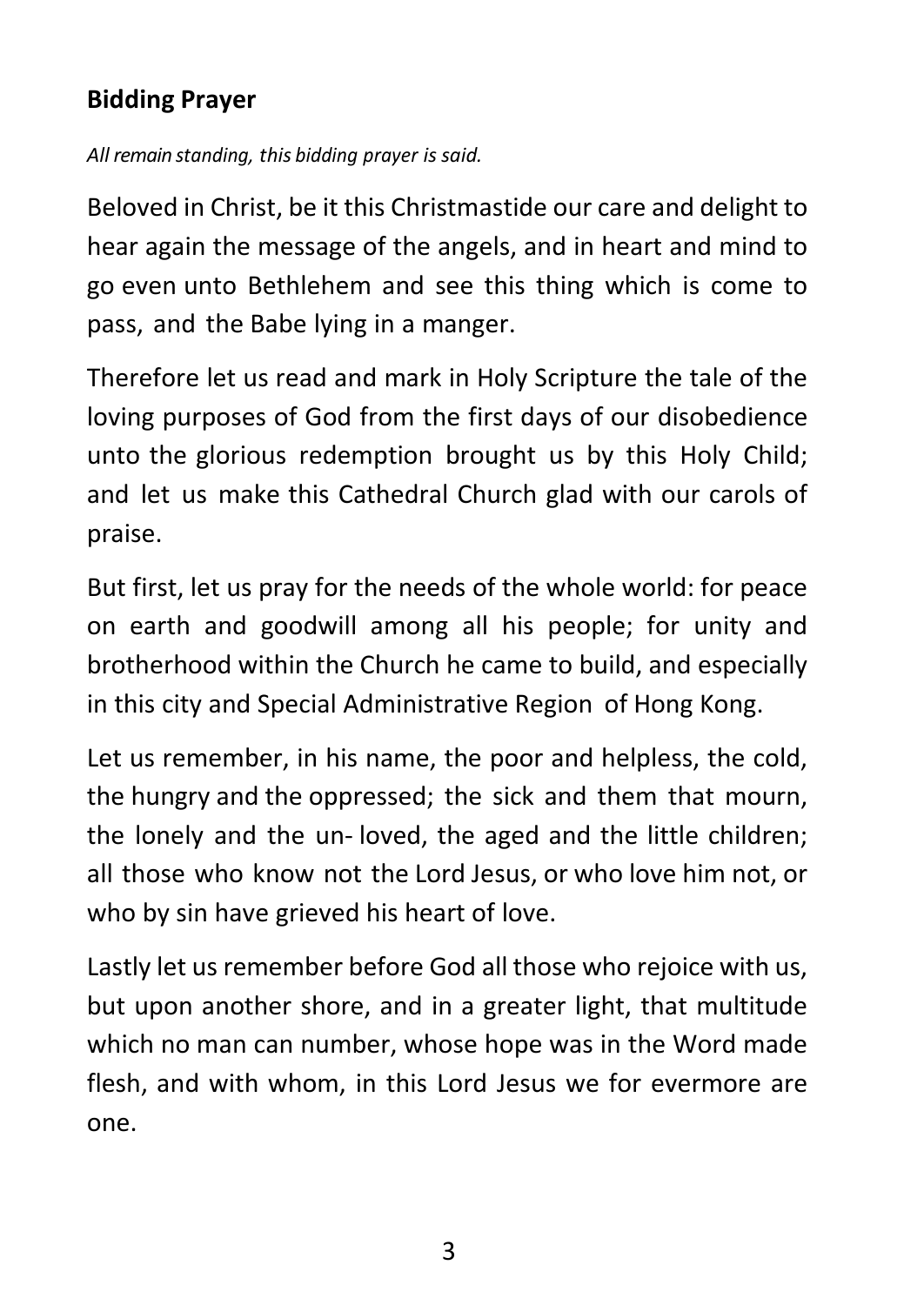- 主禮 讓我們謙卑地向天上的寶座呈獻這些禱告及讚 美,我們以基督教導我們的禱告說:
- 全體 我們在天上的父,願人都尊你的名為聖, 願你的國降臨,願你的旨意行在地上, 如同行在天上一樣。 我們日用的飲食, 今日賜給我們,饒恕我們的罪, 如同我們饒恕得罪我們的人。 不叫我們遇見試探,拯救我們脫離兇惡, 因為國度、權柄、榮耀, 都是你的,直到永遠。 阿們。
- 主禮 願全能的上帝以他的恩典賜福我們, 願基督賜我們永生的歡樂, 也願天使的君王 將我們引領到天上子民的團契裏。 全體 阿們。

會眾坐下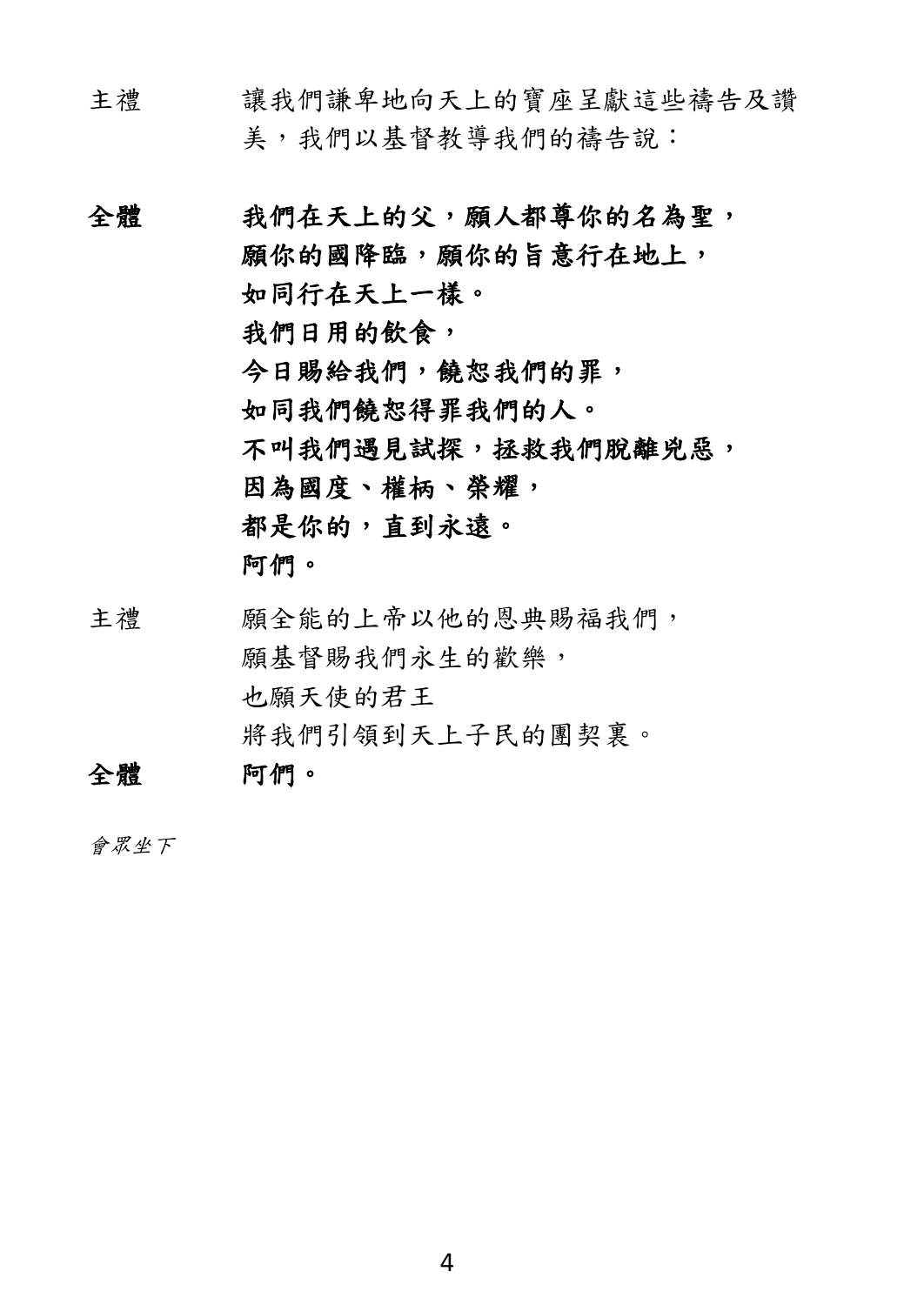Celebrant These prayers and praises let us humbly offer up to the throne of heaven, in the words which Christ himself has taught us:

**All Our Father in heaven, hallowed be your name, your kingdom come, your will be done, on earth as in heaven. Give us today our daily bread. Forgive us our sins as we forgive those who sin against us. Lead us not into temptation but deliver us from evil. For the kingdom, the power, and the glory are yours now and forever. Amen.**

Celebrant May the almighty God bless us with his grace; Christ give us the joys of everlasting life, and unto the fellowship of the citizens above may the King of angels bring us all.

**All Amen.**

*The congregation sits.*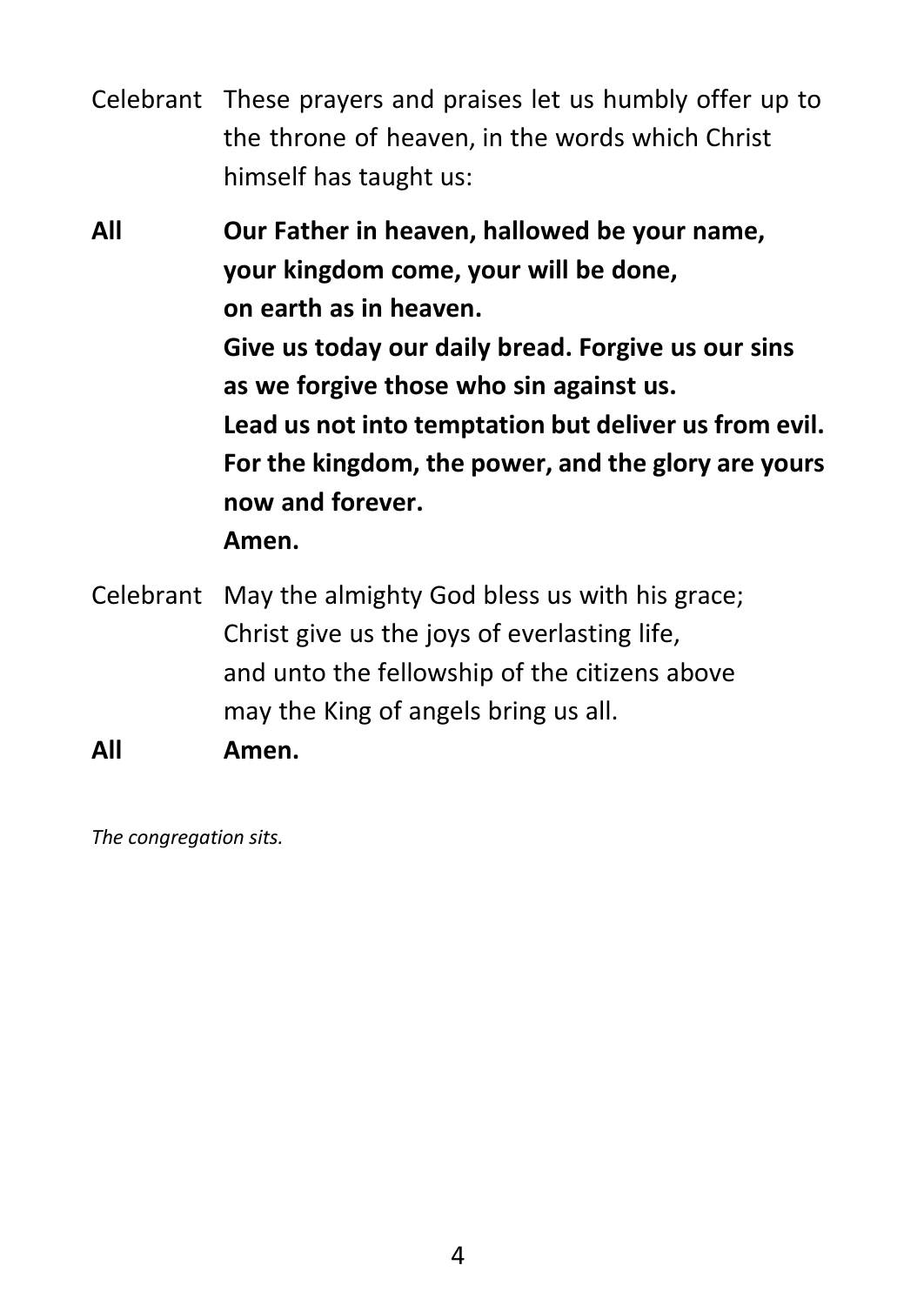上帝告訴亞當,他已失去樂園的生命, 而其後裔必要傷害蛇的頭。*(*創世記 *3.8-14)*

天起了涼風,那人和他妻子聽見上主上帝在園中來回行 走的聲音,就藏在園裏的樹木中,躲避上主上帝的面。 上主上帝呼喚那人,對他說:「你在哪裏?」他說: 「我在園中聽見你的聲音,我就害怕;因為我赤身露體, 我就藏了起來。」上主上帝說:「誰告訴你,你是赤身 露體呢?莫非你吃了那樹上所出的,就是我吩咐你不可 吃的嗎?」那人說:「你賜給我、與我一起的女人,是 她把那樹上所出的給我,我就吃了。」上主上帝對女人 說:「你怎麼會做這種事呢?」女人說:「那蛇引誘我, 我就吃了。」上主上帝對蛇說:「你既做了這事,就必 受詛咒,比一切的牲畜和野獸更重。你必用肚子行走, 終生吃土。

- 讀經員 這是上主的道。
- 會眾 感謝上主。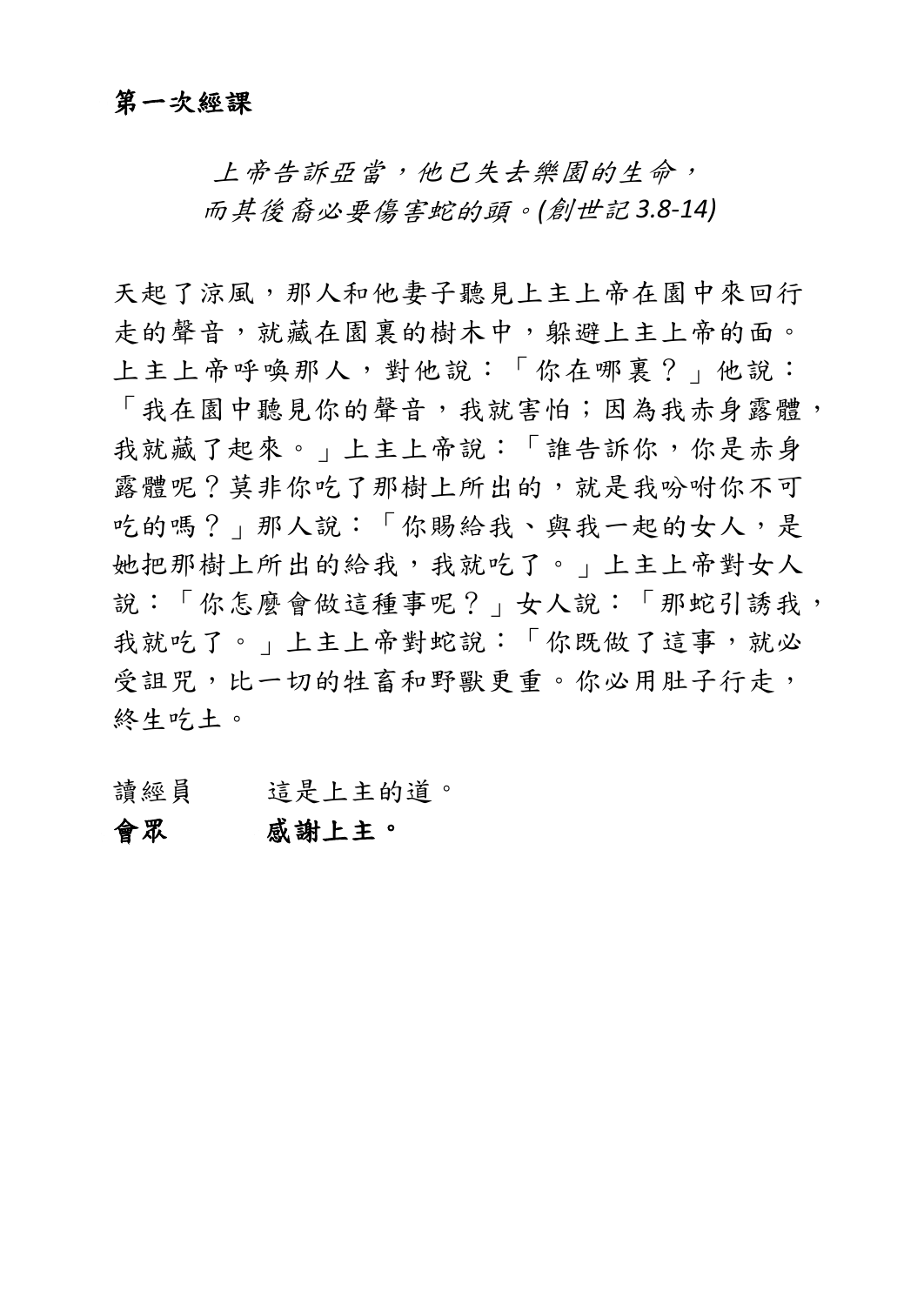# **First Lesson**

*God tells sinful Adam that he has lost the life of Paradise and that his seed will bruise the serpent's head. (Genesis 3.8-14)*

The man and the woman heard the sound of the Lord God walking in the garden at the time of the evening breeze, and the man and his wife hid themselves from the presence of the Lord God among the trees of the garden. But the Lord God called to the man, and said to him, Where are you? He said, I heard the sound of you in the garden, and I was afraid, because I was naked; and I hid myself. He said, Who told you that you were naked? Have you eaten from the tree of which I commanded you not to eat? The man said, The woman whom you gave to be with me, she gave me fruit from the tree, and I ate. Then the Lord God said to the woman, What is this that you have done? The woman said, The serpent tricked me, and I ate. The Lord God said to the serpent, Because you have done this, cursed are you among all animals and among all wild creatures; upon your belly you shall go, and dust you shall eat all the days of your life.

Reader This is the word of the Lord. **All Thanks be to God.**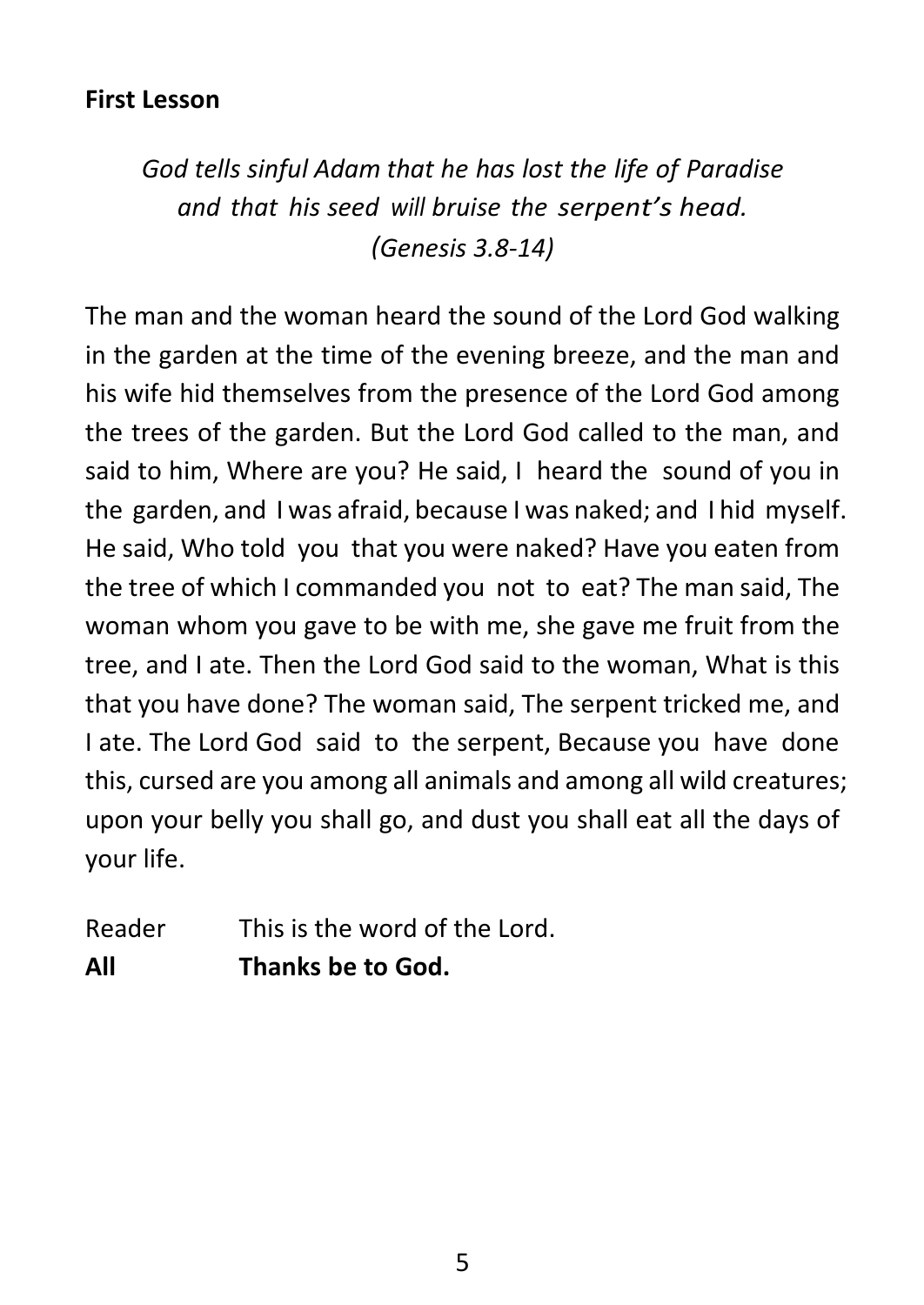## 《英式將臨頌歌》

*(*中文意譯*)*

上主之光,懇求降臨, 驅散夜間黑影, 從遠處帶來愛與平安, 我們靜候上主,噢晨星!

以馬內利,懇求降臨, 救贖解放以色列民; 淪落異邦,寂寞傷心, 引頸渴望神子降臨。

清晨日光,懇求降臨, 藉主降臨,歡慰眾心; 衝開長夜幽暗愁雲, 驅散死亡深沉黑影。 歡欣!歡欣!以色列民, 以馬內利,定要降臨!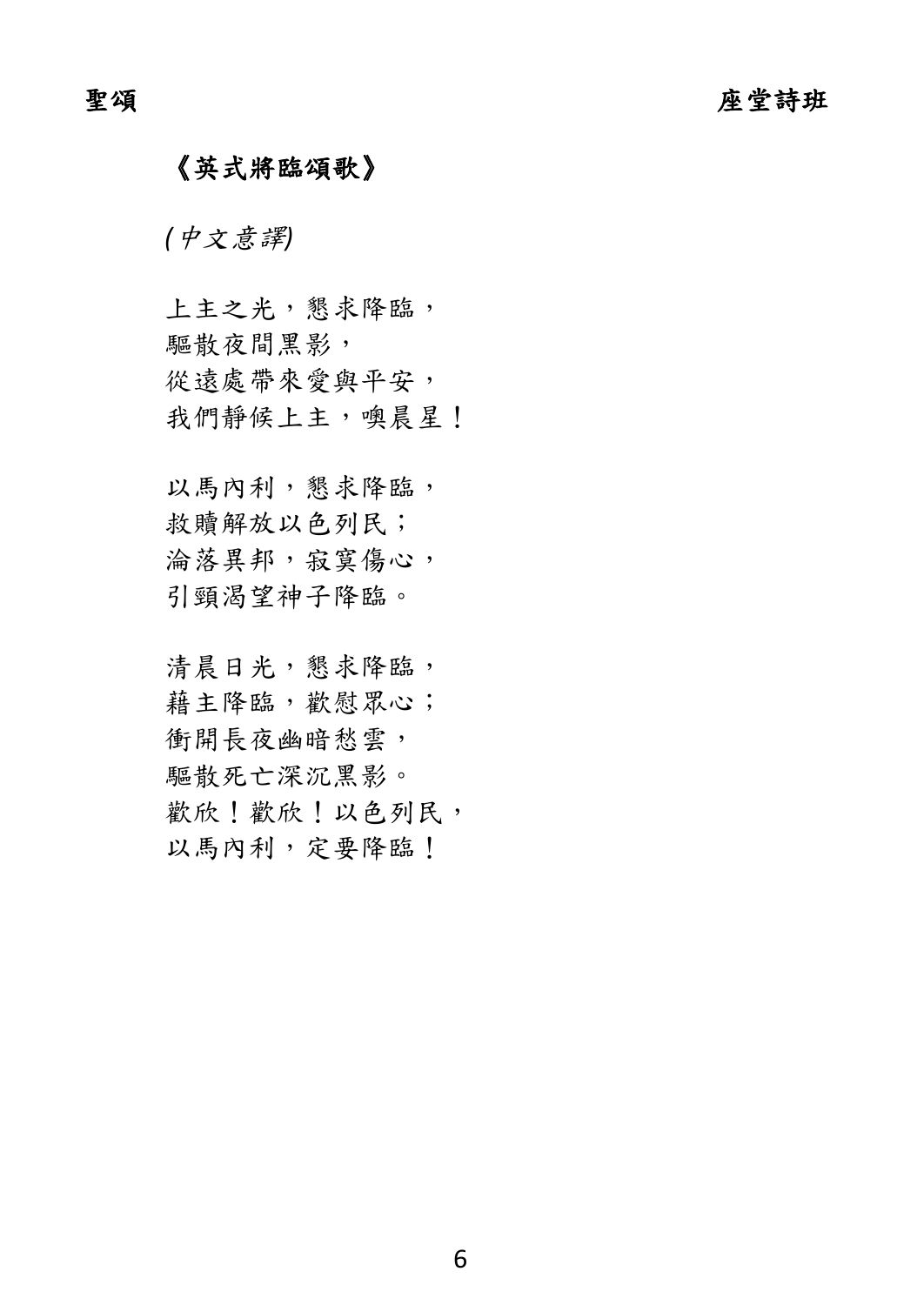## **English Advent Carol**

Traditional English Folksong Arranged by Patrick M. Liebergen

Come down to us, O Lord of Light! Remove the shadows of the night! Bring love and peace now from afar! We wait for You, O Morning Star!

Come, O come, Emmanuel, come to ransom Israel that mourns in lonely exile here until the Son of God appear.

O come, Thou Day-spring, come and cheer, Cheer souls by Your advent here; Disperse the gloomy clouds of night, and death's dark shadows put to flight. Rejoice! Rejoice! Emmanuel shall come to you, O Israel!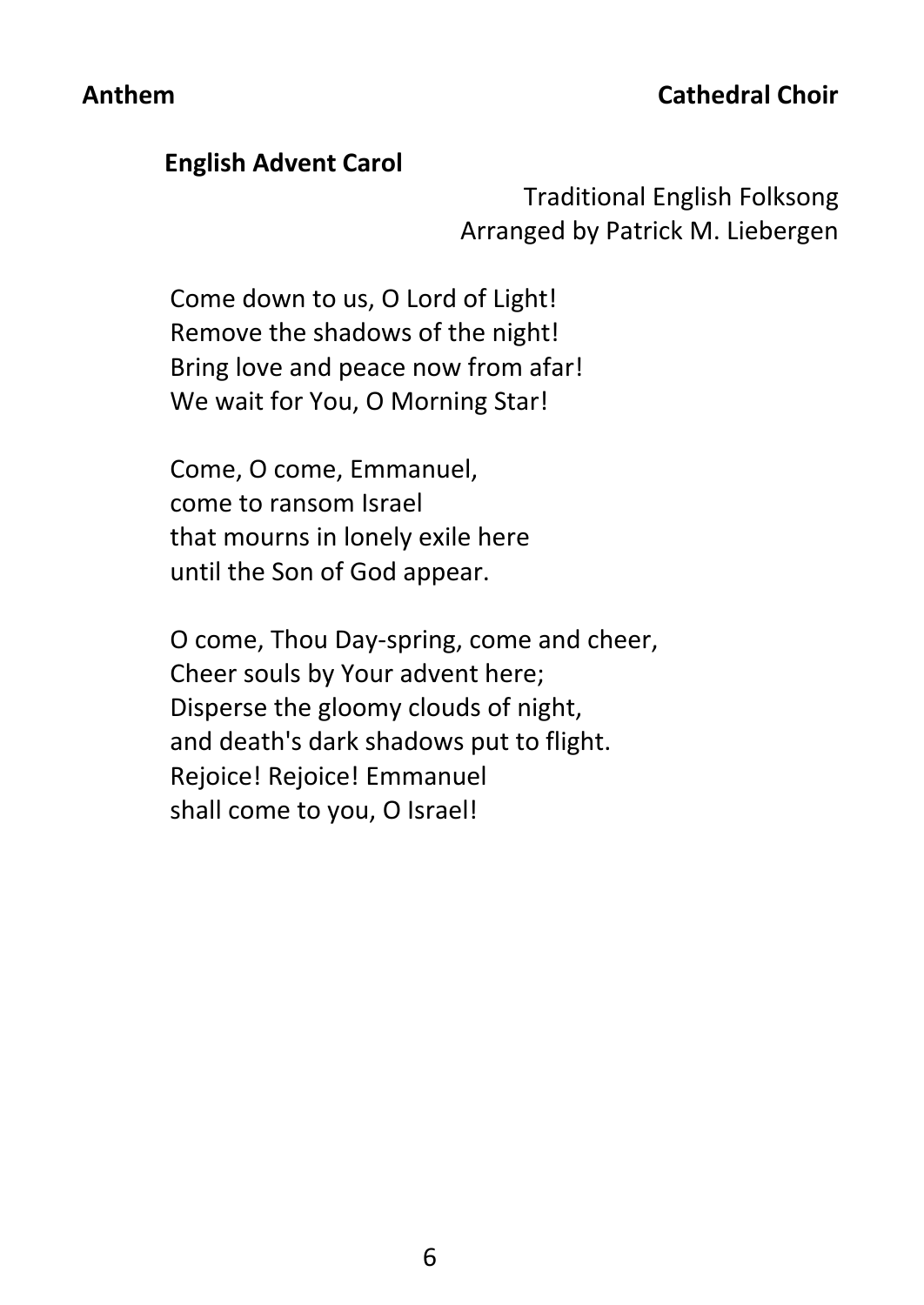## 第二次經課

上帝向忠心的亞伯拉罕應許,萬民都必因他的後裔得福 *(*創世記*22.15-18)*

上主的使者第二次從天上呼喚亞伯拉罕,說:「上主說:『你 既行了這事,沒有留下你的兒子,就是你的獨子,我指著自己 起誓:我必多多賜福給你,我必使你的後裔大大增多,如同天 上的星、海邊的沙。你的後裔必得仇敵的城門,並且地上的萬 國都必因你的後裔得福,因為你聽從了我的話。』」

讀經員 這是上主的道。

## 會眾 感謝上主。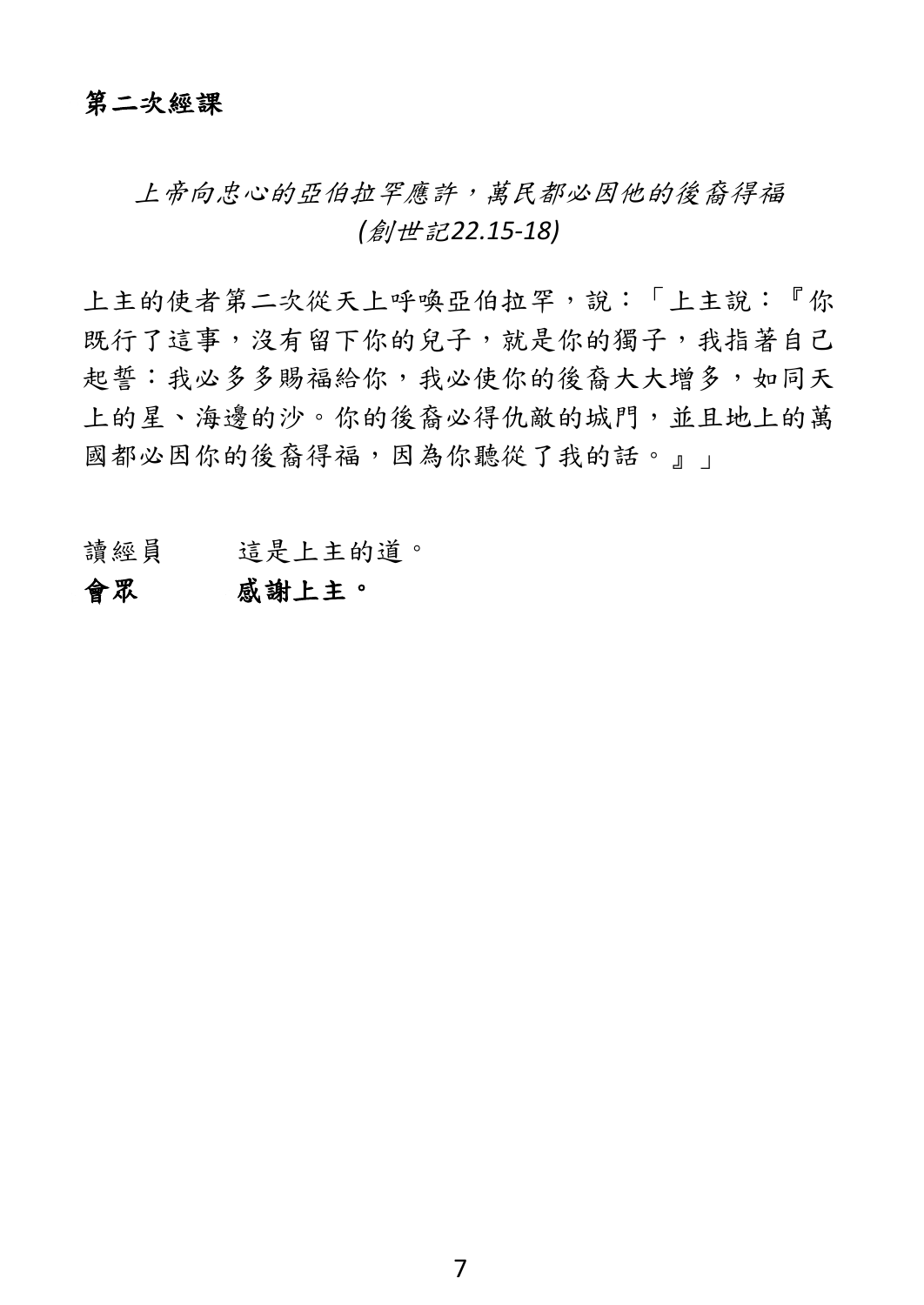# **Second Lesson**

*God promises to faithful Abraham that in his seed shall all the nations of the earth be blessed. (Genesis 22.15-18)*

The angel of the Lord called to Abraham a second time from heaven, and said, By myself I have sworn, says the Lord: Because you have done this, and have not withheld your son, your only son, I will indeed bless you, and I will make your offspring as numerous as the stars of heaven and as the sand that is on the seashore. And your offspring shall possess the gate of their enemies, and by your offspring shall all the nations of the earth gain blessing for themselves, because you have obeyed my voice.

Reader This is the word of the Lord.

**All Thanks be to God.**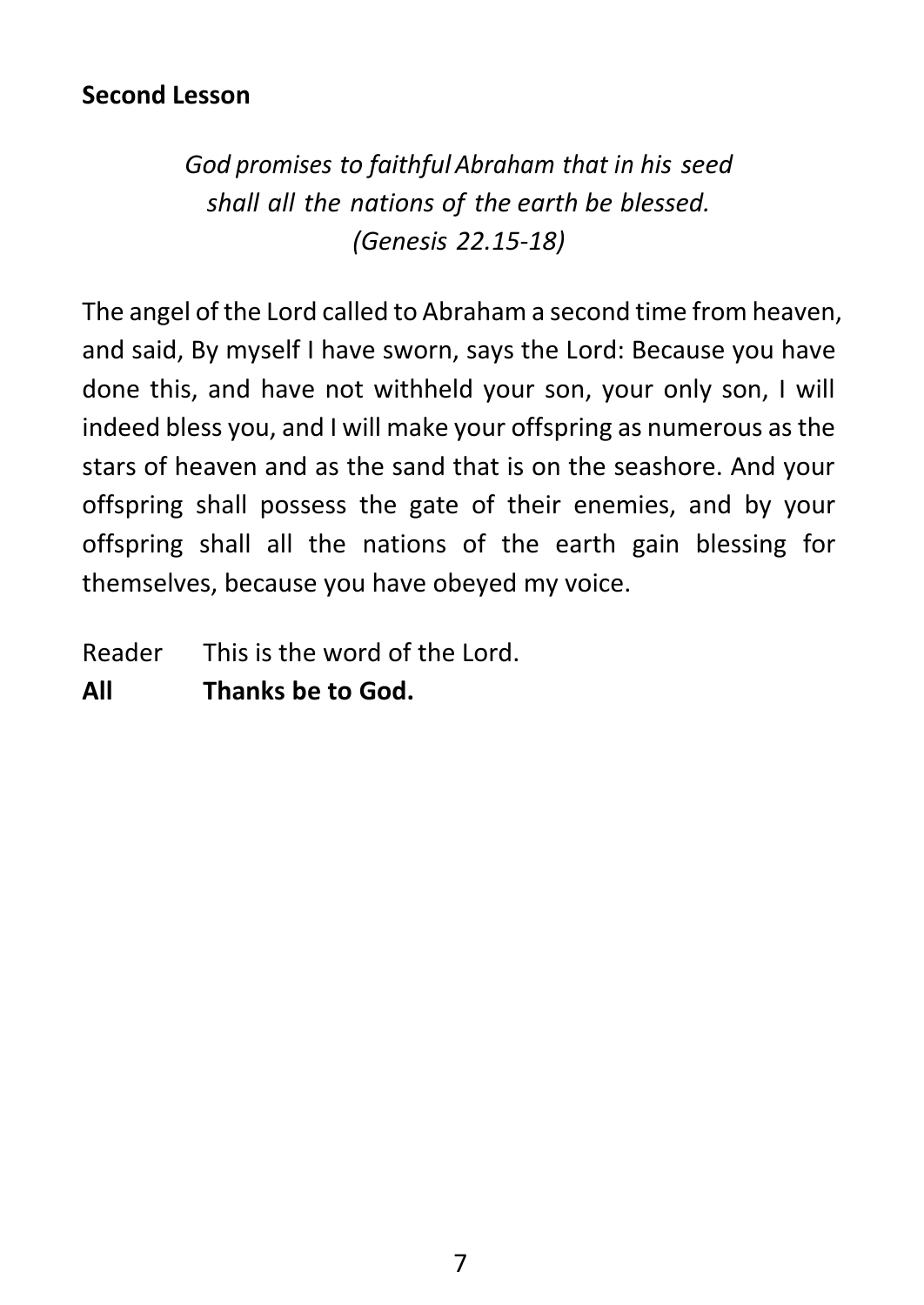# 聖頌 拔萃男書院舊生合唱團

## 《親愛主,牽我手》

詞:梅爾曼

曲調:艾倫

編曲:瓦爾德

親愛主,牽我手,

領回家,過黑夜,

經風雨,進光明。

登山上,到應許地,

親愛主,牽我手。

親愛主,牽我手, 領孩子回家鄉, 艱難痛苦, 成過去。 我盼見夢成真: 祢大愛統宇宙。 親愛主,牽我手。

親愛主,牽我手, 接孩子到住處, 新天地享自由, 待那天按定期, 凡眾生得榮耀, 親愛主,牽我手。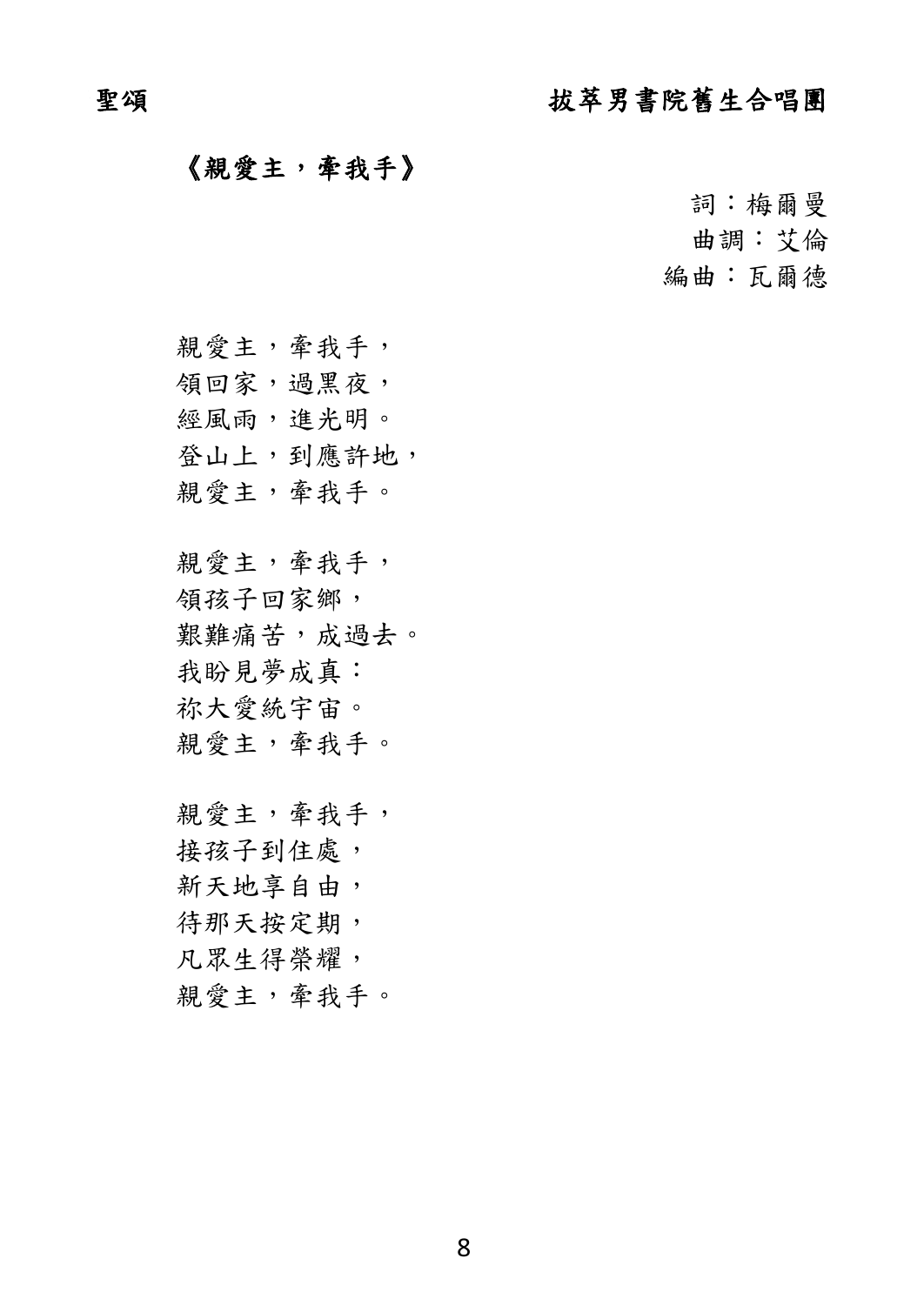## **Precious Lord, Take My Hand**

Text by Joyce Merman Hymn Tune by George N. Allen Arranged by Roy Rainwald

Precious Lord, take my hand, Bring me home, through the night, Through the dark, through the storm, to thy light. I have been to the mount, I have seen the Promised Land, Precious Lord, precious Lord, take my hand.

Precious Lord, take my hand, Bring thy child home at last, Where the strife and the pain All are past, I have dreamed a great dream That Thy love shall rule our land. Precious Lord, precious Lord, take my hand.

Precious Lord, take my hand, Take Thy child unto Thee, With my dream of a world that is free. For that day when all flesh Joins the glory Thou hast planned, Precious Lord, precious Lord, take my hand.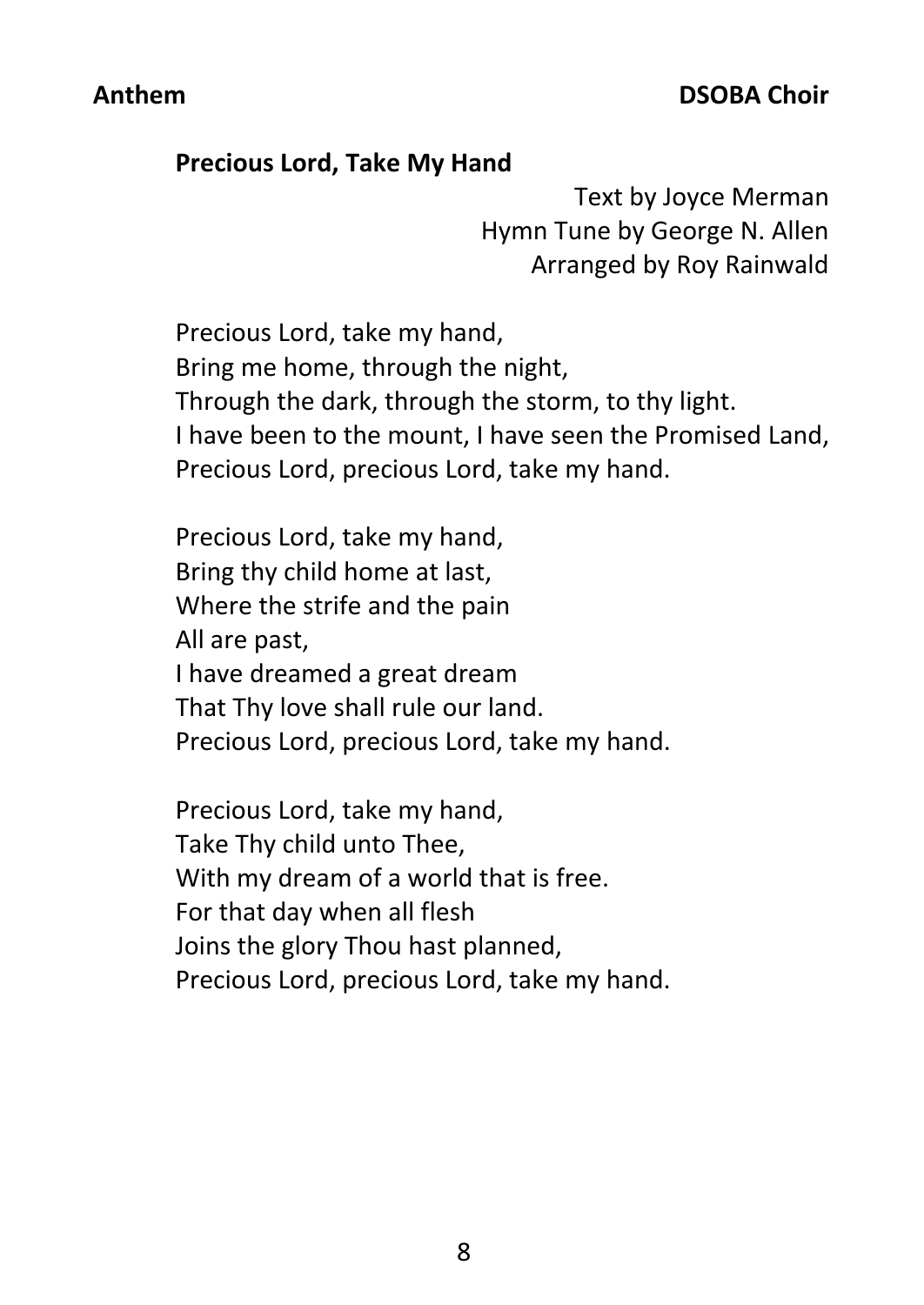## 《主啊,我向祢》

詞:詩篇 25. 1, 3-5 曲:科普克

主啊,我向祢高舉我靈魄

主啊,我向祢高舉我靈魄 我全交托祢 主啊,我向祢高舉我靈魄

求主向我指示祢的道路 以真理引領教導我

因祢是我的拯救 主啊,我向祢高舉我靈魄

求主記念我 因祢的憐憫,慈愛,恩典永不止息

主啊,我向祢高舉我靈魄 求主向我指示祢的道路 以真理引領教導我 當記念祢的憐憫與慈愛

主啊,我向祢 阿們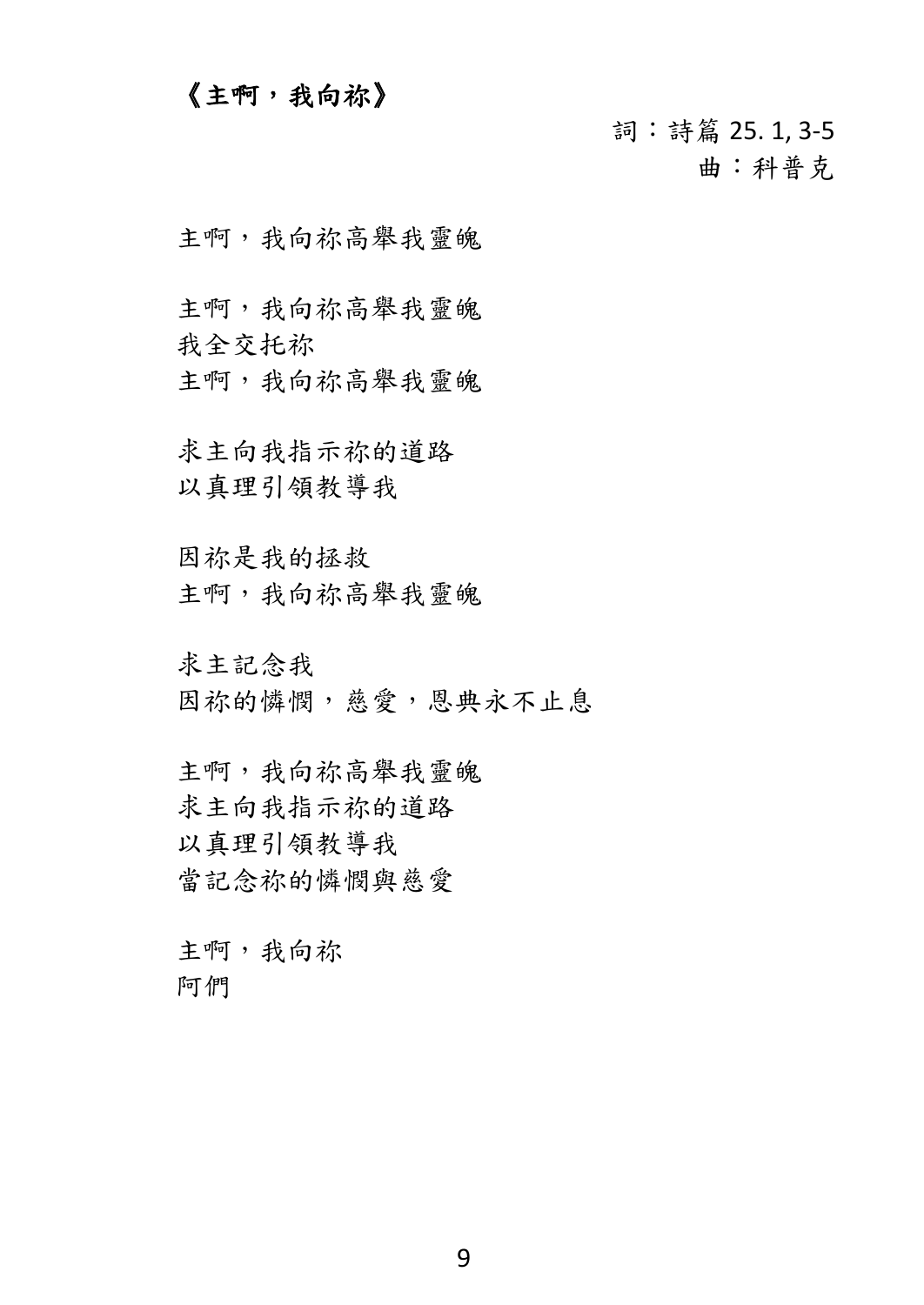# **Ad Te, Domine (To Thee, O Lord)**

Text: Psalm 25 1,3-5 Music: Allen Koepke

Ad Te, Domine, levavi anima mea, (To Thee, O Lord, lift up my soul)

To Thee, O Lord, I lift up my soul, I put my trust in Thee, To Thee, O Lord, I lift up my soul, To Thee, O Lord, I lift my soul.

Show me Thy ways, O Lord, Teach me Thy Paths, Show me Thy ways, O Lord, Lead me in Thy truth and teach me For Thou Art the God of my salvation, Thou Art the God of my salvation.

Ad Te, Domine, levavi anima, Ad Te, Domine.

Remember O Lord, Remember O Lord Thy tender mercies, Thy compassion and love and thy kindness For they are from everlasting.

Ad Te, Domine, levavi anima, Show me Thy ways, O Lord Teach me Thy truth, O Lord, Remember Thy compassion and love,

Ad Te, Domine, Ad Te, Domine, Amen!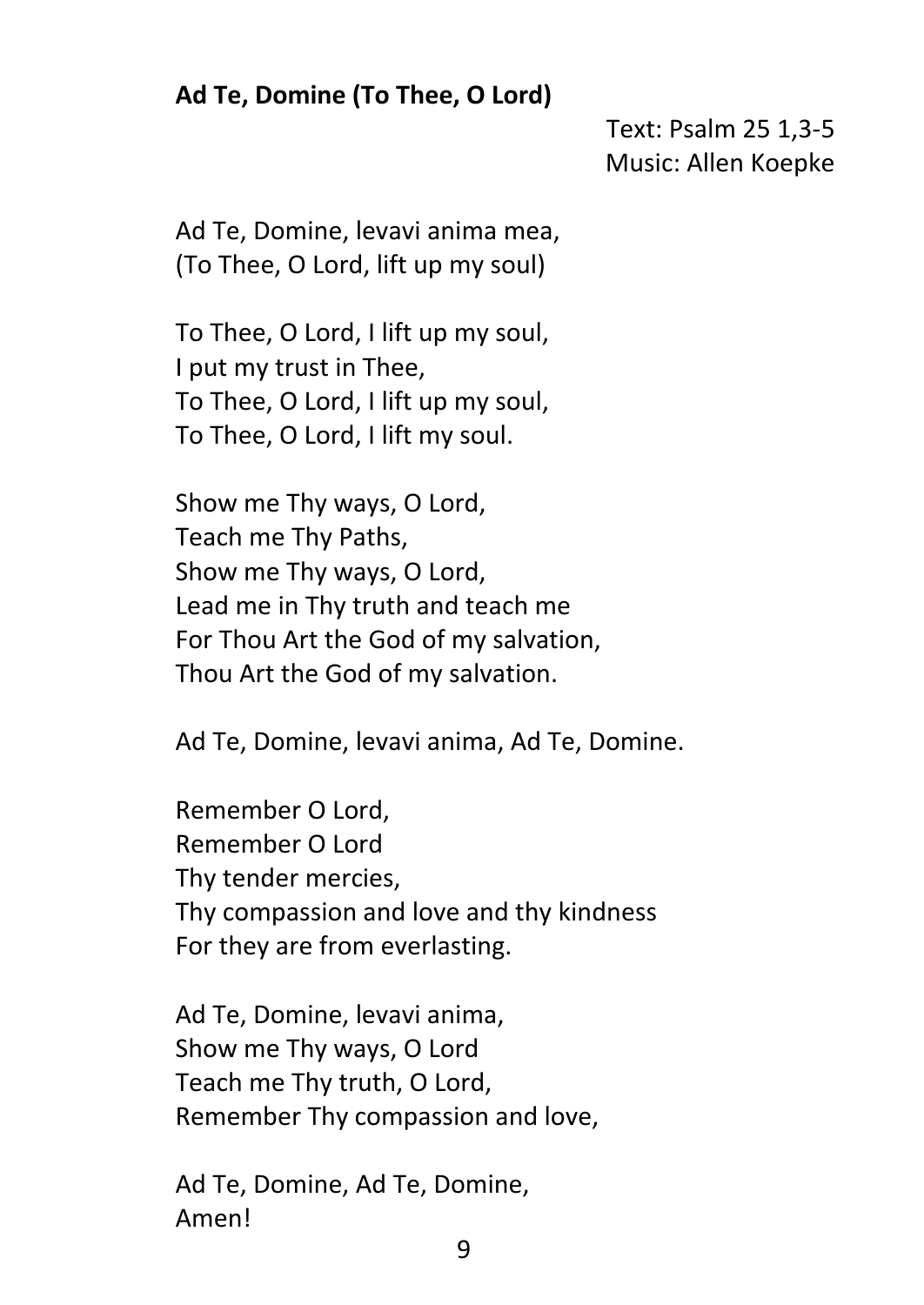詠嘆調 蔣頌賢

# 《我知道我的救贖主活著》 韓德爾《彌賽亞》

我知道我的救贖主活著, 末了必站立在地上。 我這皮肉滅絕之後, 我必在肉體之外得見神。 (約伯記 19:25-26)

但基督已經從死裡復活, 成為睡了之人初熟的果子。 (哥林多前書 15:20)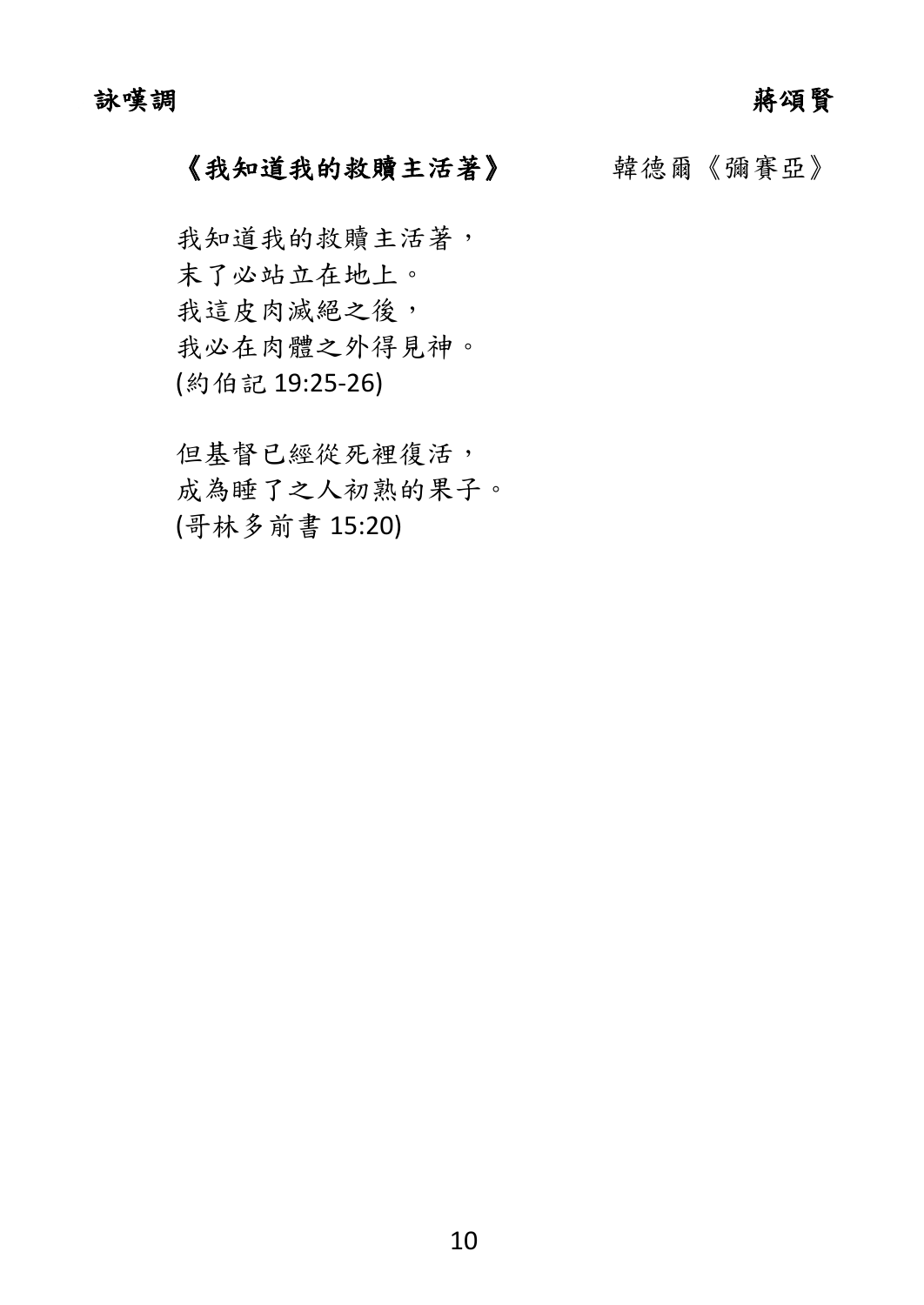## **I know that my Redeemer liveth**

Handel's Messiah

I know that my Redeemer liveth, and that he shall stand at the latter day upon the earth; and though worms destroy this body, yet in my flesh shall I see God. (Job 19:25-26)

For now is Christ risen from the dead, the first-fruits of them that sleep. (1 Corinthians 15:20)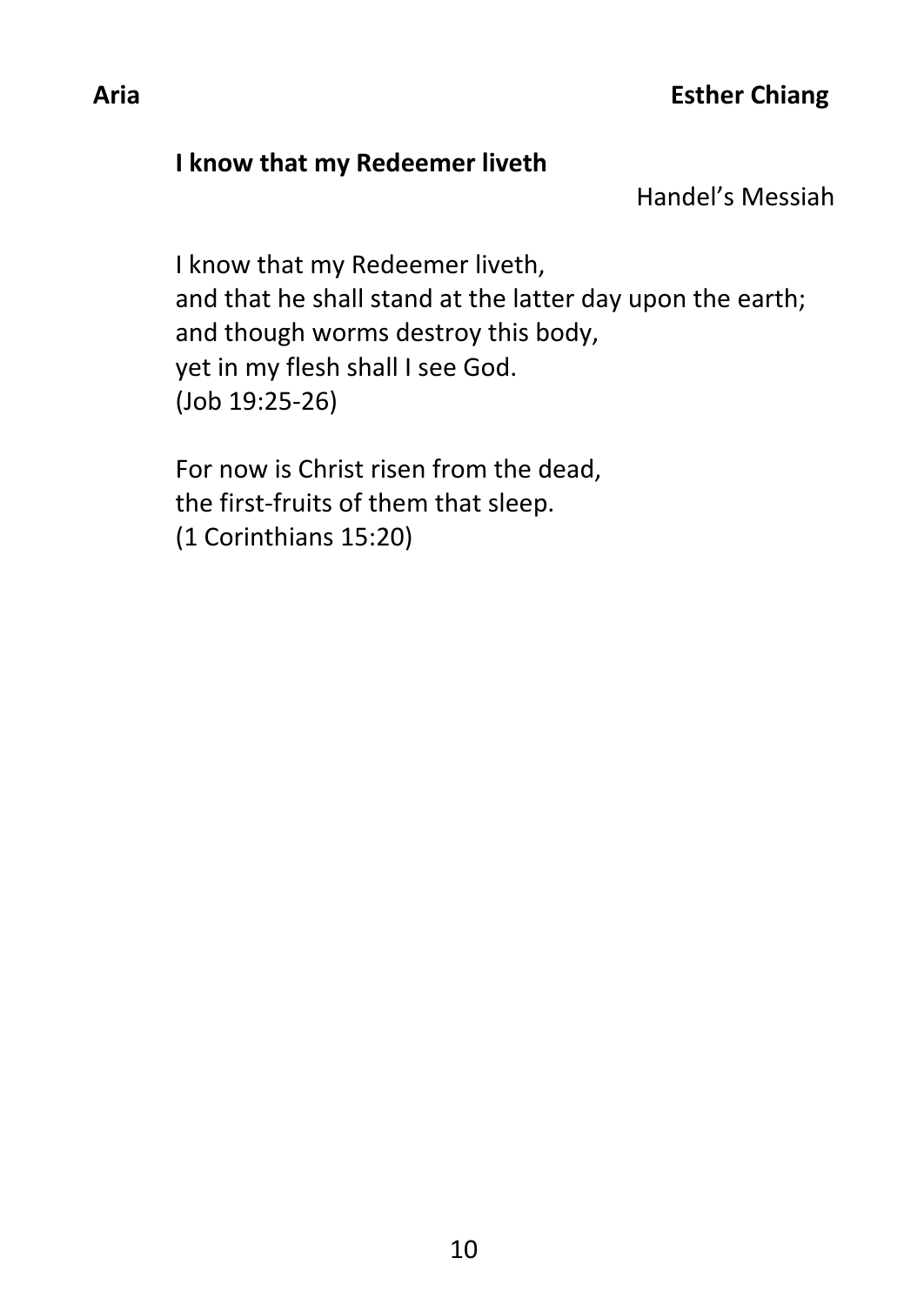先知預言救主的來臨*(*以賽亞書 *9. 2,6,7)*

在黑暗中行走的百姓看見了大光;住在死蔭之地的人有光照 耀他們。

因有一嬰孩為我們而生;有一子賜給我們。政權必擔在他的 肩頭上;他名稱為「奇妙策士、全能的上帝、永在的父、和 平的君」。他的政權與平安必加增無窮。他必在大衛的寶座 上治理他的國,以公平公義使國堅定穩固,從今直到永遠。 萬軍之上主的熱心必成就這事。

讀經員 這是上主的道。

### 會眾 感謝上主。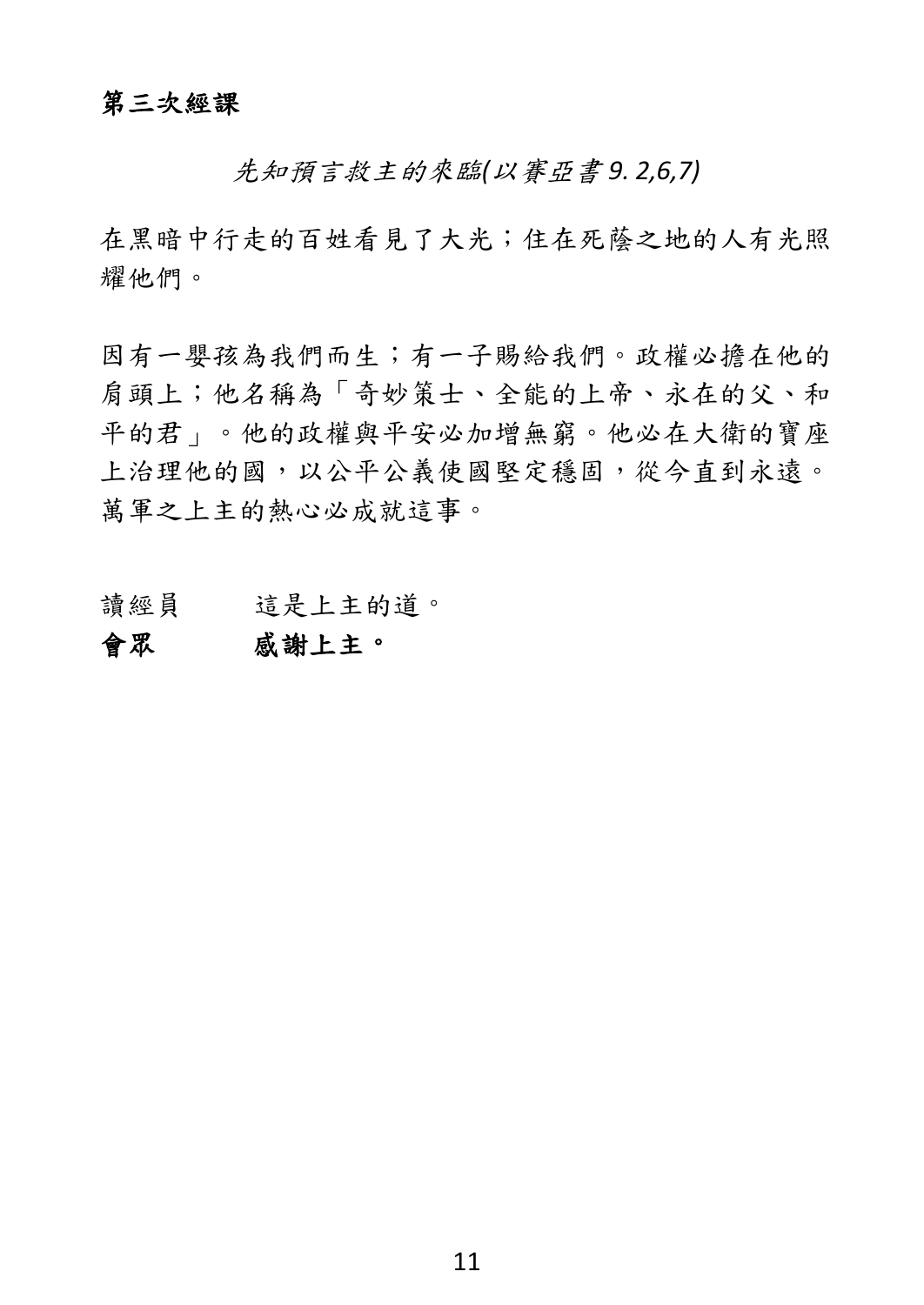# **Third Lesson**

*The prophet foretells the coming of the Saviour. (Isaish 9.2,6,7)*

The people who walked in darkness have seen a great light; those who lived in a land of deep darkness—on them light has shined. For a child has been born for us, a son given to us; authority rests upon his shoulders; and he is named. Wonderful Counsellor, Mighty God, Everlasting Father, Prince of Peace. His authority shall grow continually, and there shall be endless peace for the throne of David and his kingdom. He will establish and uphold it with justice and with righteousness from this time onwards and for evermore. The zeal of the Lord of hosts will do this.

Reader This is the word of the Lord. **All Thanks be to God.**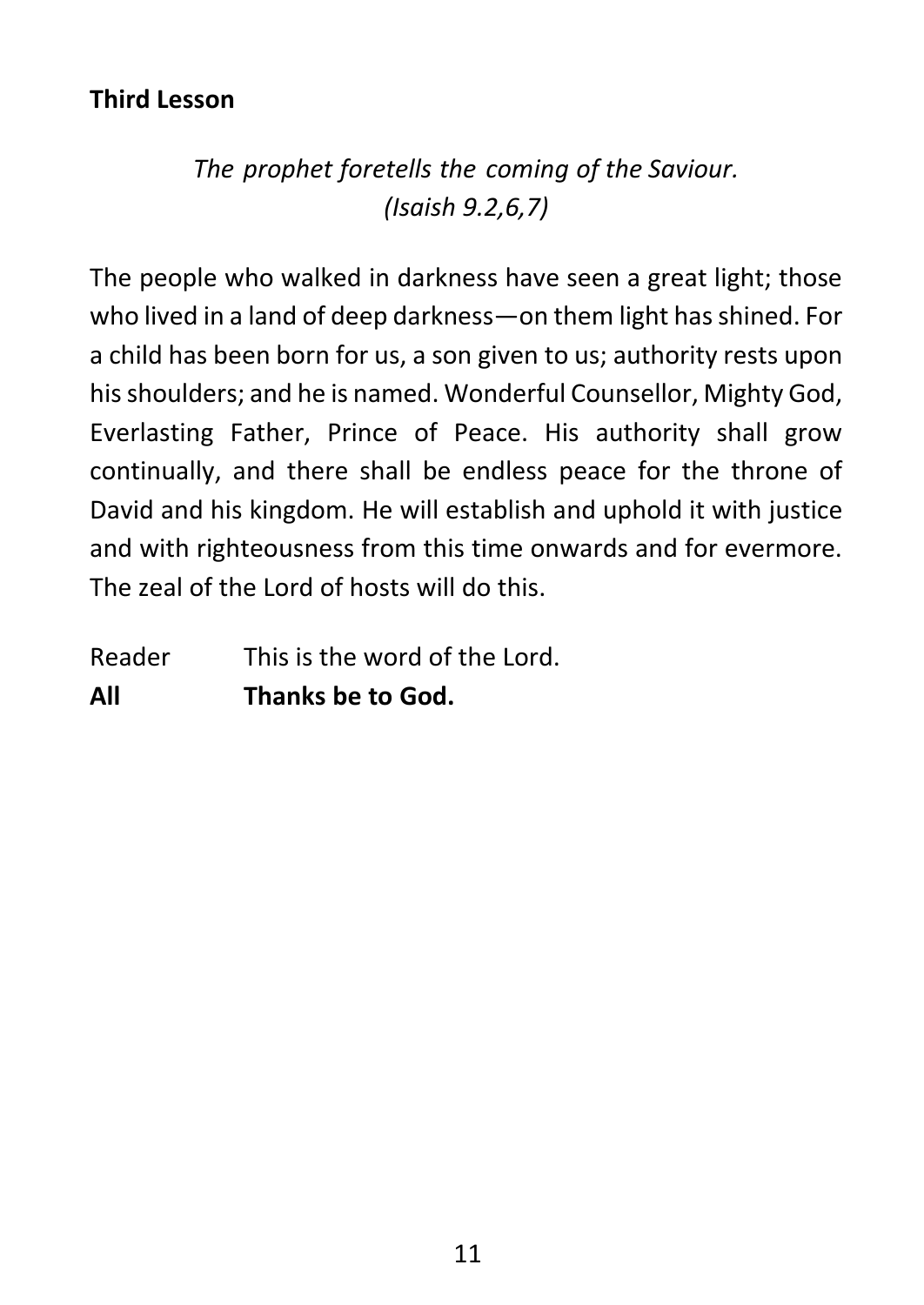## 聖詩 小伯利恆歌

美哉小城,小伯利恆!你是何等清静! 無夢無驚,深深睡著,群星悄然進行; 在你漆黑的街衢,永遠的光昭啟; 萬世希望,眾生憂驚,今宵集中於你。

因馬利亞誕生聖嬰,天上天軍齊集, 世界眾生,酣睡正深,天軍虔敬守夜。 晨星啊,同來頌揚,同來禮拜虔誠, 同來感謝至尊上主,同祝世界和平!

宏愛上主,至大恩典,普賜信仰的人, 何等莊嚴,何等安靜!肉耳不能聽聞。 世界惡貫正滿盈,救主悄然降生, 凡百虔誠謙恭心門,開了!主必降臨。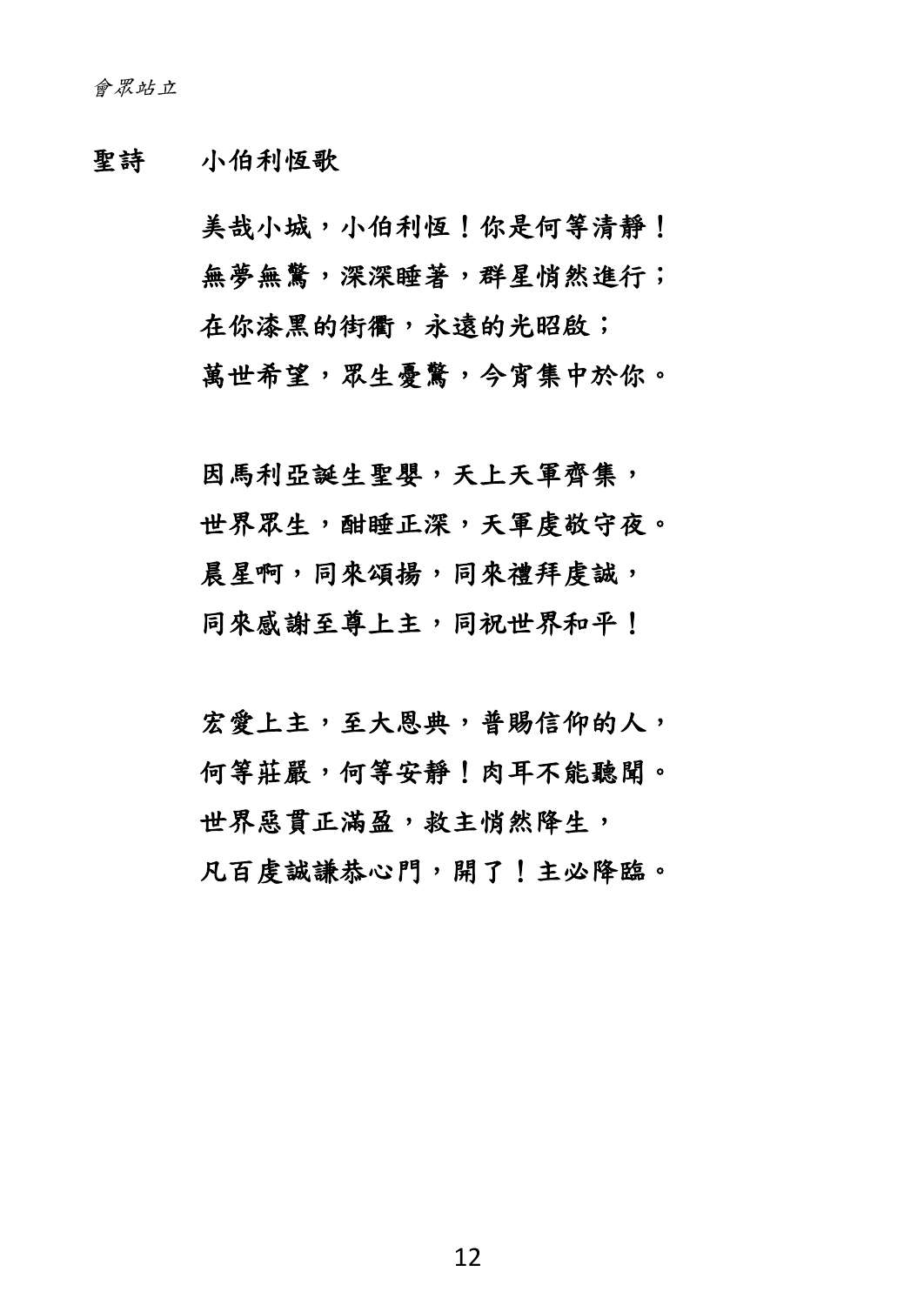*The congregation stands.*

## **Hymn O little town of Bethlehem**

**O little town of Bethlehem, How still we see thee lie! Above thy deep and dreamless sleep The silent stars go by; Yet in thy dark streets shineth The everlasting Light; The hopes and fears of all the years Are met in thee tonight.**

**For Christ is born of Mary, And gathered all above, While mortals sleep, the angels keep Their watch of wondering love. O morning stars, together Proclaim the holy birth! And praises sing to God the King, And Peace to men on earth.**

**How silently, how silently The wondrous gift is given! So God imparts to human hearts The blessings of His heav'n. No ear may hear His coming, But in this world of sin, Where meek souls will receive him, still The dear Christ enters in.**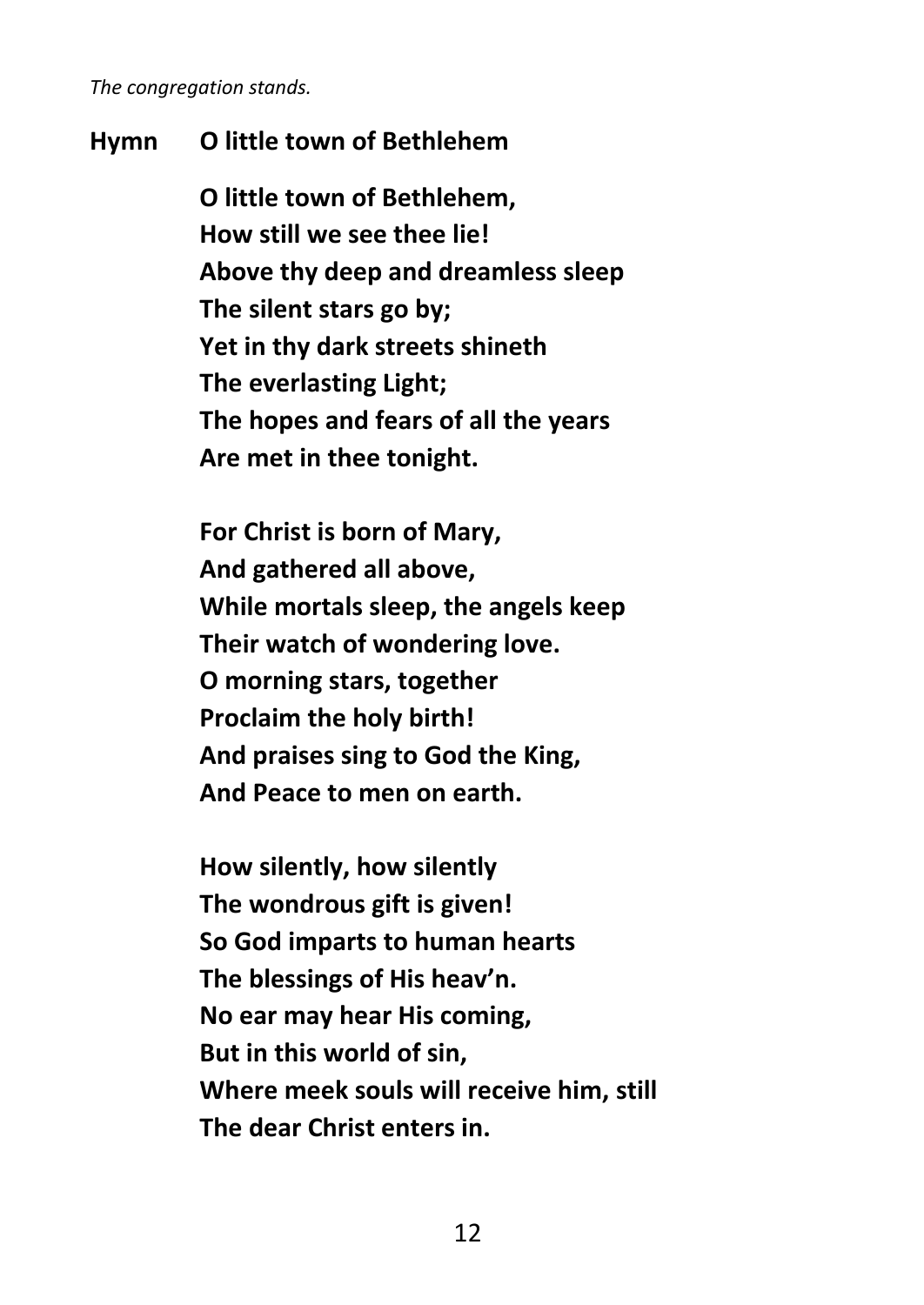聖詩 小伯利恆歌 **(**續**)**

我們大家同心祈求,聖嬰再臨人間; 求主今日臨格人心,驅除一切罪愆; 欣聞天軍傳消息,群生快樂無涯, 以馬內利,神人團契,千秋萬古永偕!

會眾坐下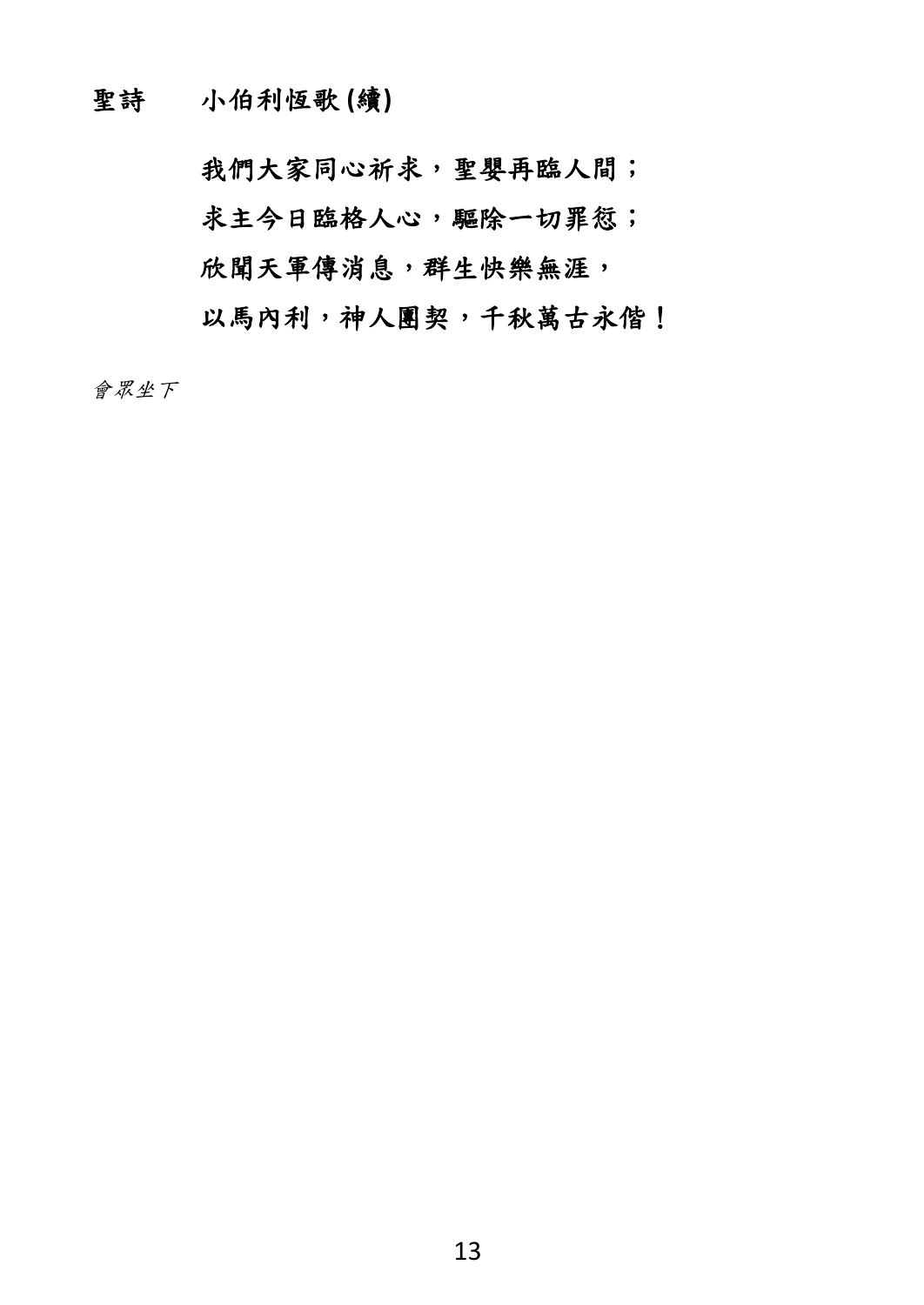# **Hymn O little town of Bethlehem (Continued)**

**O holy Child of Bethlehem! Descend to us, we pray; Cast out our sin and enter in; Be born to us today. We hear the Christmas angels The great glad tidings tell; O come to us, abide with us, Our Lord Emmanuel!**

*The congregation sits.*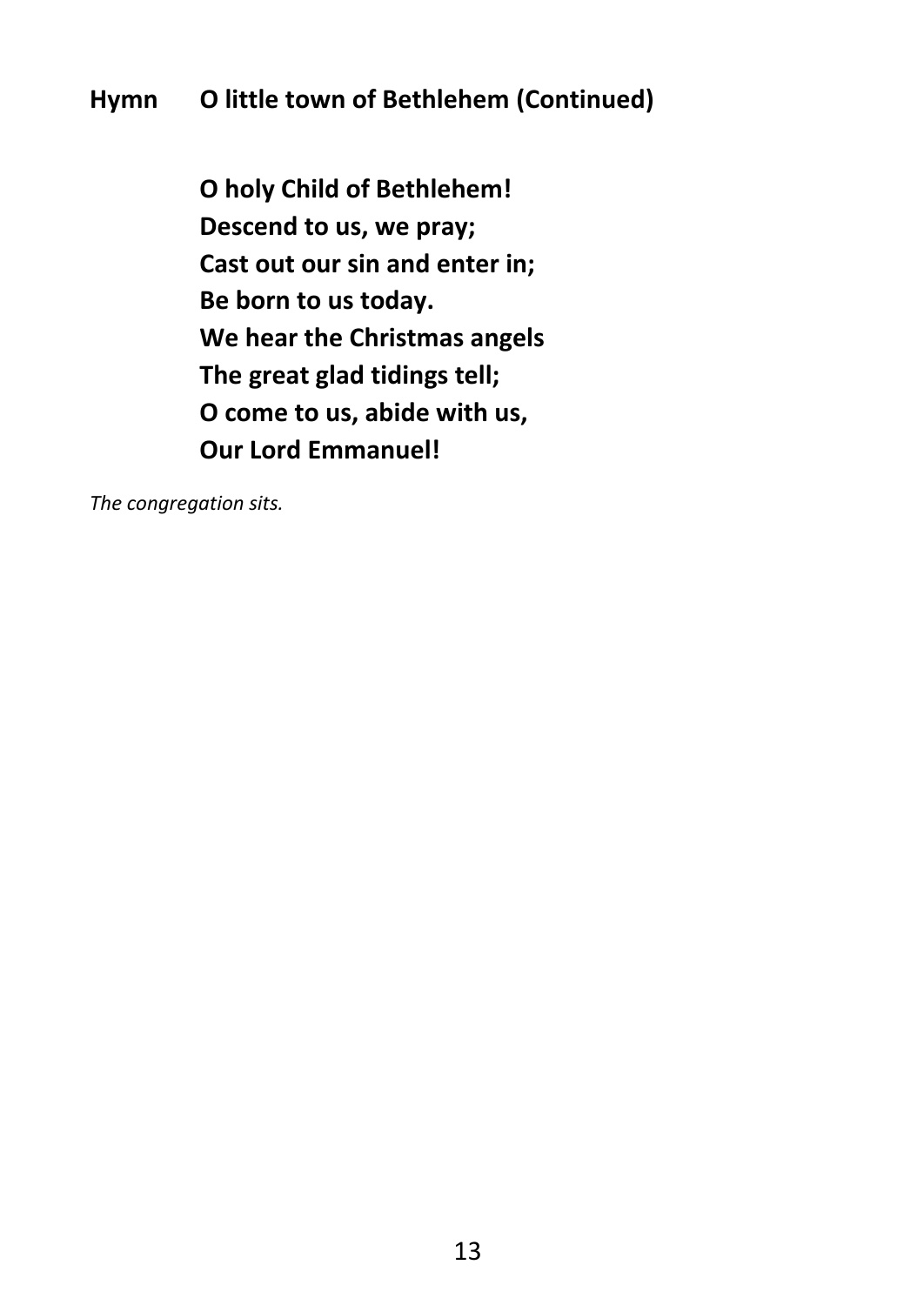預報基督賜給我們平安

*(*以賽亞書 *11.1-9)*

從耶西的殘幹必長出嫩枝,他的根所抽的枝子必結果實。上主 的靈必住在他身上,就是智慧和聰明的靈,謀略和能力的靈, 知識和敬畏上主的靈。他必以敬畏上主為樂;行審判不憑眼見, 斷是非也不憑耳聞;卻要以公義審判貧寒人,以正直判斷地上 的困苦人,以口中的棍擊打全地,以嘴裏的氣殺戮惡人。公義 必當他的腰帶,信實必作他脅下的帶子。野狼必與小綿羊同住, 豹子與小山羊同臥;少壯獅子、牛犢和肥畜同群;孩童要牽引 牠們。牛必與熊同食,牛犢與小熊同臥;獅子與牛一樣吃草。 吃奶的嬰孩在虺蛇的洞口玩耍,斷奶的幼兒必按手在毒蛇的穴 上。在我聖山各處,牠們都不傷人,不害物;因為認識上主的 知識要遍滿全地,好像水充滿海洋一般。

讀經員 這是上主的道。

## 會眾 感謝上主。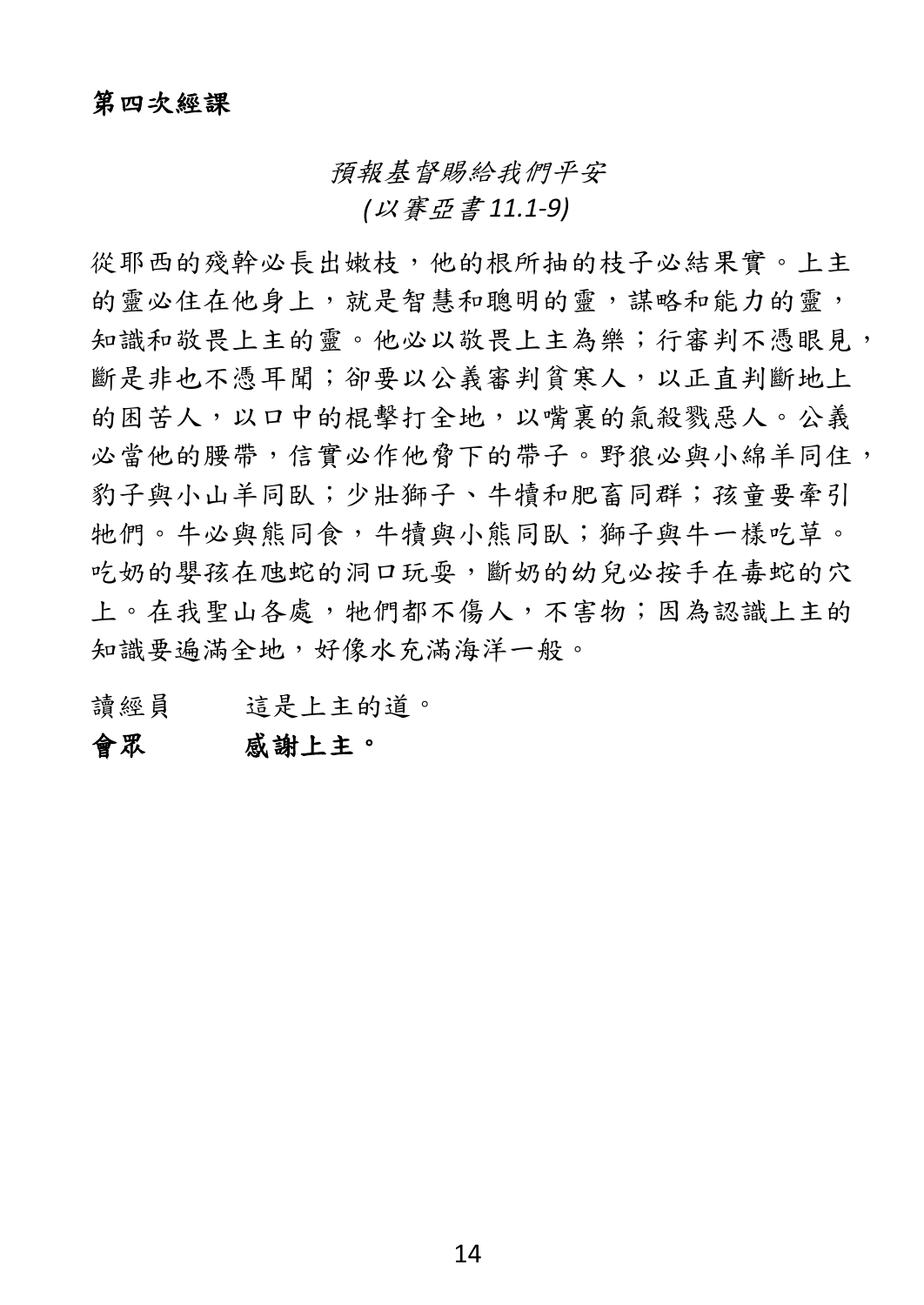# **Fourth Lesson**

# *The peace that Christ will bring is foreshown. (Isaiah 11.1-9)*

A shoot shall come out from the stock of Jesse, and a branch shall grow out of his roots. The spirit of the Lord shall rest on him, the spirit of wisdom and understanding, the spirit of counsel and might, the spirit of knowledge and the fear of the Lord. His delight shall be in the fear of the Lord. He shall not judge by what his eyes see, or decide by what his ears hear; but with righteousness he shall judge the poor, and decide with equity for the meek of the earth; he shall strike the earth with the rod of his mouth, and with the breath of his lips he shall kill the wicked. Righteousness shall be the belt around his waist, and faithfulness the belt around his loins. The wolf shall live with the lamb, the leopard shall lie down with the kid, the calf and the lion and the fatling together, and a little child shall lead them. The cow and the bear shall graze, their young shall lie down together; and the lion shall eat straw like the ox. The nursing child shall play over the hole of the asp, and the weaned child shall put its hand on the adder's den. They will not hurt or destroy on all my holy mountain; for the earth will be full of the knowledge of the Lord as the waters cover the sea.

Reader This is the word of the Lord.

**All Thanks be to God.**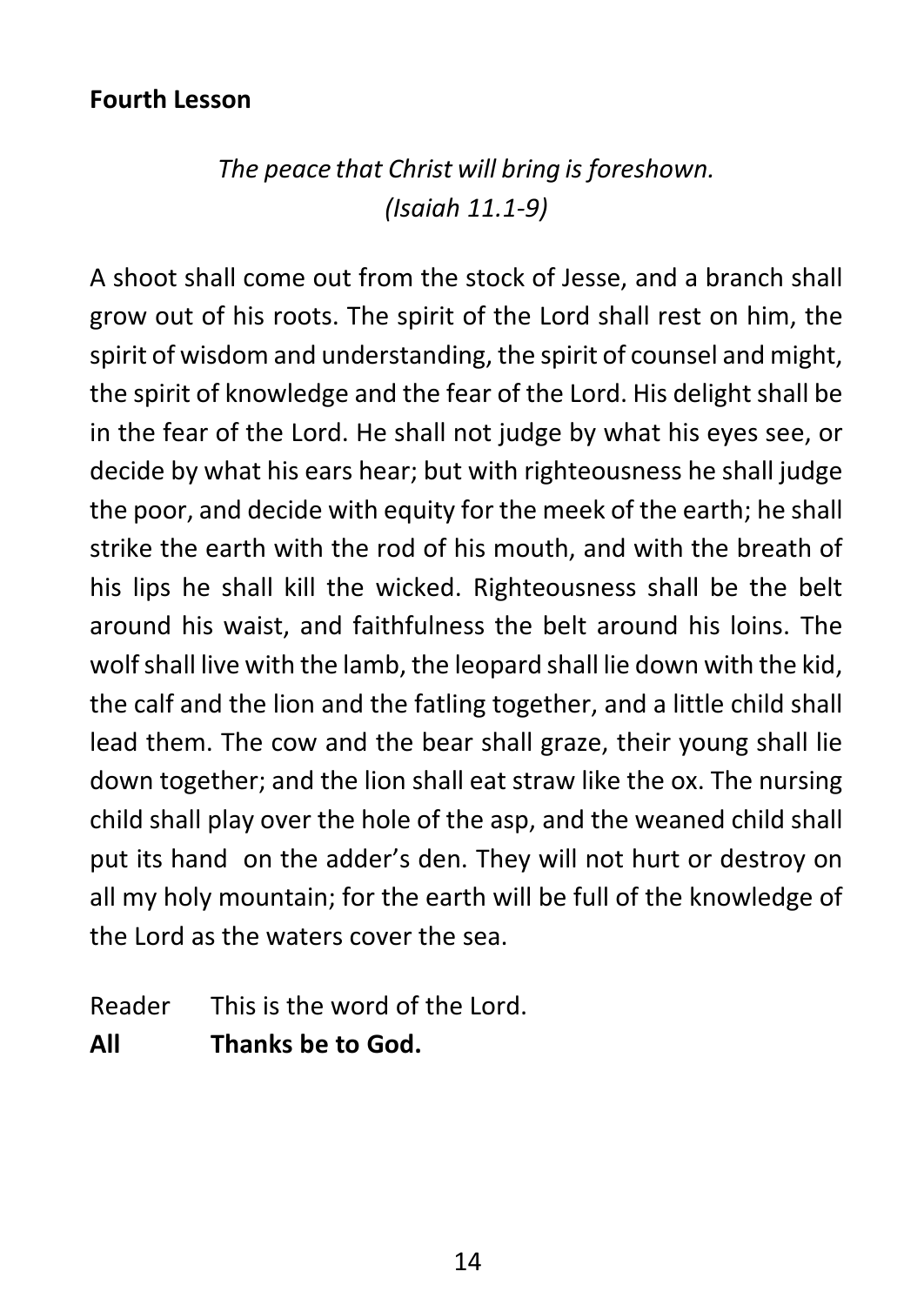## 《萬物將享平安》

*(*中文意譯*)*

豺狼必與綿羊羔同居, 豹子與山羊羔同臥, 少壯獅子, 與牛犢、並肥畜同群, 小孩子要牽引他們。

牛必與熊同食, 牛犢必與小熊同臥, 獅子必喫草與牛一樣。

喫奶的孩子必玩耍在虺蛇的洞口, 斷奶的嬰兒必按手在毒蛇的穴上。

在我聖山的遍處,

這一切都不傷人、不害物, 因為認識耶和華的知識要充滿遍地, 好像水充滿洋海一般。 (以賽亞書 11:6-9)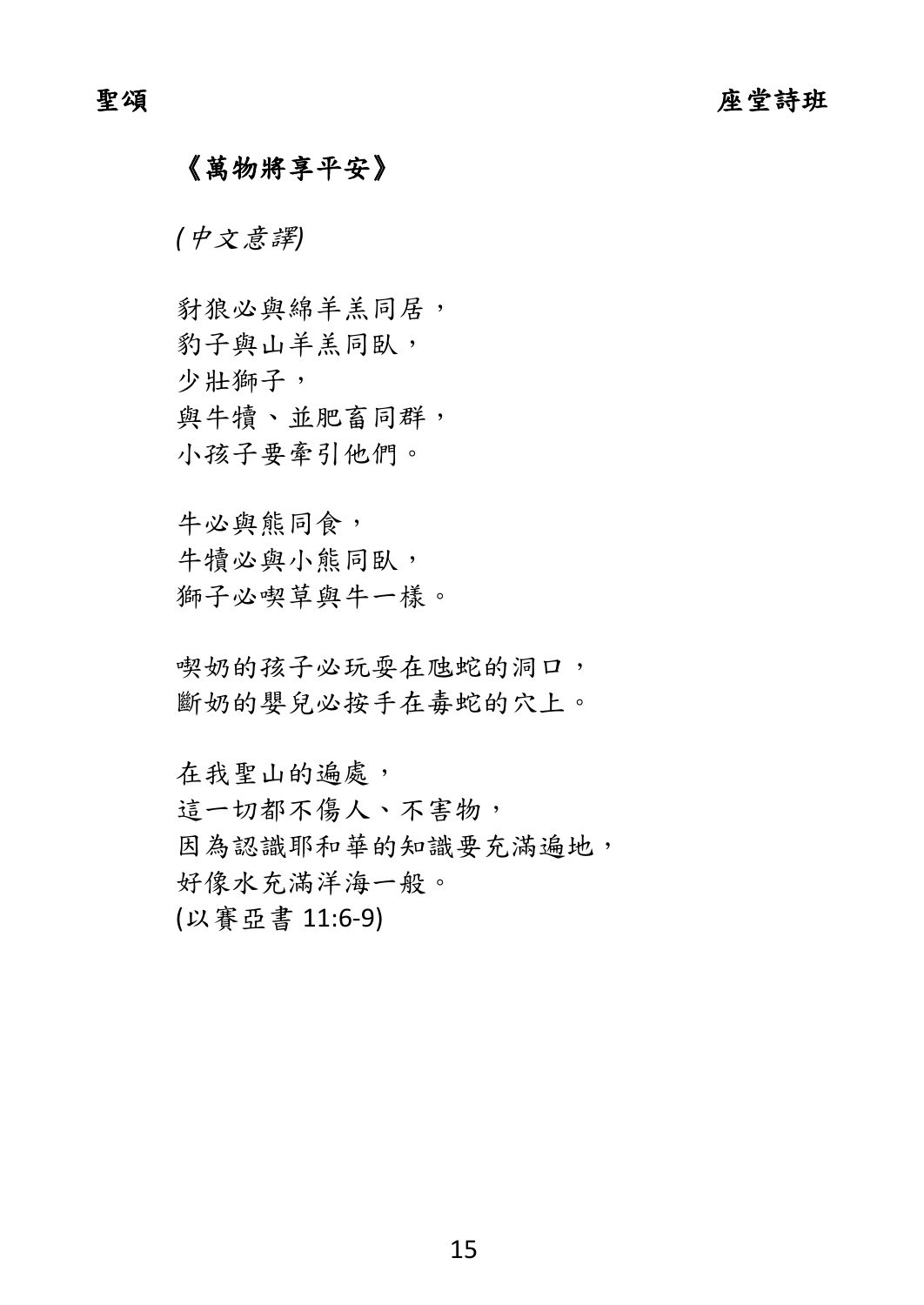## **Creation Will be at Peace**

Music by Anna Laura Page Words by J. Paul Williams

In the holy mountain of the Lord, all war and strife will cease; In the holy mountain of the Lord, creation will be at peace.

The wolf will lie down with the lamb, the cow and bear will feed, their young will play together; a little child will lead.

The leopard and goat will graze, the lion will feed on straw. They will war no more. A child will lead them all.

In the holy mountain of the Lord, all war and strife will cease; In the holy mountain of the Lord, creation will be at peace.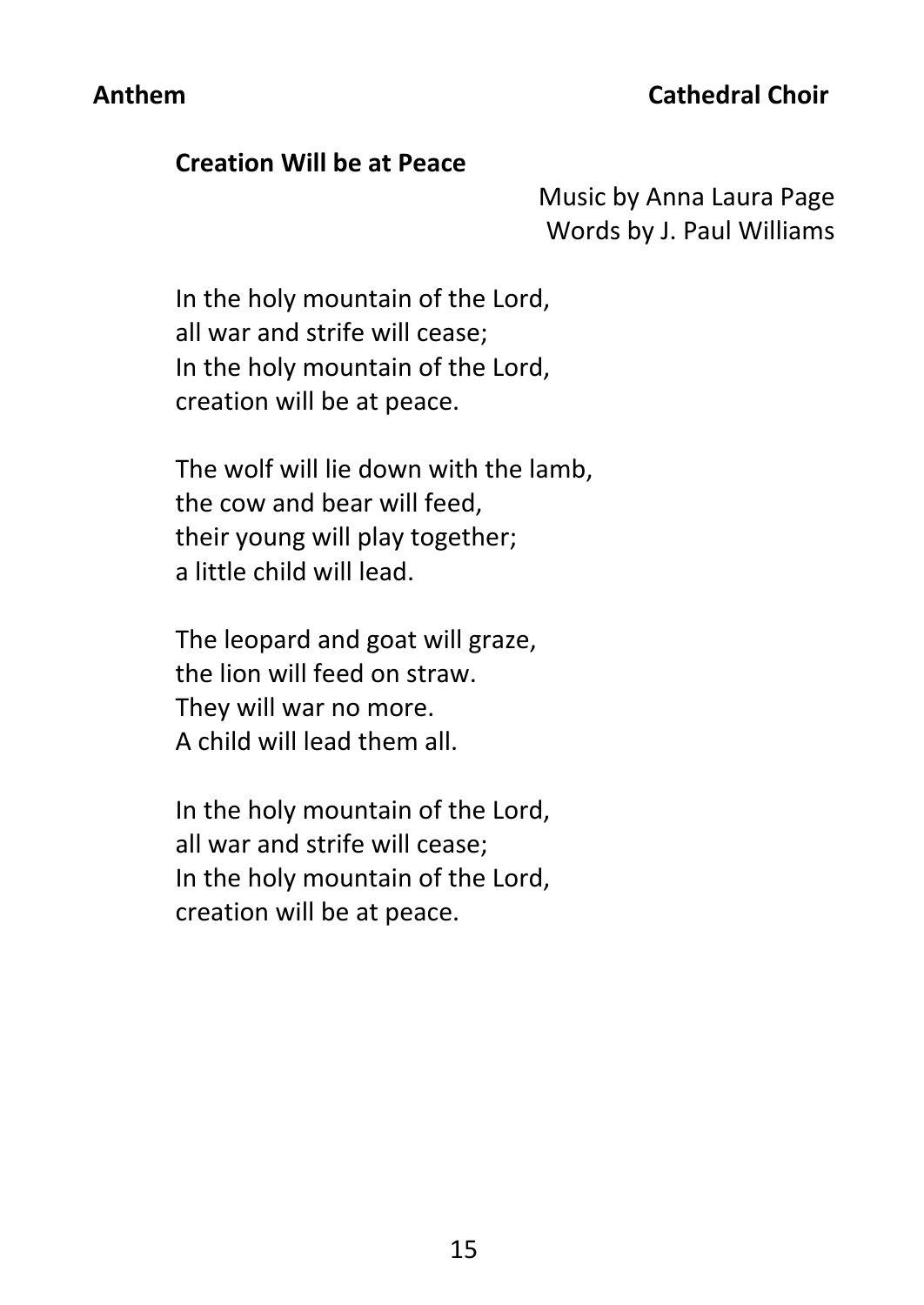## 第五次經課

天使加百列向童貞女馬利亞報訊

*(*路加福音 *1.26-38)*

到了第六個月,天使加百列奉上帝的差遣往加利利的一座城去, 這城名叫拿撒勒,到一個童女那裏,她已經許配大衛家的一個 人,名叫約瑟;童女的名字叫馬利亞。天使進去,對她說: 「蒙大恩的女子,你好,主和你同在!」馬利亞因這話就很驚 慌,又反覆思考這樣問候是甚麼意思。天使對她說:「馬利亞, 不要怕,你在上帝面前已經蒙恩了。你要懷孕生子,要給他起 名叫耶穌。他將要為大,稱為至高者的兒子;主上帝要把他祖 先大衛的王位給他。他要作雅各家的王,直到永遠;他的國沒 有窮盡。」馬利亞對天使說:「我沒有出嫁,怎麼會有這事 呢?」天使回答她說:「聖靈要臨到你身上;至高者的能力要 庇蔭你,因此,那要出生的聖者要稱為上帝的兒子。況且,你 的親戚伊利莎白,就是那素來稱為不生育的,在年老的時候也 懷了男胎,現在懷孕六個月了。因為,出於上帝的話,沒有一 句不帶能力的。」馬利亞說:「我是主的使女,願意照你的話 實現在我身上。」於是天使離開她去了。

讀經員 這是上主的道。

## 會眾 感謝上主。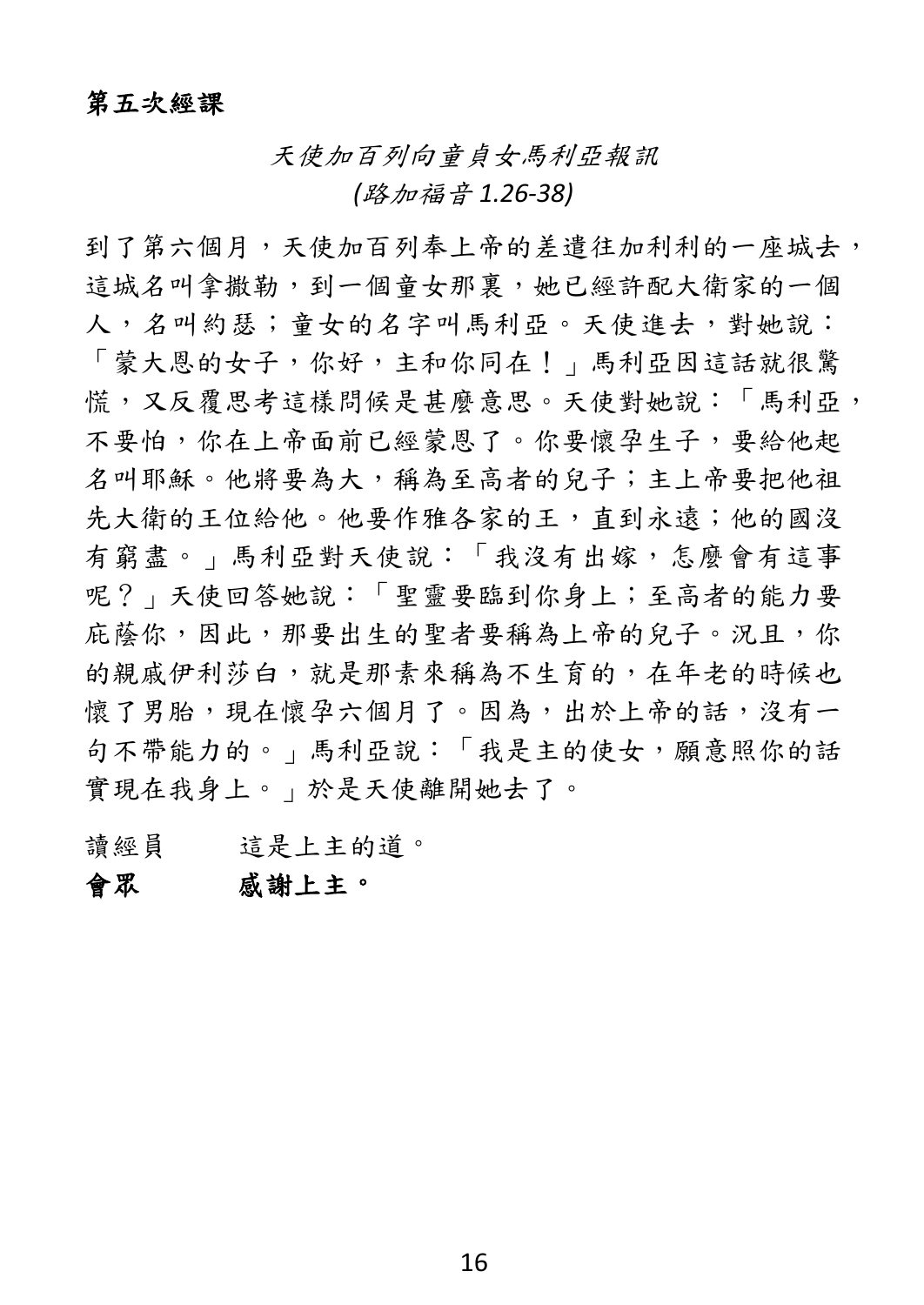# **Fifth Lesson**

# *The angel Gabriel salutes the Blessed Virgin Mary. (Luke 1. 26-38)*

In the sixth month the angel Gabriel was sent by God to a town in Galilee called Nazareth, to a virgin engaged to a man whose name was Joseph, of the house of David. The virgin's name was Mary. And he came to her and said, Greetings, favoured one! The Lord is with you. But she was much perplexed by his words and pondered what sort of greeting this might be. The angel said to her, Do not be afraid, Mary, for you have found favour with God. And now, you will conceive in your womb and bear a son, and you will name him Jesus. He will be great, and will be called the Son of the Most High, and the Lord God will give to him the throne of his ancestor David. He will reign over the house of Jacob forever, and of his kingdom there will be no end. Mary said to the angel, How can this be, since I am a virgin? The angel said to her, The Holy Spirit will come upon you, and the power of the Most High will overshadow you; therefore the child to be born will be holy; he will be called Son of God. And now, your relative Elizabeth in her old age has also conceived a son; and this is the sixth month for her who was said to be barren. For nothing will be impossible with God. Then Mary said, Here am I, the servant of the Lord; let it be with me according to your word. Then the angel departed from her.

Reader This is the word of the Lord.

**All Thanks be to God.**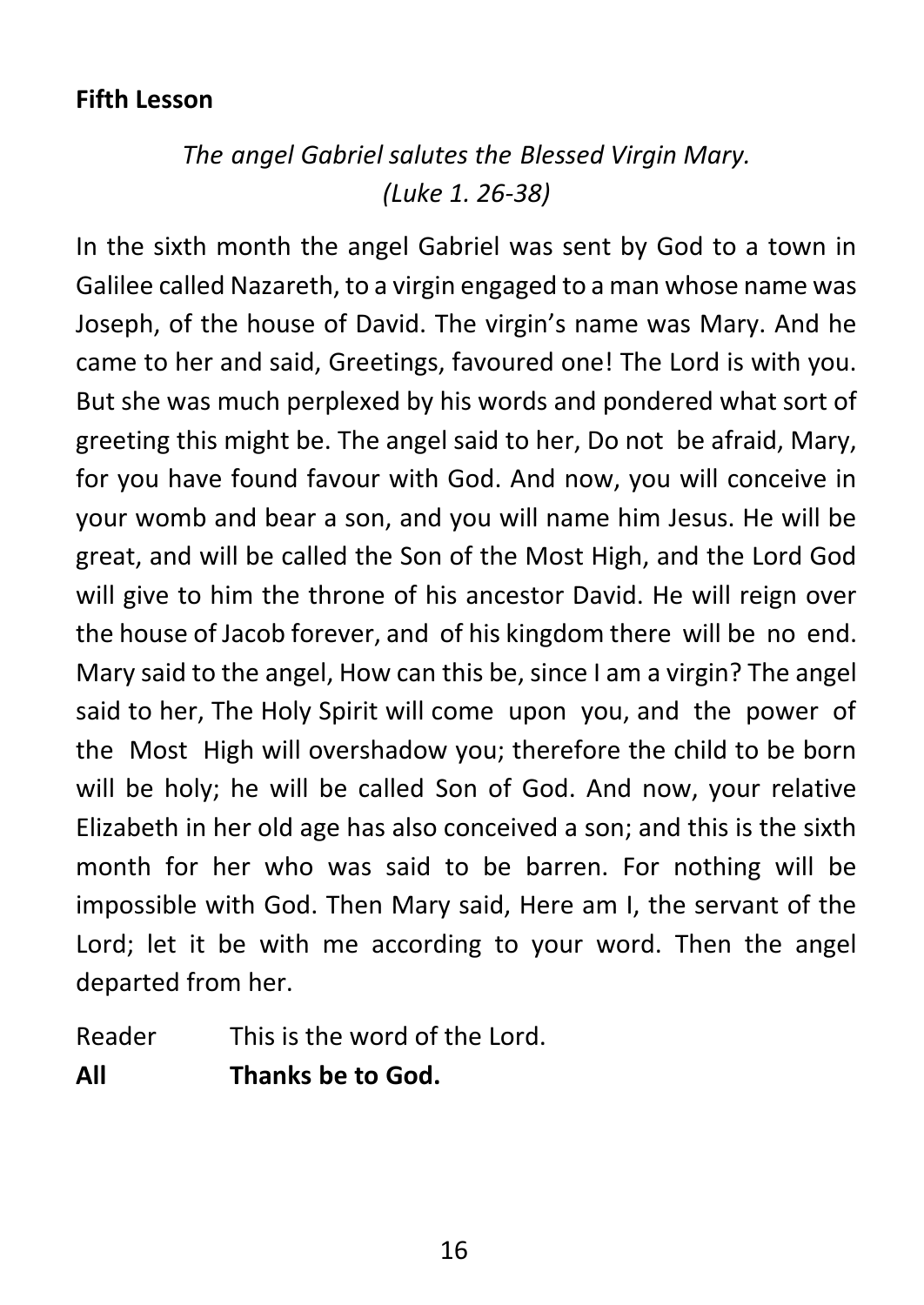聖頌 しょうしゃ しゅうしゃ しゅうしょう ゆうこう 座堂詩班

尊主頌史丹佛

路加福音 1:46-55

我心尊主為大,我靈以上帝我的救主為樂;

因為他顧念他使女的卑微。

從今以後,萬代要稱我有福,

那有權能的,為我成就了大事,他的名為聖。

他憐憫敬畏他的人,

直到世世代代。

他用膀臂施展大能,

那狂傲的人,正心裏妄想就被他趕散了。

他叫有權柄的失位,

叫卑賤的升高;

叫饑餓的得飽美食,

叫富足的空手回去。

他扶助了他的僕人以色列,

為要記念亞伯拉罕和他的後裔。

施憐憫 直到永遠,

正如從前對我們列祖所說的話。

## 會眾起立

願榮耀歸於聖父、聖子、聖靈; 起初這樣,現在這樣,將來也這樣, 永無窮盡。阿們。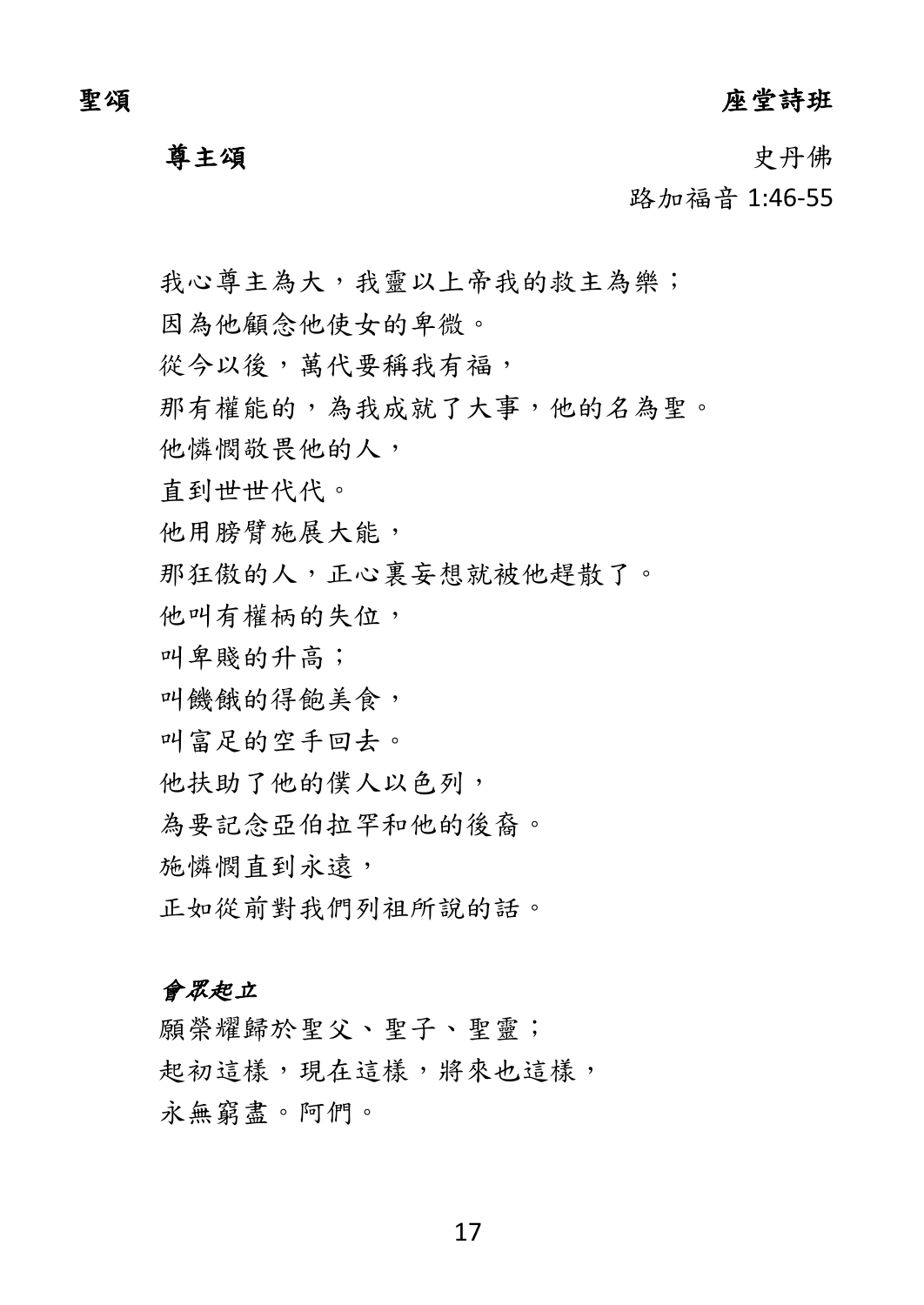# **Canticle Cathedral Choir**

# **Magnificat in C major** C. V. Stanford

Luke 1:46-55

My soul doth magnify the Lord,

and my spirit hath rejoiced in God my Saviour.

For he hath regarded the lowliness of his handmaiden.

For behold, from henceforth all generations shall call me,

call me blessed.

For He that is mighty hath magnified me,

and holy is His Name.

And his mercy is on them that fear him throughout all generations.

He hath shewed strength with His arm;

He hath scattered the proud

in the imagination of their hearts.

He hath put down the mighty from their seat,

and hath exalted the humble and meek.

He hath filled the hungry with good things,

and the rich He hath sent empty away.

He remembering His mercy hath holpen His servant Israel,

as He promised to our forefathers,

Abraham and his seed, for ever, for ever.

# *All Stand.*

Glory be to the Father, and to the Son, and to the Holy Ghost; As it was in the beginning, is now, and ever shall be, world without end, world without end. Amen.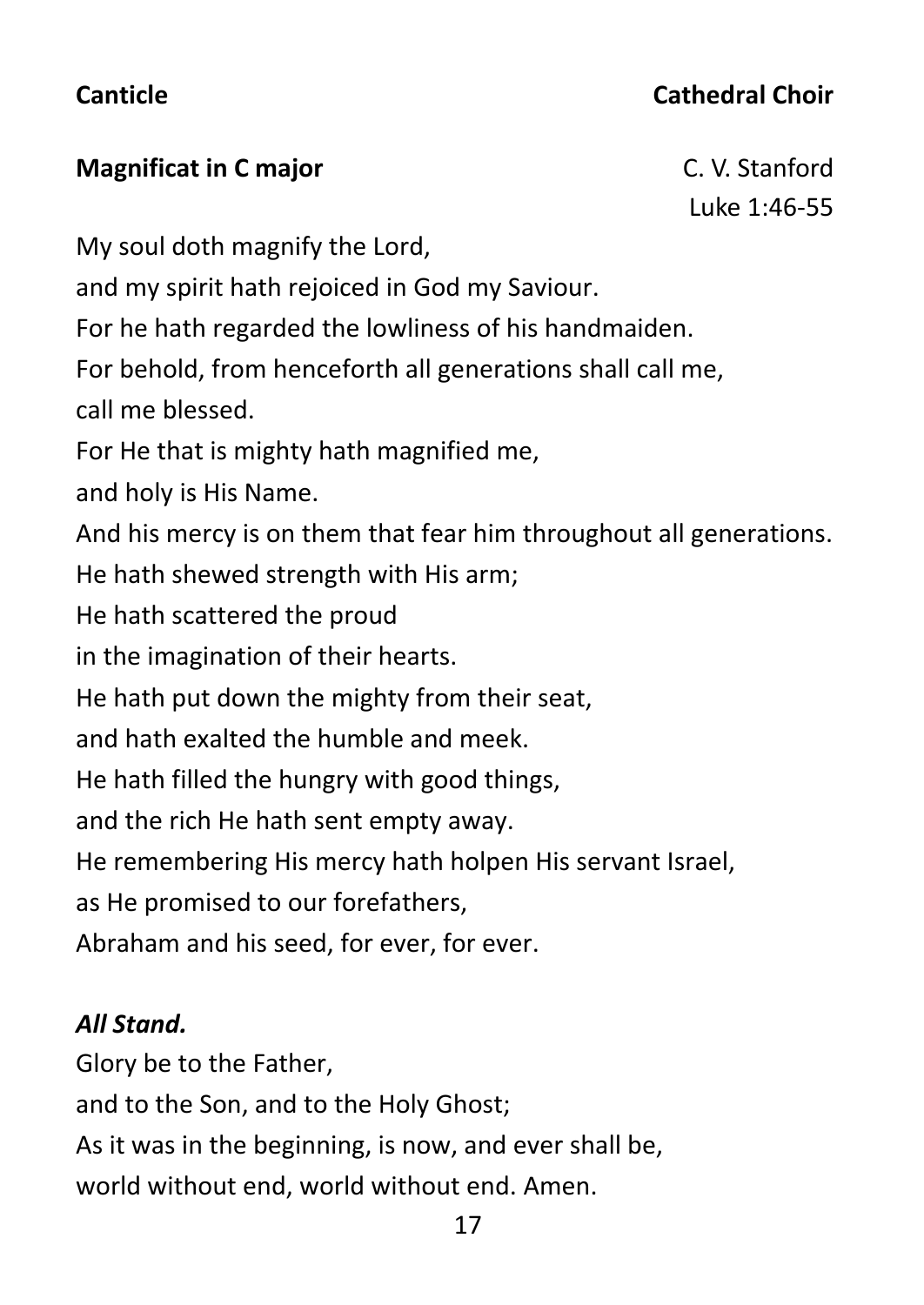會眾坐下

### 第六次經課

### 聖路加佈導耶穌的出生

*(*路加福音 *2.1-7)*

在那些日子,凱撒奧古斯都降旨,叫全國人民都登記戶籍。這第 一次登記戶籍是在居里扭作敘利亞總督的時候行的。眾人各歸各 城,辦理登記。約瑟也從加利利的拿撒勒城上猶太去,到了大衛 的城名叫伯利恆,因為他是大衛家族的人,要和他所聘之妻馬利 亞一同登記戶籍。那時馬利亞已經懷孕。他們在那裏的時候,馬 利亞的產期到了,就生了頭胎的兒子,用布包起來,放在馬槽 裏,因為客店裏沒有地方。

讀經員 這是上主的道。

## 會眾 感謝上主。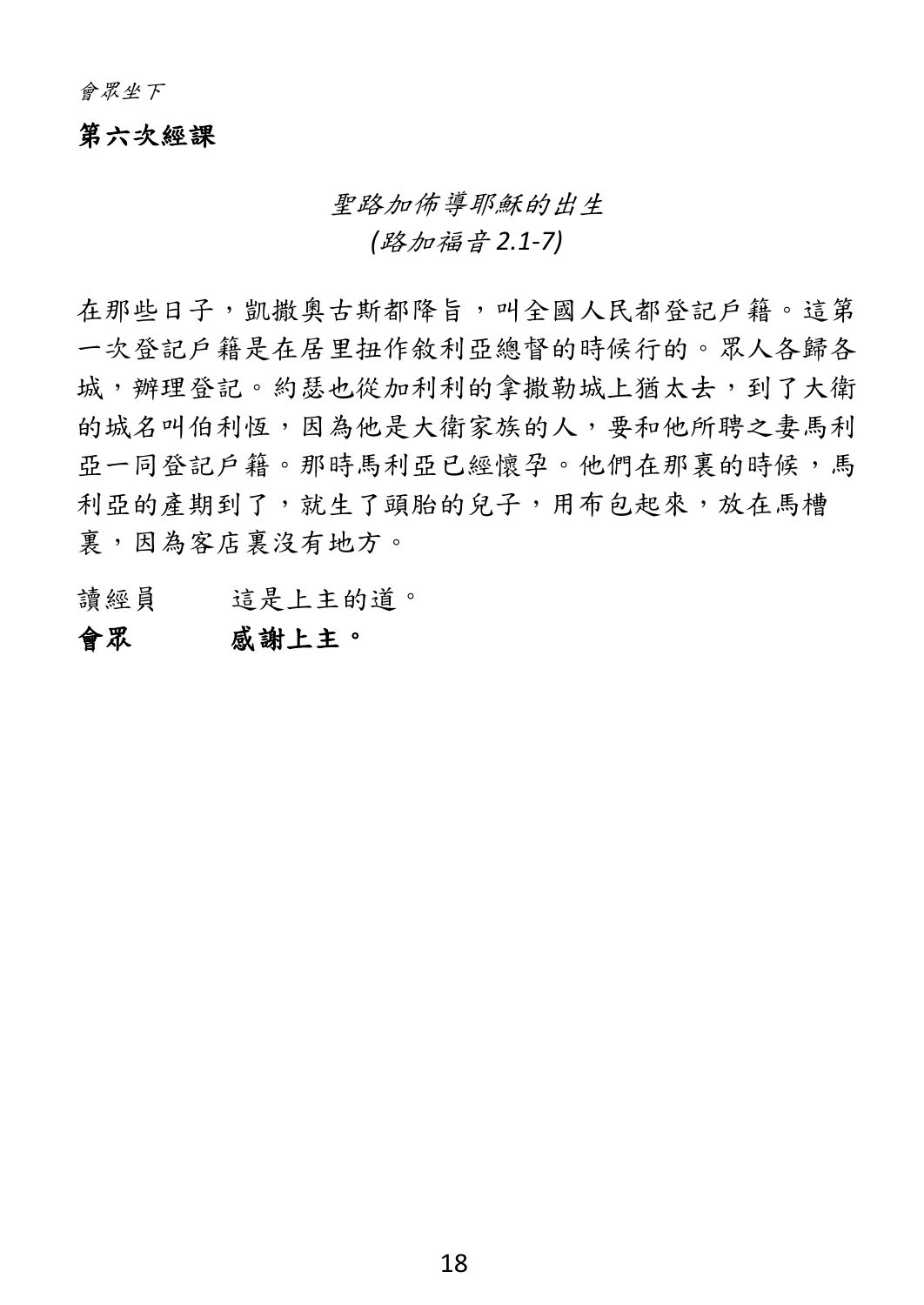## *The congregation sits.* **Sixth Lesson**

# *St Luke tells of the birth of Jesus. (St Luke 2. 1-7)*

In those days a decree went out from Emperor Augustus that all the world should be registered. This was the first registration and was taken while Quirinius was governor of Syria. All went to their own towns to be registered. Joseph also went from the town of Nazareth in Galilee to Judea, to the city of David called Bethlehem, because he was descended from the house and family of David. He went to be registered with Mary, to whom he was engaged and who was expecting a child. While they were there, the time came for her to deliver her child. And she gave birth to her firstborn son and wrapped him in bands of cloth, and laid him in a manger, because there was no place for them in the inn.

Reader This is the word of the Lord.

**All Thanks be to God.**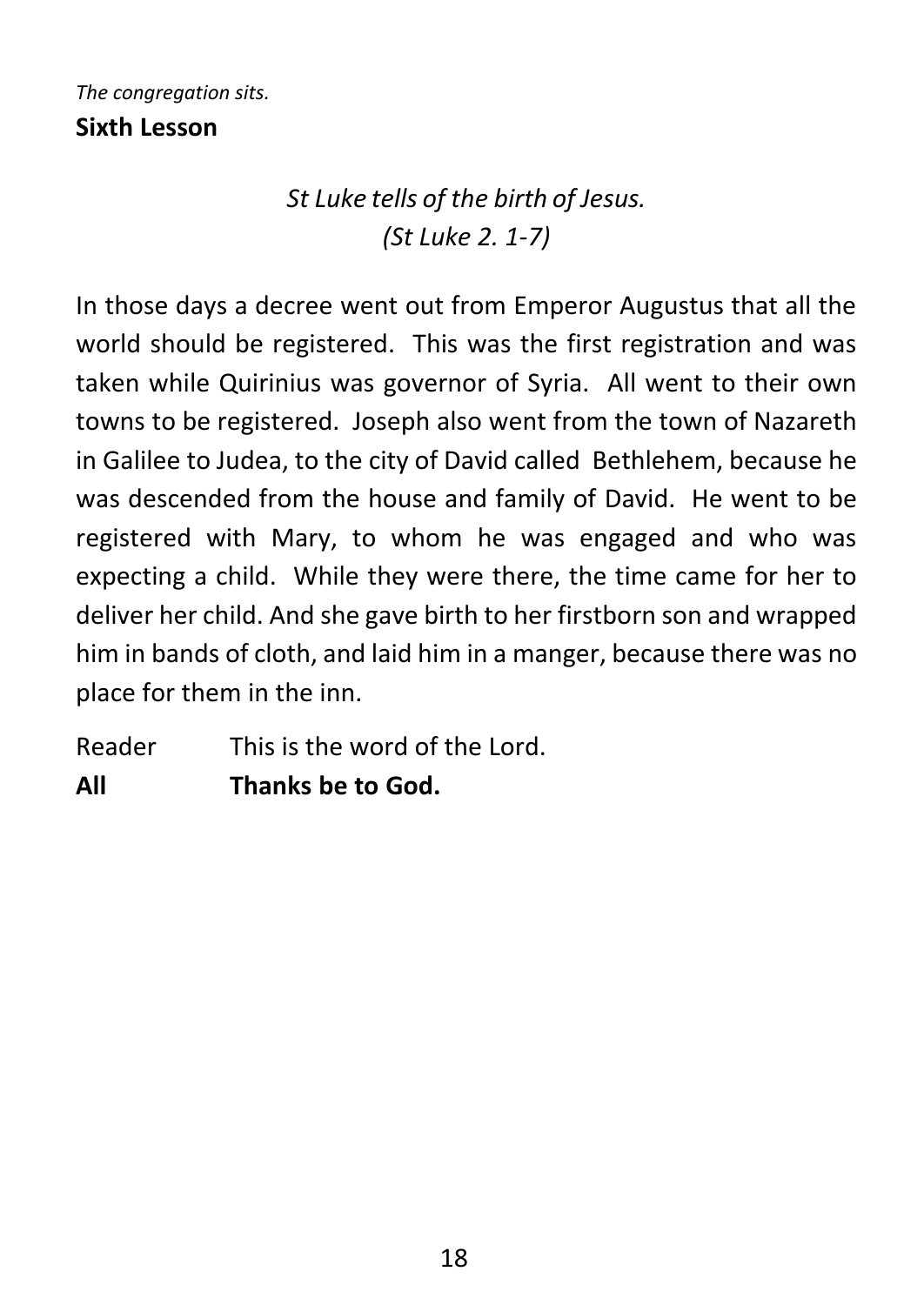會眾起立

- 聖詩 平安夜靜歌
- 女聲 靜悄悄,竟聞雪花輕輕飄。 萬籟俱寂,夜深人安靜, 聖潔景星長夜照明。 靜悄悄,竟聞雪花輕輕飄。
- 男聲 睡正甜,救主誕生在今天。 平安夜裡,寧靜無驚擾, 讓你安睡,慈光環繞, 睡正甜,救主誕生在今天。
- 齊唱 夢正好,歡樂日子將臨到。 無數的天使,看守保護, 當你安睡,細心看顧。 夢正好,歡樂日子將臨到。

會眾坐下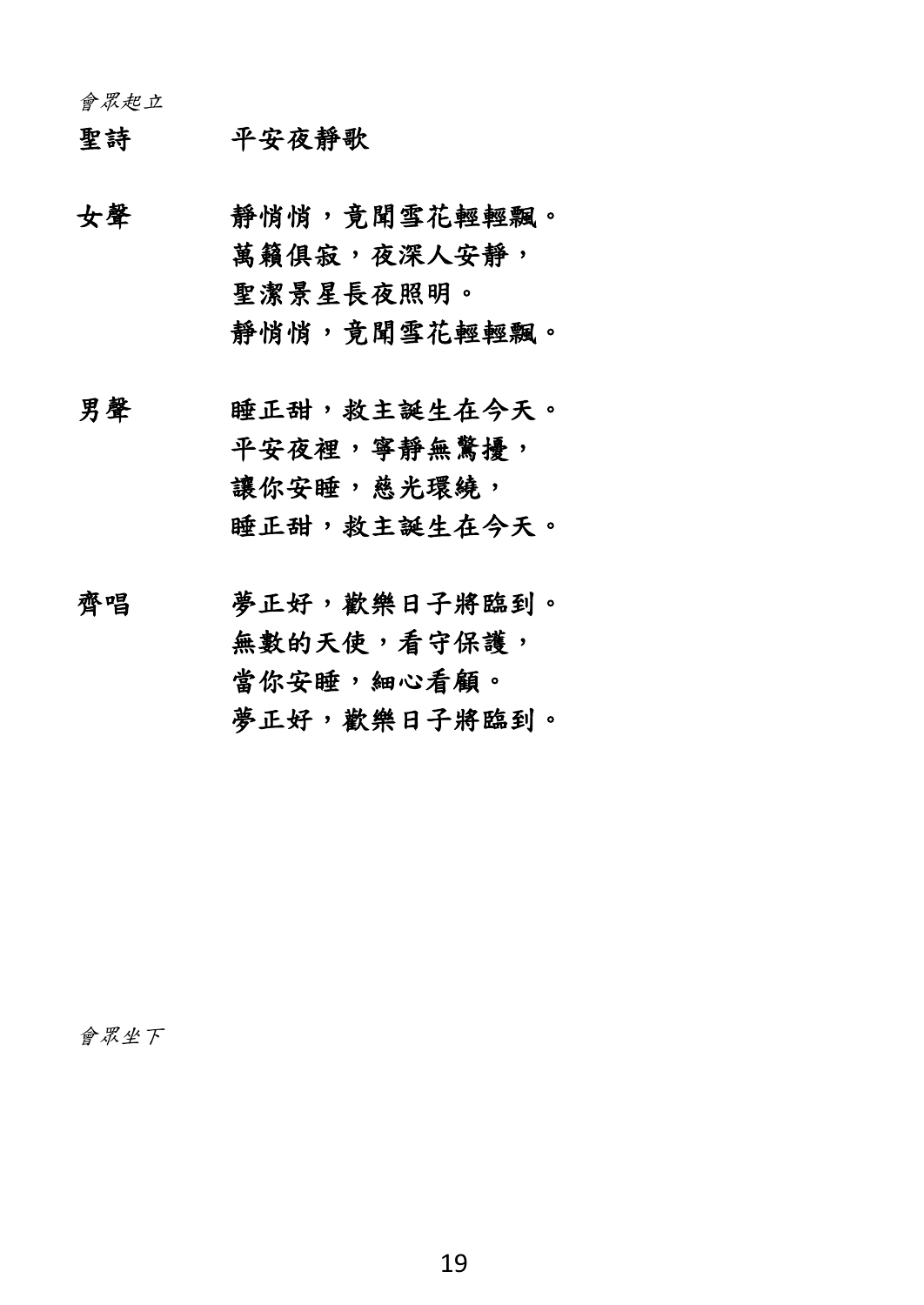*The congregation stands.*

**Hymn Still, still, still**

**Women Still, still, still, Let all the world be still, For Mary lays her son to rest, Sings to him softly at her breast, Still, still, still, Let all the world be still.**

**Men Sleep, sleep, sleep, My dearest baby, sleep, The angels all rejoice and sing, Heav'n for your delight shall ring, Sleep, sleep, sleep, My dearest baby, sleep.**

**All Joy, joy, joy, My heart is filled with joy! The God of love has left his throne, Made this humble world his own, Joy, joy, joy, My heart is filled with joy!**

*The congregation sits.*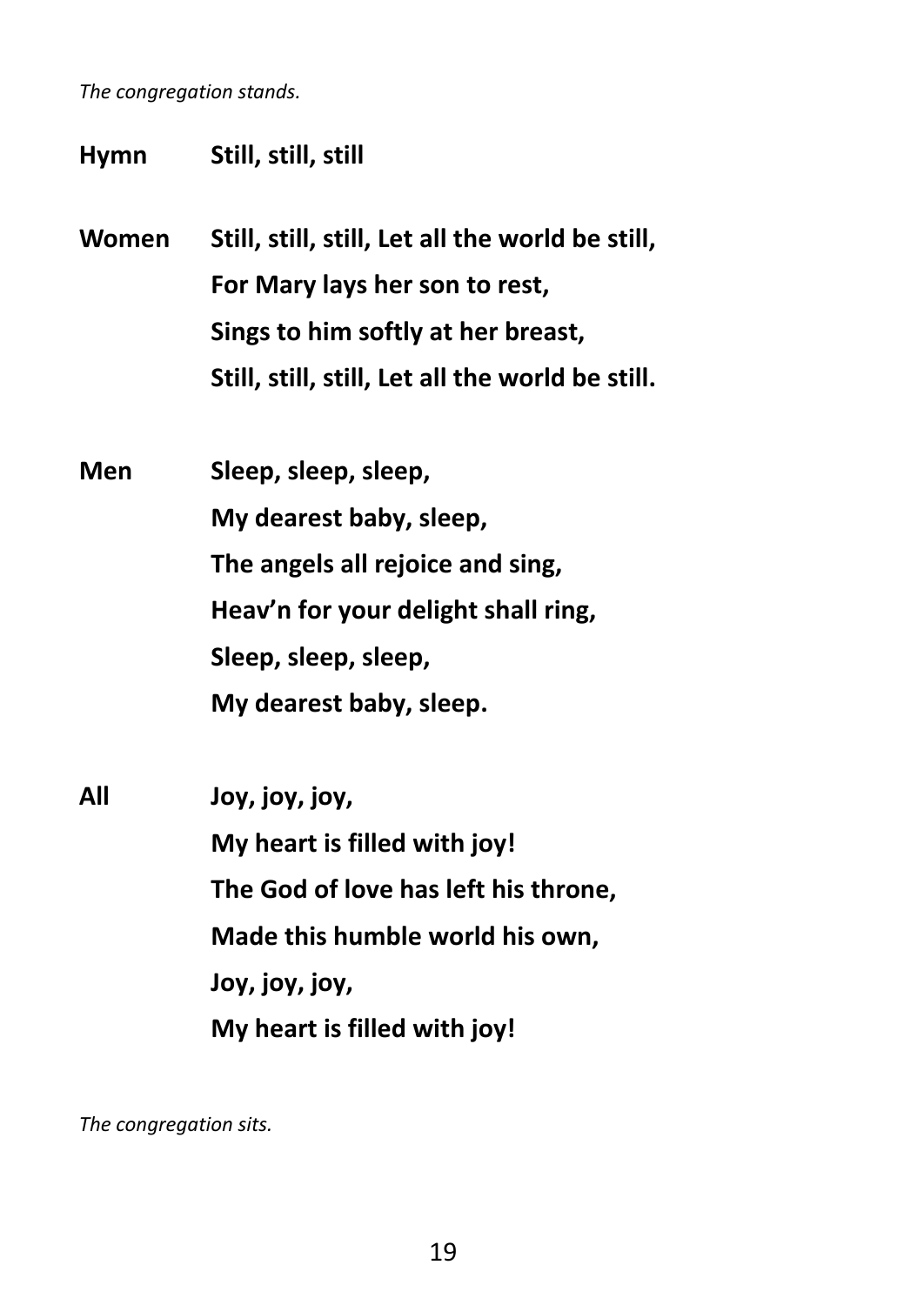## 牧羊人來到馬槽

*(*路加福音 *2.8-17)*

在伯利恆的野外有牧羊人,夜間值班看守羊群。有主的一個使 者站在他們旁邊,主的榮光四面照著他們,牧羊人就很懼怕。 那天使對他們說:「不要懼怕!看哪!因為我報給你們大喜的 信息,是關乎萬民的:因今天在大衛的城裏,為你們生了救主, 就是主基督。你們要看見一個嬰孩,包著布,臥在馬槽裏,那 就是給你們的記號。」忽然,有一大隊天兵同那天使讚美上帝 說:「在至高之處榮耀歸與上帝!在地上平安歸與他所喜悅的 人!」眾天使離開他們,升天去了。牧羊人彼此說:「我們往 伯利恆去,看看所成的事,就是主所告訴我們的。」他們急忙 去了,找到馬利亞和約瑟,還有那嬰孩臥在馬槽裏。他們看見, 就把天使論這孩子的話傳開了。

讀經員 這是上主的道。

## 會眾 感謝上主。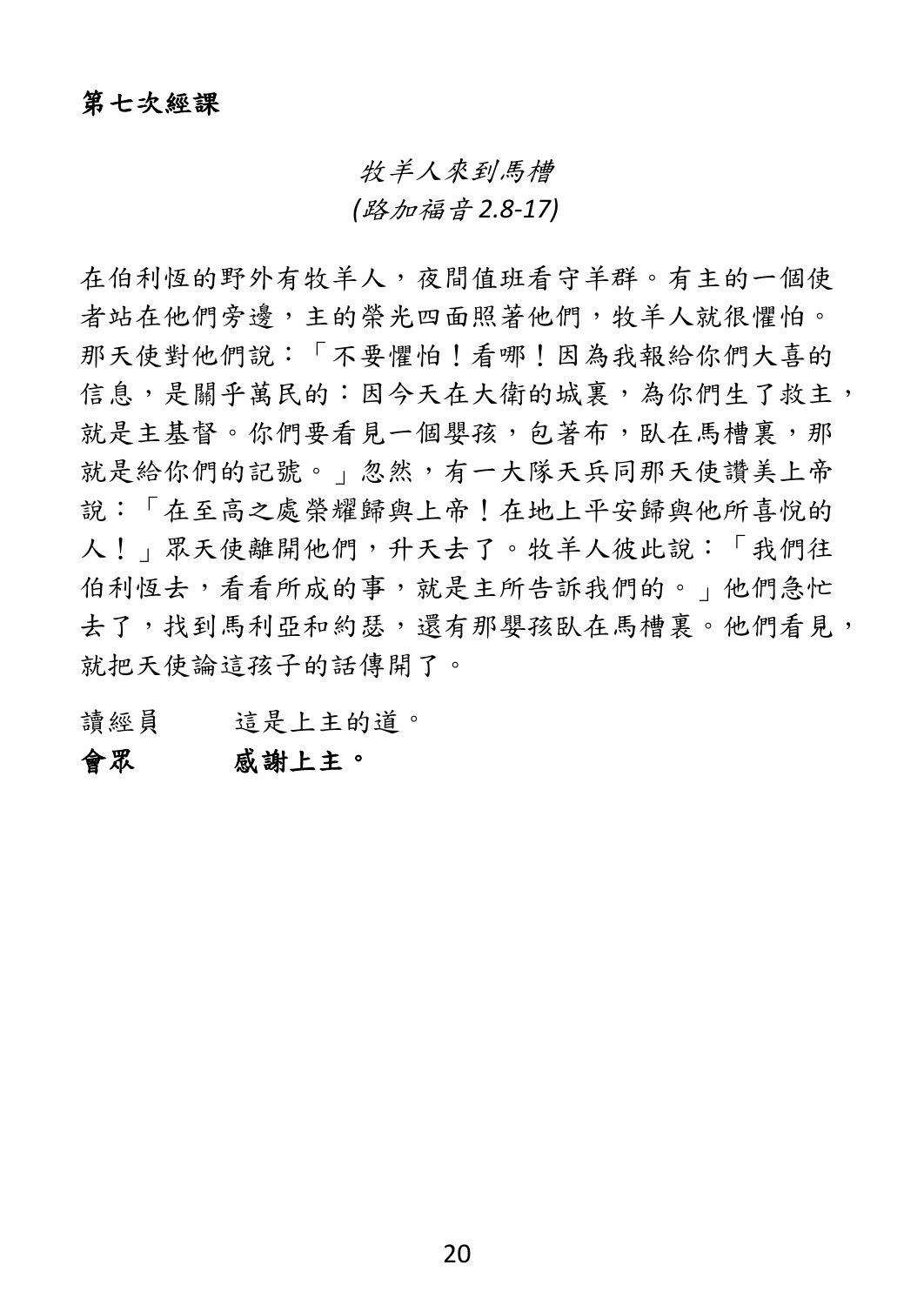## **Seventh Lesson**

# *The shepherds go to the manger.* (*St. Luke 2.8-17*)

In that region there were shepherds living in the fields, keeping watch over their flock by night. Then an angel of the Lord stood before them, and the glory of the Lord shone around them, and they were terrified. But the angelsaid to them, Do not be afraid; for see—I am bringing you good news of great joy for all the people: to you is born this day in the city of David a Saviour, who is the Messiah, the Lord. This will be a sign for you: you will find a child wrapped in bands of cloth and lying in a manger. And suddenly there was with the angel a multitude of the heavenly host, praising God and saying, Glory to God in the highest heaven, and on earth peace among those whom he favours! When the angels had left them and gone into heaven, the shepherds said to one another, Let us go now to Bethlehem and see this thing that has taken place, which the Lord has made known to us. So they went with haste and found Mary and Joseph, and the child lying in the manger.

Reader This is the word of the Lord. **All Thanks be to God.**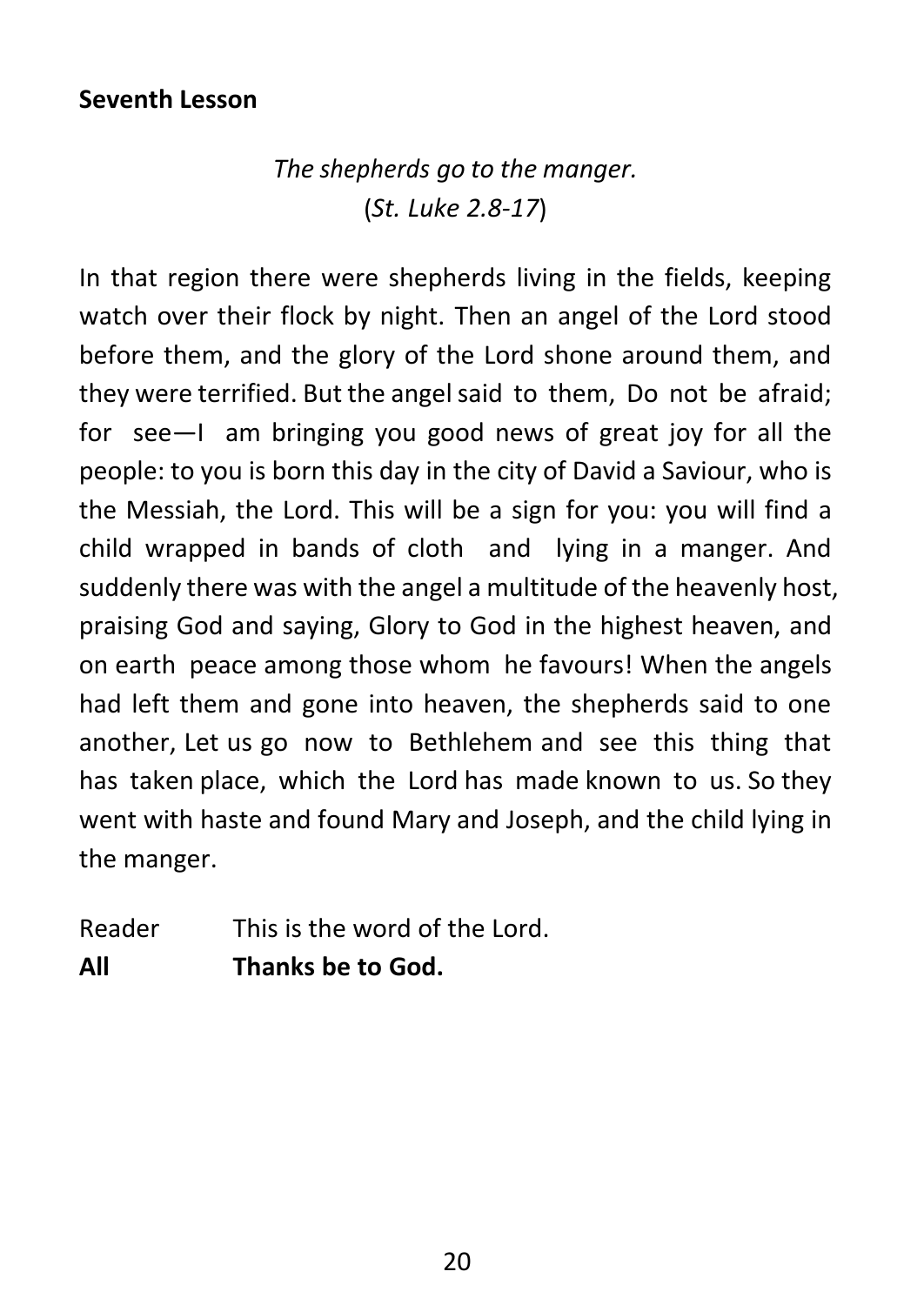### 聖詩 牧人聞信歌

牧人夜間環坐草場,看守所牧群羊, 忽然天使從天下降,周圍燦爛奇光。

牧人一見不覺心驚,天使便說:

「勿驚,我來報告快樂佳音,關係世界萬民。」

「按古預言,大衛王城,今日救主降生, 耶穌基督,為主聖名,即此便是明證。」。

「至尊天嬰下降世間,凡人都能親見, 身裹白布異常卑賤,餵馬槽中睡眠。

天使語畢,忽有光明,顯現一羣天軍, 讚美上主,歡樂歌聲,聲聲飄逸幽清。

「榮光全歸天上真神,平安普賜世人!」 自此以後,上主慈恩,永遠眷顧生民。

會眾坐下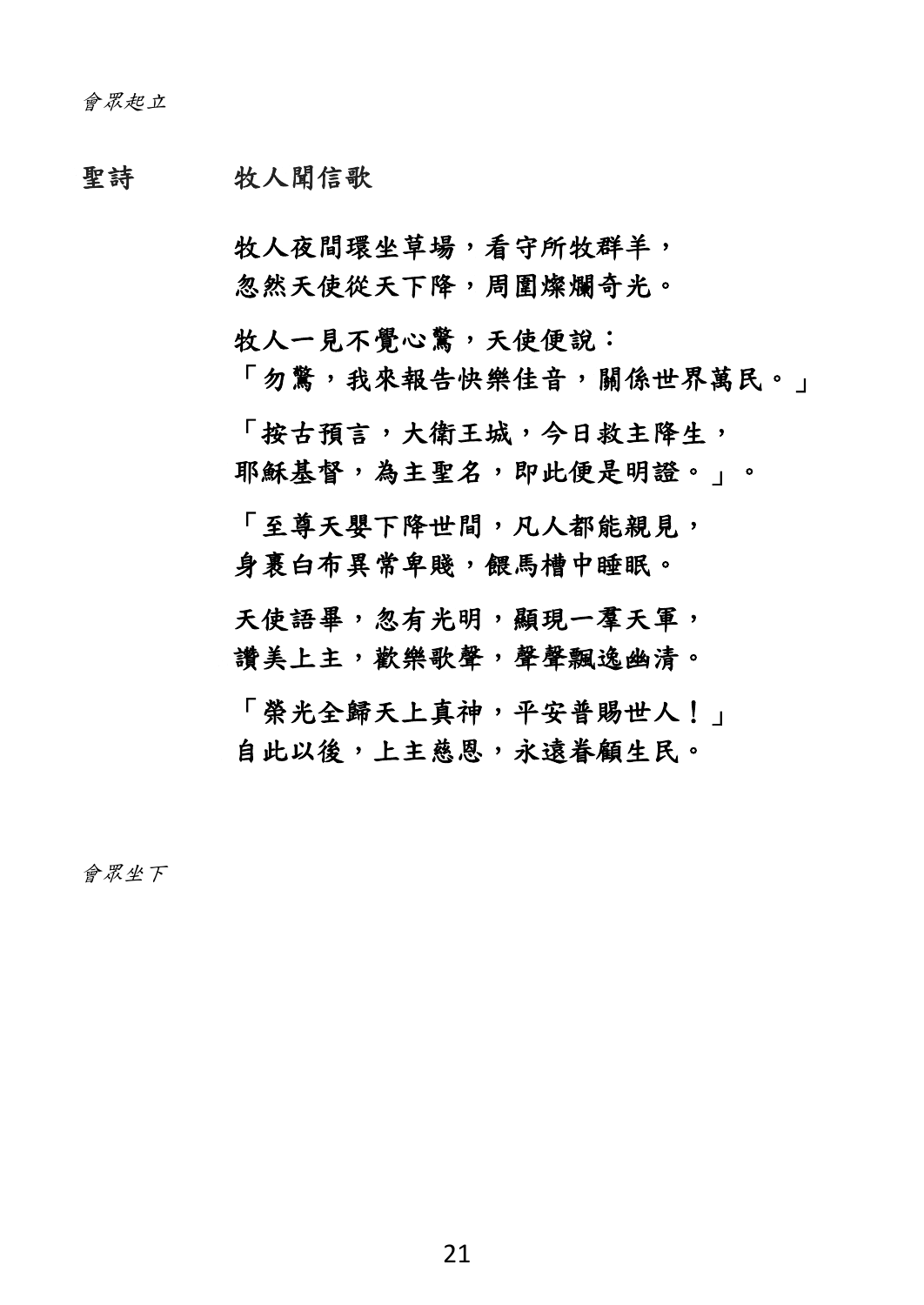*The congregation stands.*

# **Hymn While shepherds watched their flocks by night**

**While shepherds watched their flocks by night, All seated on the ground, The angel of the Lord came down, And glory shone around.** 

**"Fear not," said he, for mighty dread Had seized their troubled minds; "Glad tidings of great joy I bring To you and all mankind.** 

**"To you, in David's town, this day, Is born of David's line A Saviour, who is Christ the Lord; And this shall be the sign:**

**"The heavenly Babe you there shall find To human view displayed, All meanly wrapped in swaddling-bands And in a manger laid."**

**Thus spake the seraph, and forthwith Appeared a shining throng of angels praising God, who thus Addressed their joyful song:**

**"All glory be to God on high, And to the earth be peace; Good-will henceforth from Heaven to men Begin and never cease."** 

*The congregation sits.*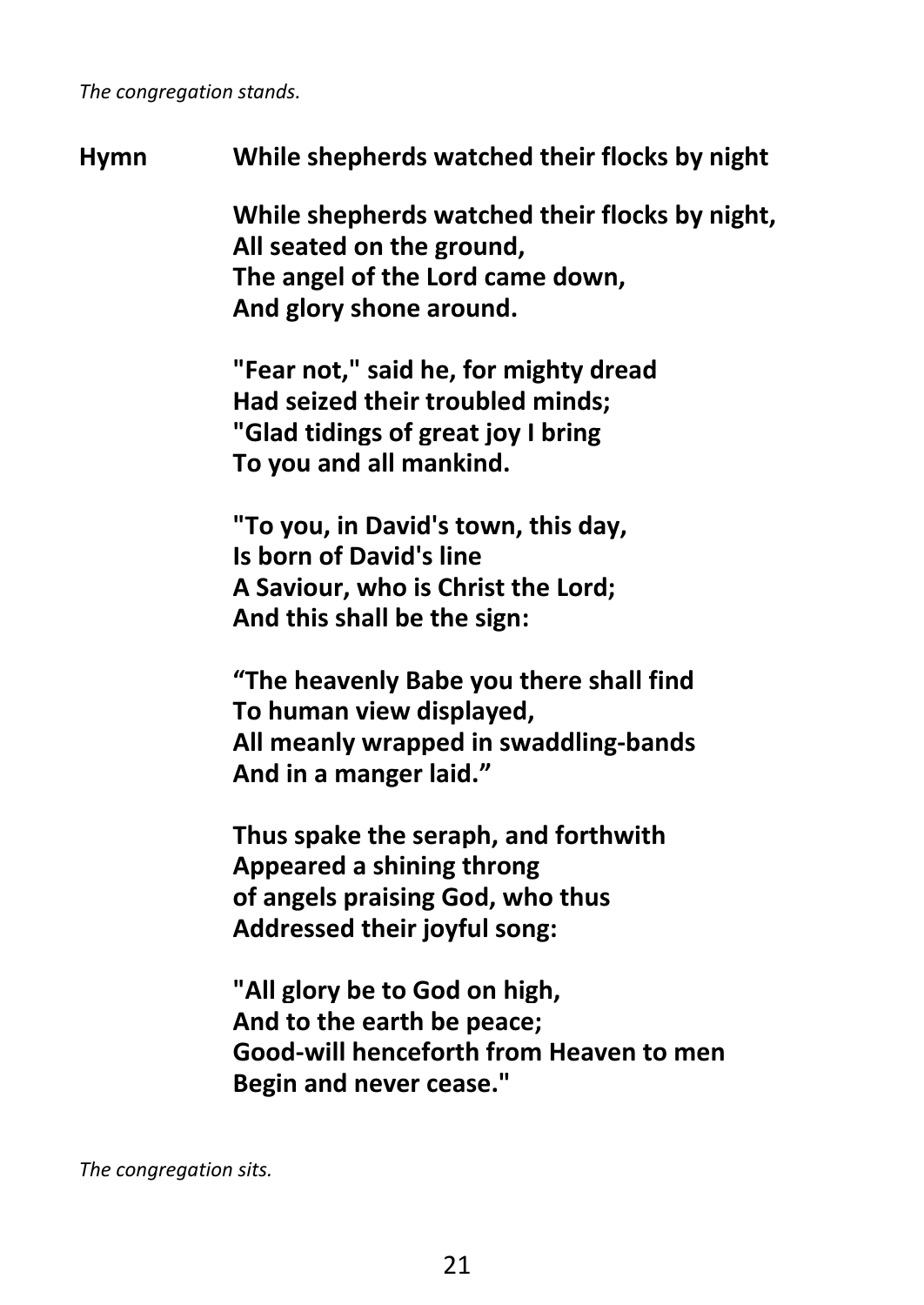## 第八次經課

景星引導智者朝拜耶穌

*(*馬太福音 *2.1-11)*

在希律作王的時候,耶穌生在猶太的伯利恆。有幾個博學之士 從東方來到耶路撒冷,說:「那生下來作猶太人之王的在哪裏? 我們在東方看見他的星,特來拜他。」希律王聽見了,就心裏 不安;耶路撒冷全城的人也都不安。他就召集了祭司長和民間 的文士,問他們:「基督該生在哪裏?」他們說:「在猶太的 伯利恆。因為有先知記著:『猶大地的伯利恆啊,你在猶大諸 城中並不是最小的;因為將來有一位統治者要從你那裏出來, 牧養我以色列民。』」於是,希律暗地裏召了博學之士來,查 問那星是甚麼時候出現的,就派他們往伯利恆去,說:「你們 去仔細尋訪那小孩子,找到了就來報信,我也好去拜他。」他 們聽了王的話就去了。忽然,在東方所看到的那顆星在前面引 領他們,一直行到小孩子所在地方的上方就停住了。他們看見 那星,就非常歡喜;進了房子,看見小孩子和他母親馬利亞, 就俯伏拜那小孩子,揭開寶盒,拿出黃金、乳香、沒藥,作為 禮物獻給他。

讀經員 這是上主的道。

## 會眾 感謝上主。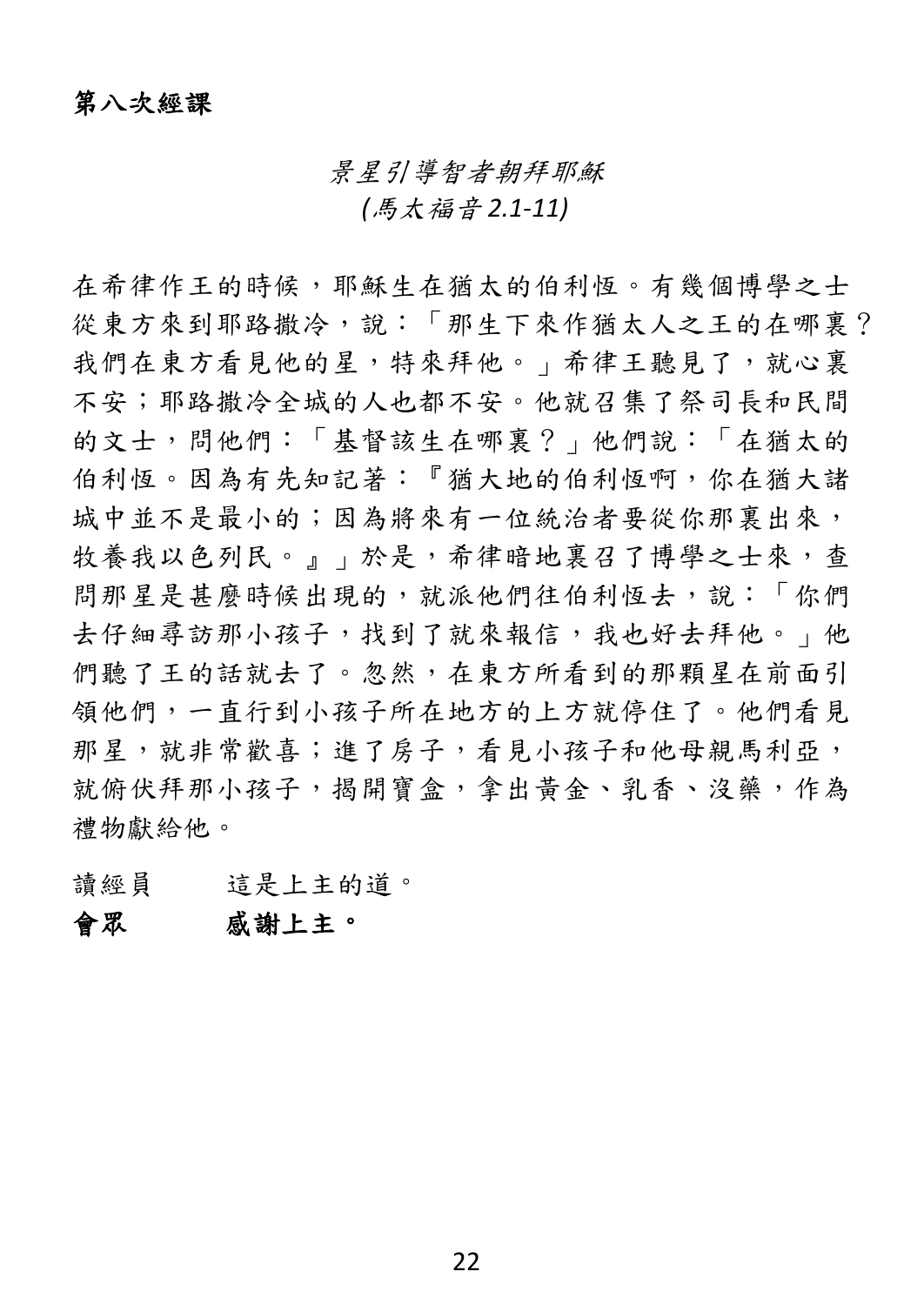# **Eighth Lesson**

*The wise men are led by the star to Jesus. (St. Matthew 2:1-11)*

In the time of King Herod, after Jesus was born in Bethlehem of Judea, wise men from the East came to Jerusalem, asking, Where is the child who has been born king of the Jews? For we observed his star at its rising, and have come to pay him homage. When King Herod heard this, he was frightened, and all Jerusalem with him; and calling together all the chief priests and scribes of the people, he inquired of them where the Messiah was to be born. They told him, In Bethlehem of Judea; for so it has been written by the prophet: And you, Bethlehem, in the land of Judah, are by no means least among the rulers of Judah; for from you shall come a ruler who is to shepherd my people Israel. Then Herod secretly called for the wise men and learned from them the exact time when the star had appeared. Then he sent them to Bethlehem, saying, Go and search diligently for the child; and when you have found him, bring me word so that I may also go and pay him homage. When they had heard the king, they set out; and there, ahead of them, went the star that they had seen at its rising, until it stopped over the place where the child was. When they saw that the star had stopped, they were overwhelmed with joy. On entering the house, they saw the child with Mary his mother; and they knelt down and paid him homage. Then, opening their treasure-chests, they offered him gifts of gold, frankincense, and myrrh.

Reader This is the word of the Lord. **All Thanks be to God.**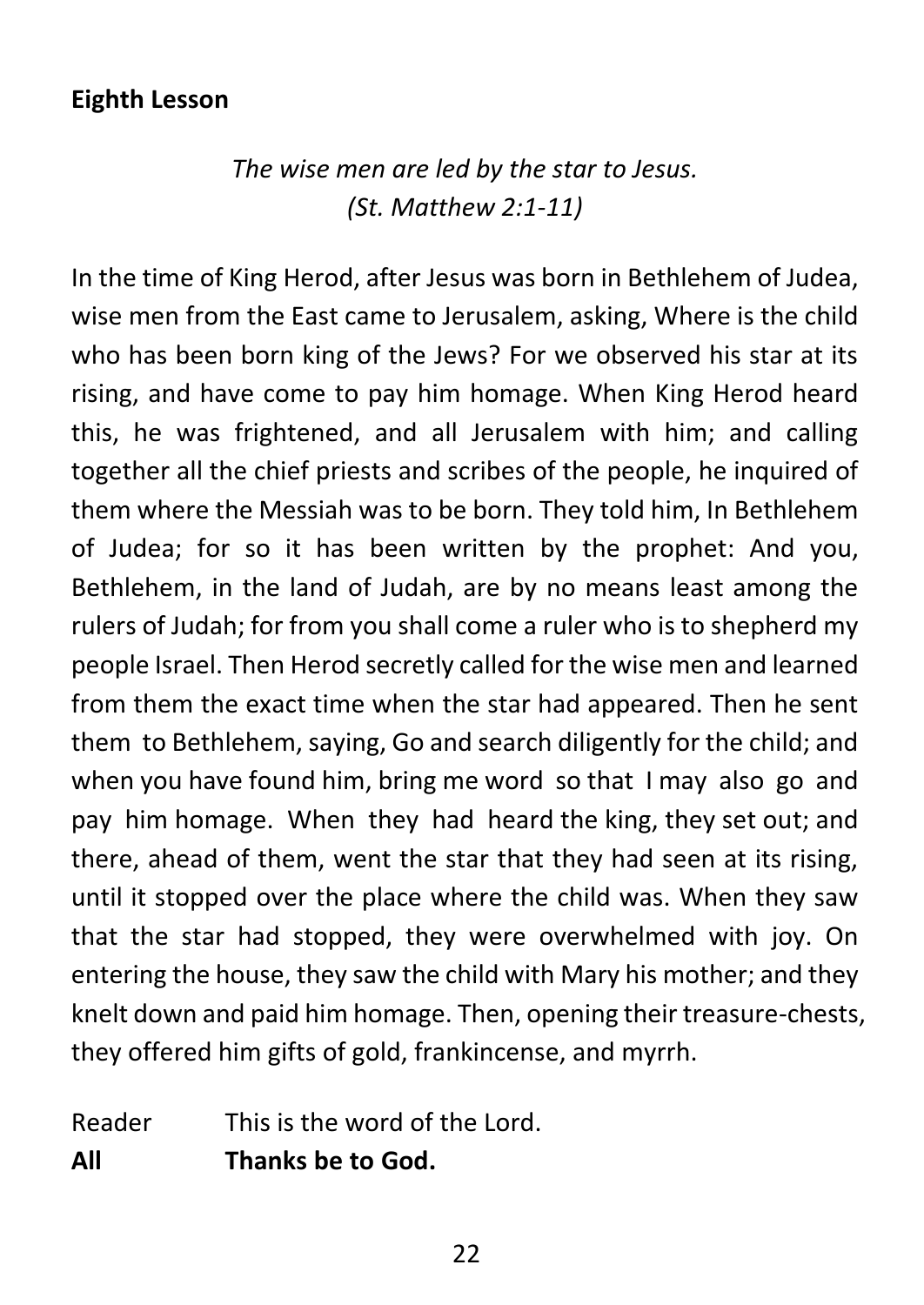# 《燭光頌》 そうしゃ こうしゃ こうしゃ 虚特

*(*中文意譯*)*

你無法去抓住水面上的微風; 不能盡數天上的星星; 不知如何描述初生嬰兒的第一聲哭聲, 亦無法量測母親的愛。

\*\*燭光、天使光、火光和星光, 在祂的搖籃上閃耀直到黎明。 榮耀歸於至高真神! 在此時天使在歌詠救世主誕生。

牧羊人和博士下跪崇拜祂, 撒拉弗圍著祂,他們將繼續夜間看守, 全地宣告祂是他們的主和救主, 但瑪利亞抱著祂,對祂唱搖籃曲。\*\*

他在伯利恆躺在馬槽裡, 我們的救贖主基督在乾草中睡著了, 上帝道成了肉身和拯救的希望, 一個嬰孩與他的母親,第一個聖誕節。\*\*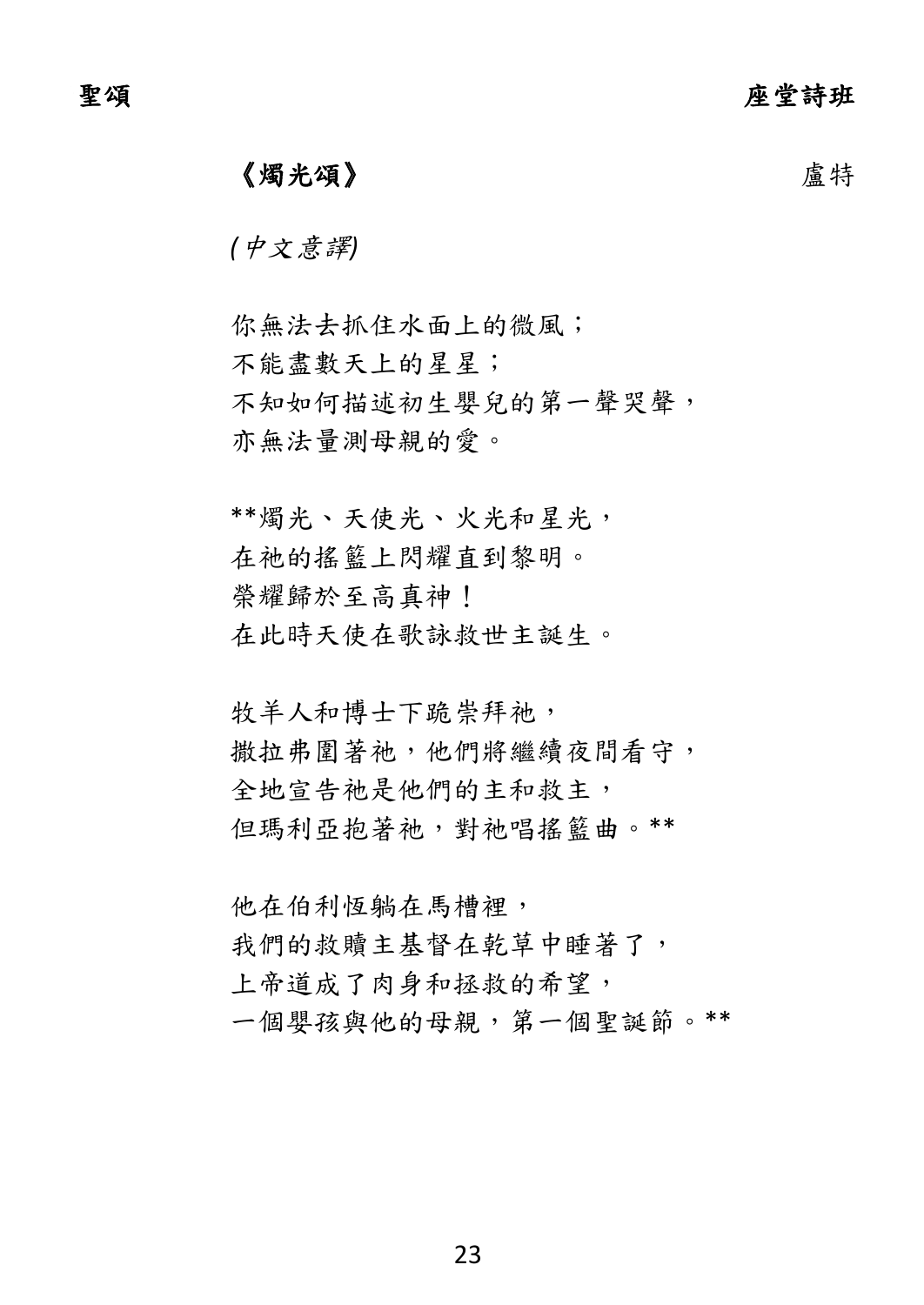## **Candlelight Carol** Candlelight Carol

How do you capture the wind on the water? How do you count all the stars in the sky? How can you measure the love of a mother? Or how can you write down a baby's first cry?

Candlelight, angel light, firelight and star-glow Shine on his cradle till breaking of dawn. Gloria, Gloria in excelsis deo! Angels are singing; the Christ child is born.

Shepherds and wise men will kneel and adore him, Seraphim round him their vigil will keep, Nations proclaim him their Lord and their Saviour But Mary will hold him and sing him to sleep.

Candlelight, angel light, firelight and star-glow Shine on his cradle till breaking of dawn. Gloria, Gloria in excelsis deo! Angels are singing; the Christ child is born.

Find him at Bethlehem laid in a manger, Christ our Redeemer asleep in the hay, Godhead incarnate and hope of salvation, A child with his mother that first Christmas Day.

Candlelight, angel light, firelight and star-glow Shine on his cradle till breaking of dawn. Gloria, Gloria in excelsis deo! Angels are singing; the Christ child is born.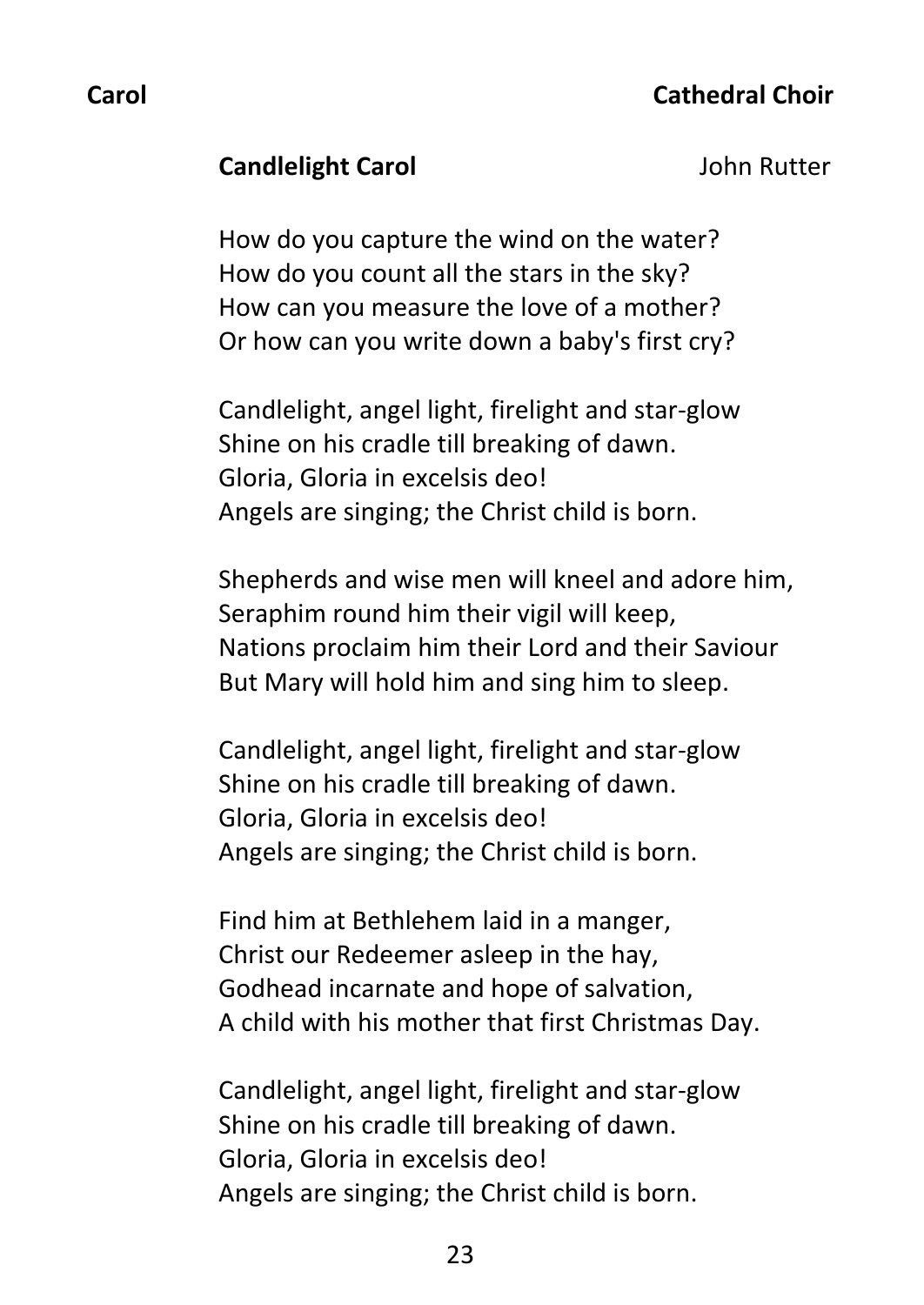## 第九次經課 福音經課

聖約翰揭示道成肉身的奧跡。

*(*約翰福音 *1.1-14)*

太初有道,道與上帝同在,道就是上帝。這道太初與上帝同 在。萬物都是藉著他造的,沒有一樣不是藉著他造的。凡被 造的,在他裏面有生命,這生命就是人的光。光照在黑暗裏, 黑暗卻沒有勝過光。有一個人,是從上帝那裏差來的,名叫 約翰。這人來是為了作見證,是為那光作見證,要使眾人藉 著他而信。他不是那光,而是要為那光作見證。那光是真光, 來到世上,照亮所有的人。他在世界,世界是藉著他造的, 世界卻不認識他。他來到自己的地方,自己的人並不接納他。 凡接納他的,就是信他名的人,他就賜他們權柄作上帝的兒 女。這些人不是從血生的,不是從情慾生的,也不是從人的 意願生的,而是從上帝生的。道成了肉身,住在我們中間, 充充滿滿地有恩典有真理,我們也見過他的榮光,正是父獨 一兒子的榮光。

讀經員 這是上主的道。

## 會眾 感謝上主。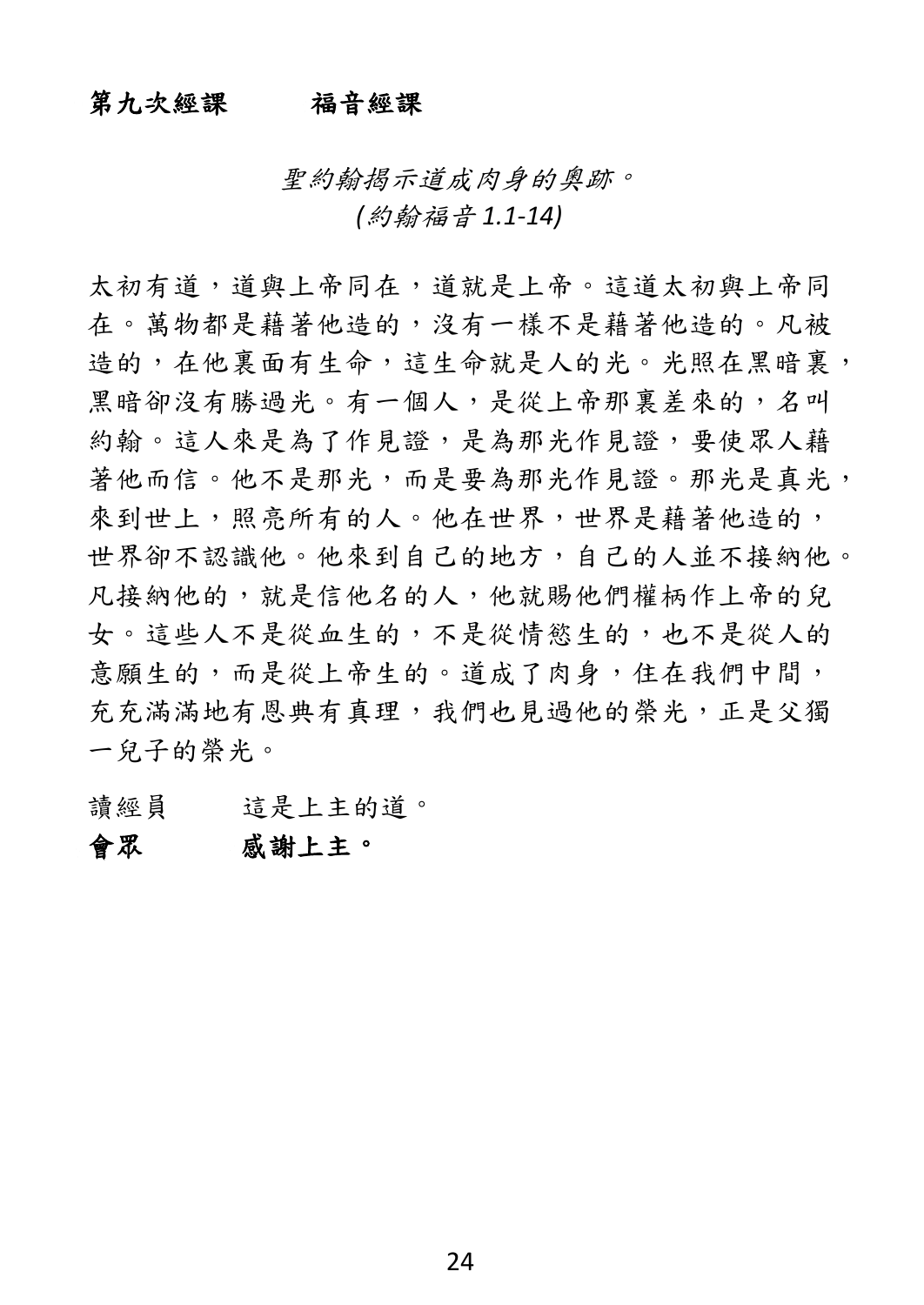# **Ninth Lesson**

# *St John unfolds the great mystery of the Incarnation. (St. John 1. 1-14)*

In the beginning was the Word, and the Word was with God, and the Word was God. He was in the beginning with God. All things came into being through him, and without him not one thing came into being. What has come into being in him was life, and the life was the light of all people. The light shines in the darkness, and the darkness did not overcome it. There was a man sent from God, whose name was John. He came as a witness to testify to the light, so that all might believe through him. He himself was not the light, but he came to testify to the light. The true light, which enlightens everyone, was coming into the world. He was in the world, and the world came into being through him; yet the world did not know him. He came to what was his own, and his own people did not accept him. But to all who received him, who believed in his name, he gave power to become children of God, who were born, not of blood or of the will of the flesh or of the will of man, but of God. And the Word became flesh and lived among us, and we have seen his glory, the glory as of a father's only son, full of grace and truth.

Reader This is the word of the Lord. **All Thanks be to God.**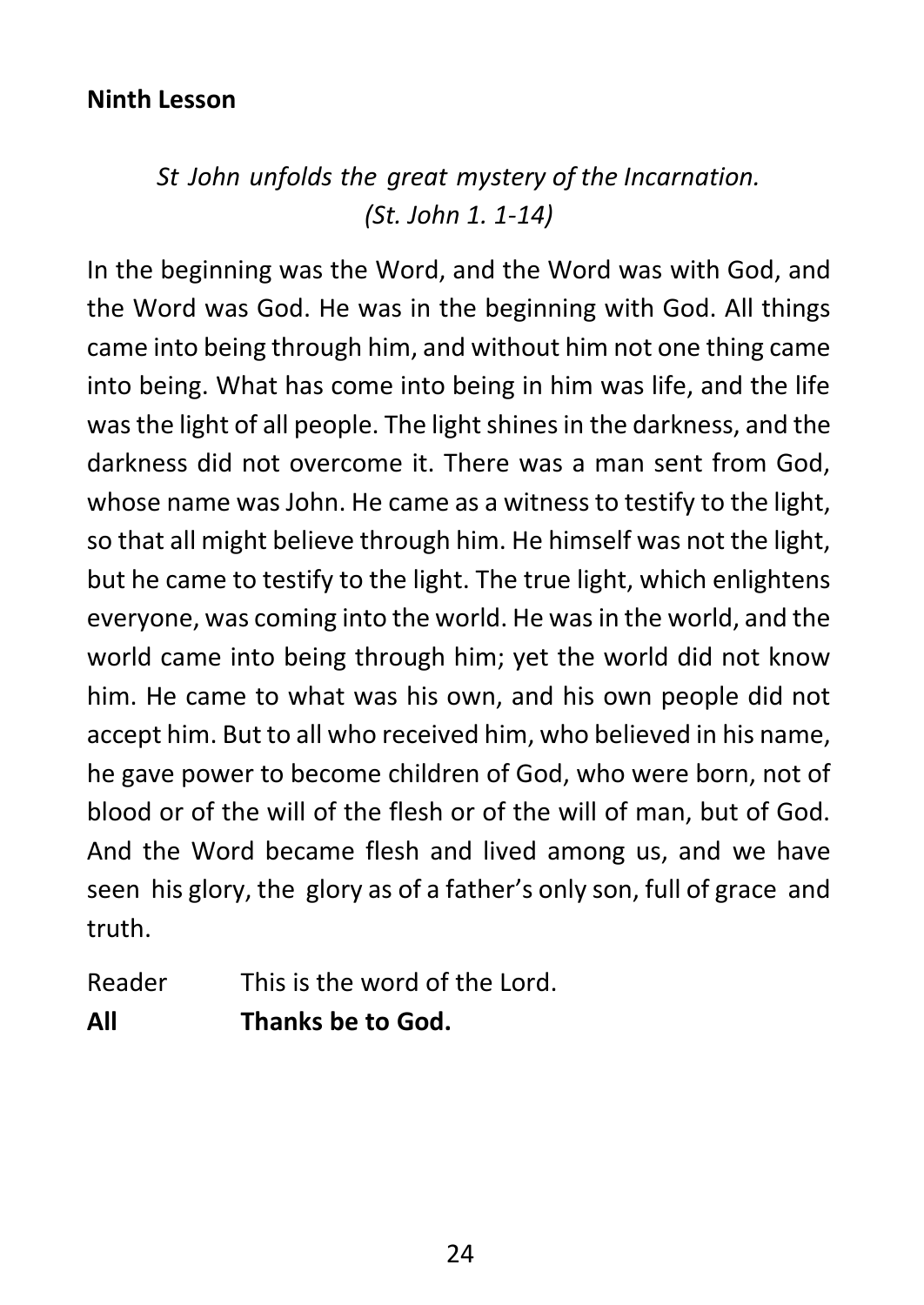## 《天使佳音》*(*中文意譯*)*

你可有聽聞天使歌聲甜美清晰的響起? 你可有看見放射明亮的景星, 就是上帝表明「基督已臨」的引記? 你可有聽到從天上帶給等待已久 虛懷的牧羊人的訊息? 「在至高之處榮耀歸與上帝!」 請聽天使們唱起喜樂之歌。 在寒冬靜寂的夜晚祂要帶著和平來臨, 彷如安祥的夜靜裡降下輕柔的雪花; 彷如清晨的太陽,祂要帶著喜樂來臨, 把整個世界充滿著輝煌的榮光。 道成肉身為馬利亞之子, 祂要帶著仁愛來臨, 在簡陋的馬廄裡我們已看見祂的降生: 「在至高之處榮耀歸與上帝!」 請聽天使們唱著: 「地上平安歸世人」。 祂將為黑暗的世界帶來新的亮光, 彷如在天上閃耀的明星;

祂將為期盼的萬國帶來新的希望,

當祂帶著純潔和仁愛來臨。

讓全地因救主的來臨而歡欣,

讓宇宙和應快樂的早晨:

「在至高之處榮耀歸與上帝!」 請聽天使們唱著:「基督已降生」, 請聽天使們唱著:「基督已降生」。

## 簡單哈利路亞 穆爾

哈利路亞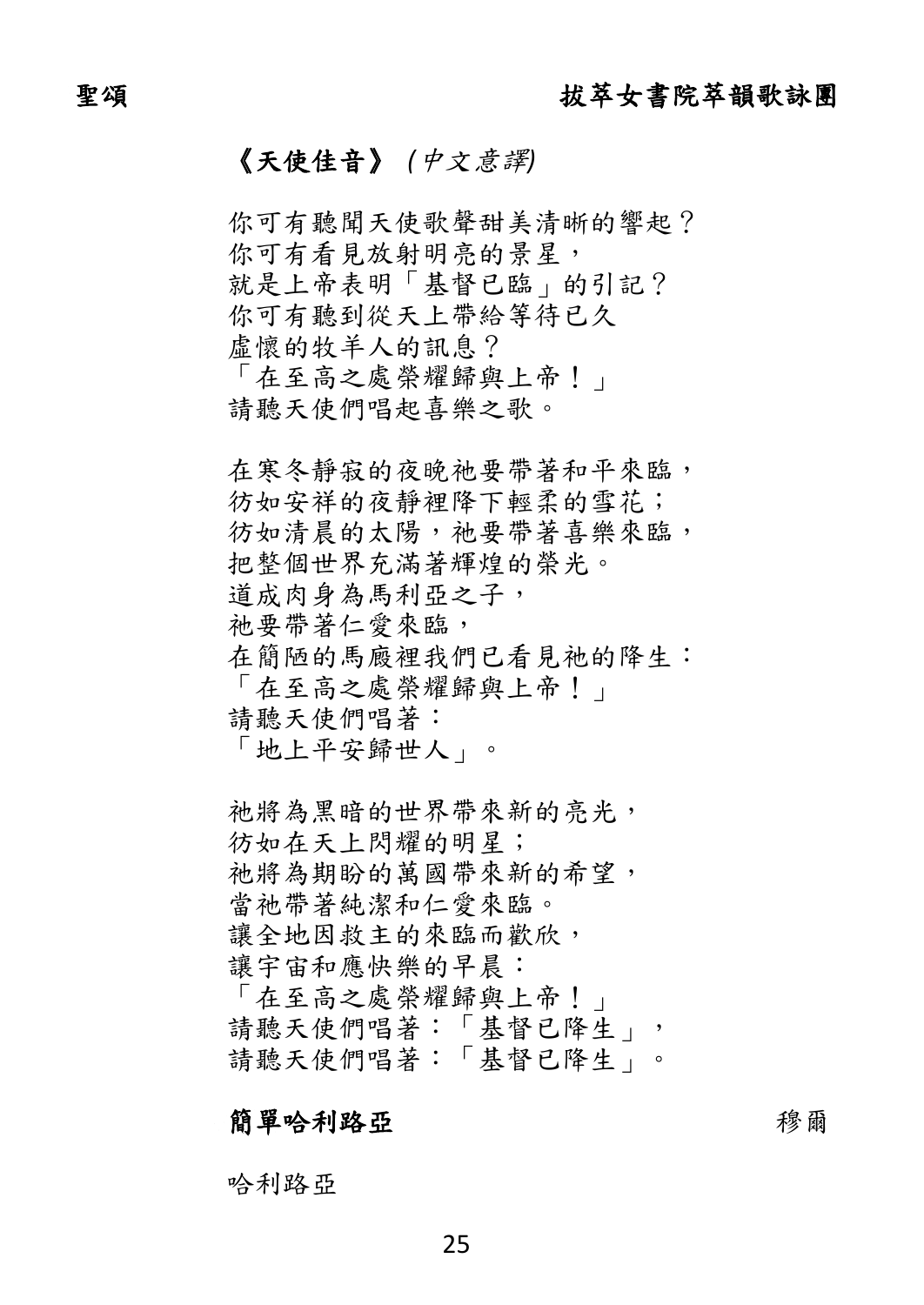**Angels' Carol Angels' Carol John Rutter** 

Have you heard the sound of the angel voices Ringing out so sweetly, ringing out so clear? Have you seen the star shining out so brightly As a sign from God that Christ the Lord is here? Have you heard the news that they bring from heaven To the humble shepherds who have waited long? Gloria in excelsis Deo, Gloria in excelsis Deo! Hear the angels sing their joyful song.

He is come in peace in the winter's stillness, Like a gentle snowfall in the gentle night; He is come in joy like the sun at morning Filling all the world with radiance and with light. He is come in love as the child of Mary; In a simple stable we have seen his birth: Gloria in excelsis Deo, Gloria in excelsis Deo! Hear the angels singing 'Peace on earth'.

He will bring new light to a world in darkness, Like a bright star shining in the skies above; He will bring new hope to the waiting nations When he comes to reign in purity and love. Let the earth rejoice at the Saviour's coming; Let the heavens answer with the joyful morn: Gloria in excelsis Deo, Gloria in excelsis Deo! Hear the angels singing 'Christ is born', Hear the angels singing 'Christ is born'.

## **Simply Alleluia Donald Moore**

Alleluia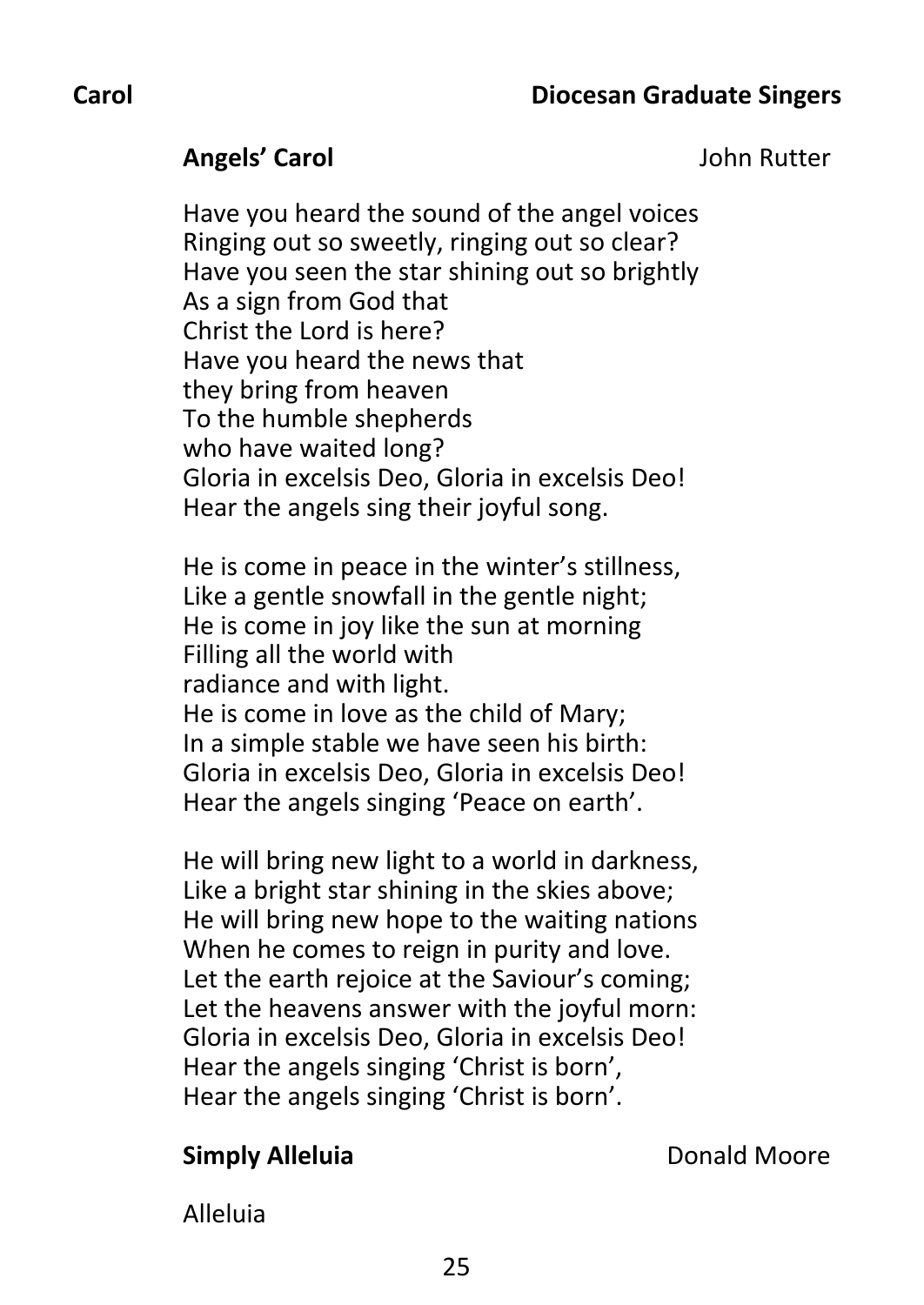會眾起立

### 奉獻詩 神賜喜樂歌

本聖誕聖跡歌述崇拜奉獻,將全數敬送與海員之家以作海員聖誕禮物之用。

願神賜君歡喜快樂,無事使你頹喪, 莫忘基督我們救主,在聖誕日下降; 當我走錯祂拯救我,遠離撒但羅網。

在野地裡有牧羊人,夜間看守群羊, 天父上帝差來天使,大好信息傳揚; 那稱為上帝獨生子,在伯利恆誕降。

那位天使對牧人說:**"**你們不要驚慌, 有一童女今日生子,祂是救世君王; 祂使那信靠祂的人,脫離撒但捆綁。**"**

普天之下,萬國萬民,同來讚美上主, 以誠以愛,互相攜手,情誼深似手足; 神聖節令基督降生,萬民蒙恩得贖。

副歌:好佳音賜平安快樂,平安快樂, 好佳音賜平安快樂。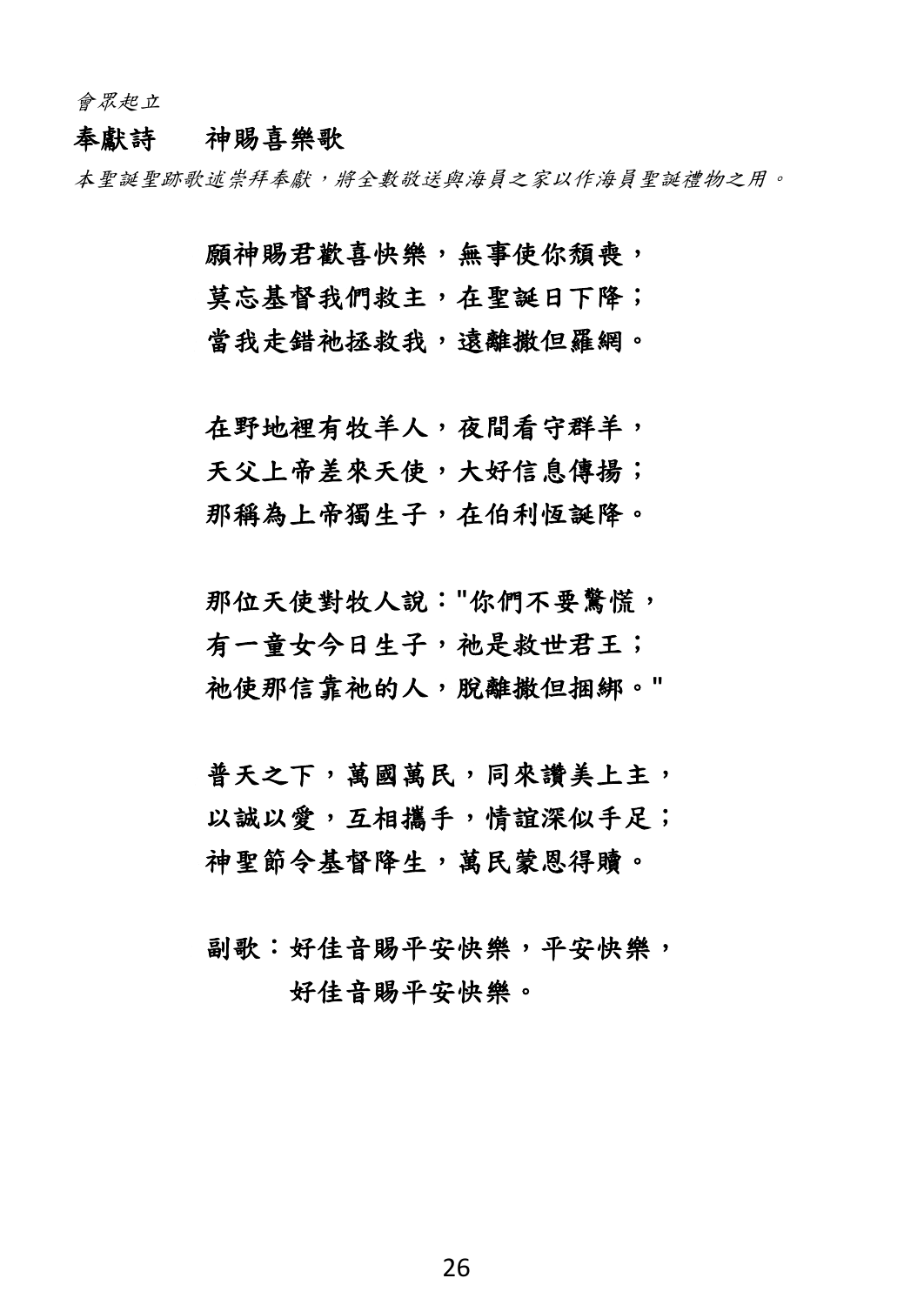*The congregation stands.*

## **Offertory Hymn God rest ye merry, gentlemen**

*During which the collection will be taken for the Chaplains' Christmas Appeal for Christmas gifts for seafarers.* 

> **God rest ye merry, gentlemen Let nothing you dismay Remember Christ, our Saviour Was born on Christmas day To save us all from Satan's power When we were gone astray. O tidings of comfort and joy, comfort and joy; O tidings of comfort and joy!**

> **From God, our Heavenly Father, A blessed angel came; And unto certain Shepherds Brought tidings of the same: How that in Bethlehem was born The Son of God by Name. O tidings of comfort and joy, comfort and joy; O tidings of comfort and joy!**

> **"Fear not then," said the Angel, "Let nothing you affright; This day is born a Saviour Of a pure Virgin bright, To free all those who trust in Him From Satan's power and might." O tidings of comfort and joy, comfort and joy; O tidings of comfort and joy!**

> **Now to the Lord sing praises, All you within this place, And with true love and brotherhood Each other now embrace, This holy tide of Christmas Doth bring redeeming grace. O tidings of comfort and joy, comfort and joy; O tidings of comfort and joy!**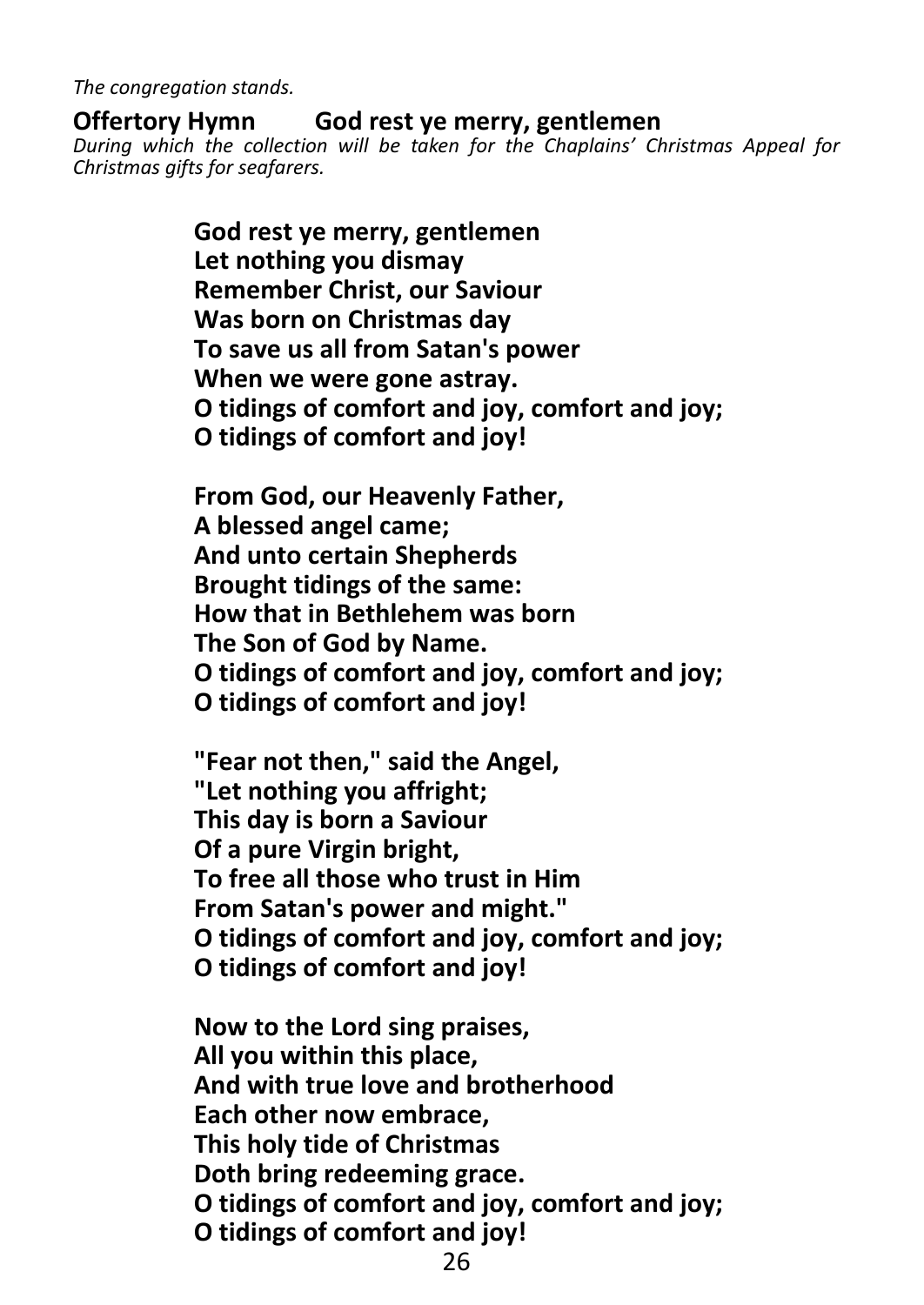祝文

主禮 願主與你們同在。

## 會眾 願主也與你同在。

主禮 我們要祈禱。

會眾坐下

上帝啊,你使我們每年守這聖節,慶祝你的獨生 聖子耶穌基督的降生時,都滿心快樂:求你使我 們懷著喜樂迎接聖子成為我們的救主時,也能坦 然無懼地面對他的審判。聖子和聖父、聖靈,惟 一上帝,永世無盡。

## 全體 阿們。

宣佈

祝福

- 主禮 基督藉著他的道成肉身降世爲人,聚集天地萬物 同歸於一,將內在的平安、美善和神聖完完全全 賜給你們,願全能的上帝聖父、聖子、聖靈,賜 福你們 ,保守你們,直至永遠。
- 全體 阿們。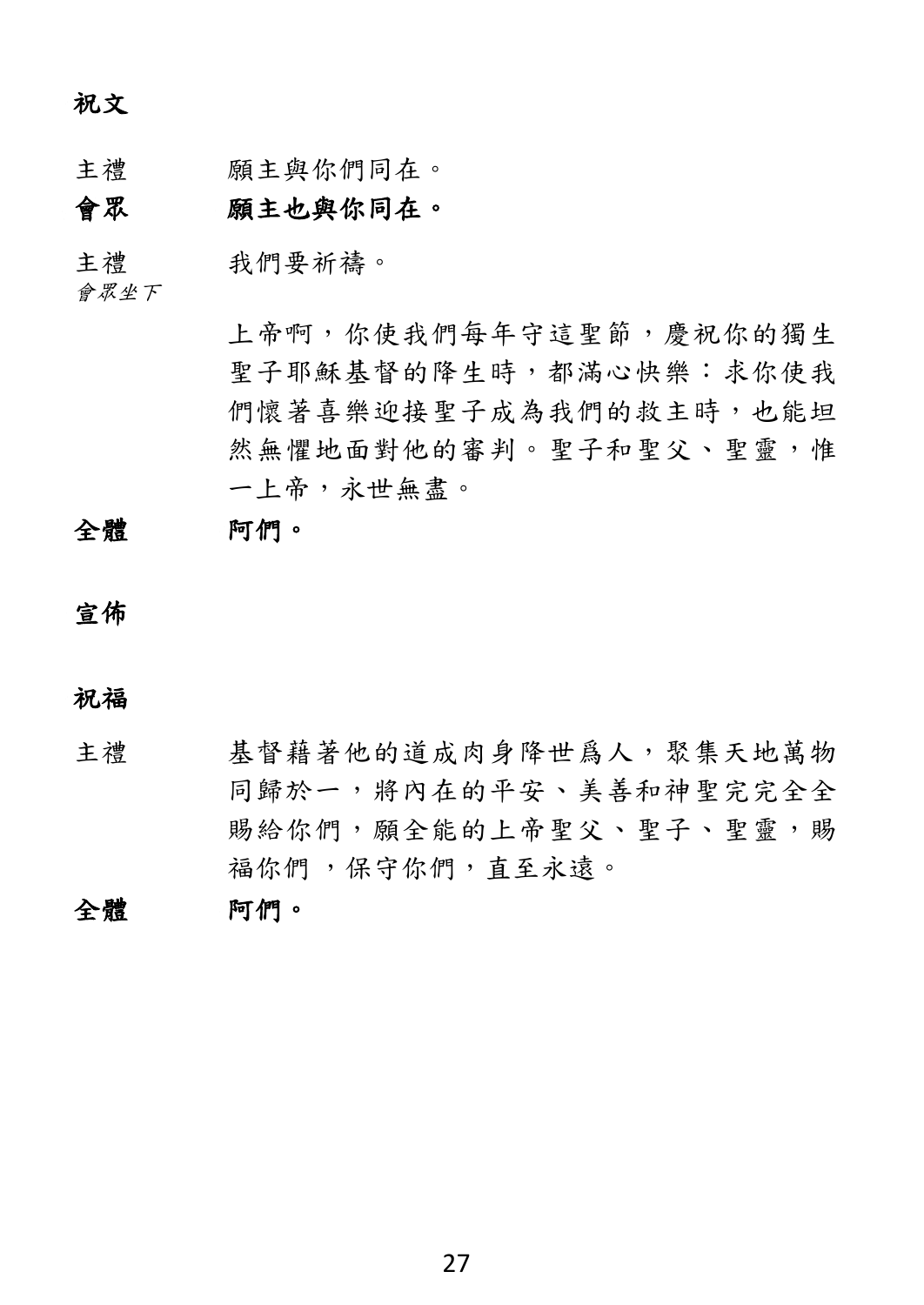# **Collect**

Celebrant The Lord be with you **All And also be with you.**

Celebrant Let us pray. *The congregation sits.*

> O God, who makest us glad with the yearly remembrance of the birth of thy only Son Jesus Christ. Grant that, as we joyfully receive him for our redeemer, so we may with sure confidence behold him when he shall come to be our judge; who liveth and reigneth with thee and the Holy Spirit, one God, world without end.

# **All Amen.**

# **Announcements**

# **The Blessing**

- Celebrant Christ who by his incarnation gathered into one things earthly and things heavenly, grant you the fullness of inward peace and goodwill and make you partakers of the divine nature; and the blessing of God almighty, the Father, the Son, and the Holy Spirit, be upon you and remain with you always.
- **All Amen.**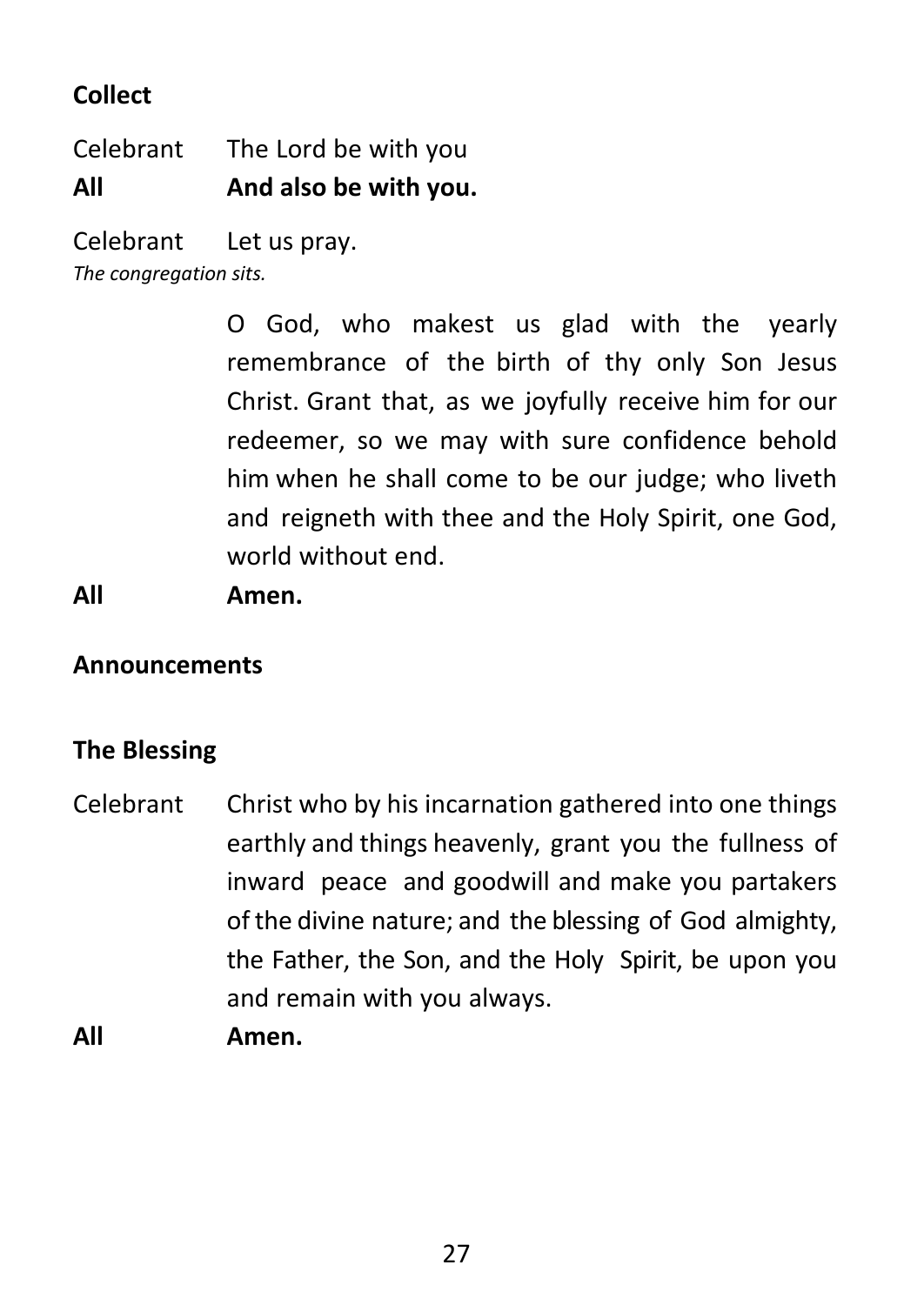結禮詩 新生王歌

聽啊!天使高聲唱,「榮耀歸與新生王; 天人從此長融洽,恩寵平安被萬方!」 起啊!萬國眾生靈,響應諸天歌頌聲; 加入天軍傳喜信,「基督生於伯利恆!」 聽啊!天使高聲唱,「榮耀歸與新生王!」

基督,諸天同頌揚,基督,千古永生王! 大展群心求臨格,普世恩光,萬眾望! 真神披上血肉體,聖道化身降塵世, 甘與凡夫同起居,大哉我以馬內利! 聽啊!天使高聲唱,「榮耀歸與新生王!」

歡迎,天降和平王!歡迎,輝煌公義光! 祂賜世人新生命,祂消痛苦,治創傷; 捨棄榮華離天上,降生奮鬥滅死亡, 消滅死亡賜再生,再生宏福萬古長! 聽啊!天使高聲唱,「榮耀歸與新生王!」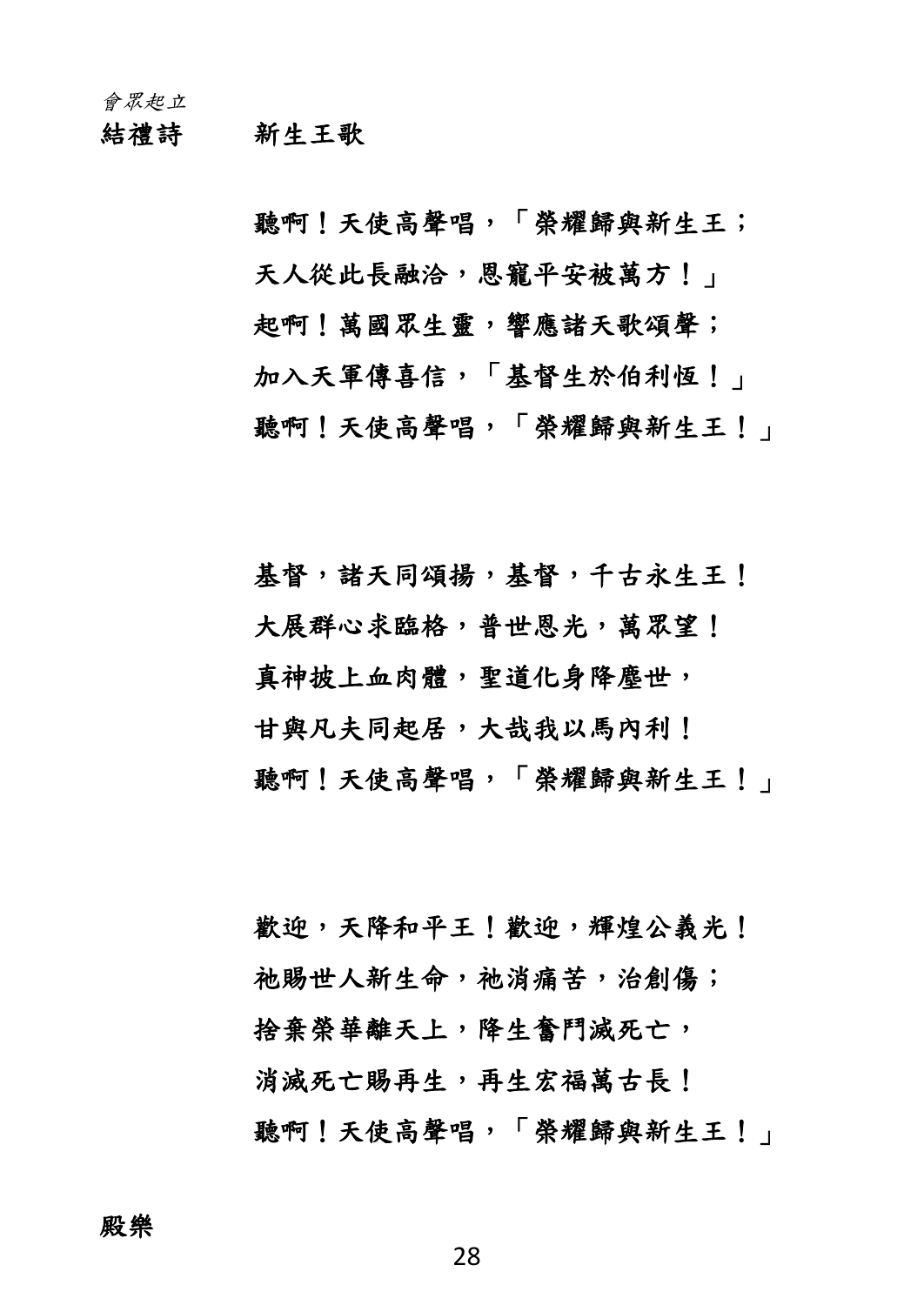*The congregation stands.*

## **Final Hymn Hark! The Herald Angels Sing**

**Hark the herald angels sing Glory to the newborn King; Peace on earth and mercy mild, God and sinners reconciled: Joyful all ye nations rise, Join the triumph of the skies, With the angelic host proclaim, Christ is born in Bethlehem. Hark! the herald angels sing Glory to the newborn King.**

**Christ, by highest heaven adored, Christ, the everlasting Lord, Late in time behold him come Offspring of a virgin's womb: Veiled in flesh the Godhead see, Hail, the incarnate Deity! Pleased as man with man to dwell, Jesus, our Emmanuel. Hark! the herald angels sing Glory to the newborn King.**

**Hail the heaven-born Prince of peace! Hail the Son of Righteousness! Light and life to all he brings, Risen with healing in his wings; Mild he lays his glory by, Born that we no more shall die, Born to raise the sons of earth, Born to give us second birth. Hark! the herald angels sing, Glory to the newborn king.**

**Postlude**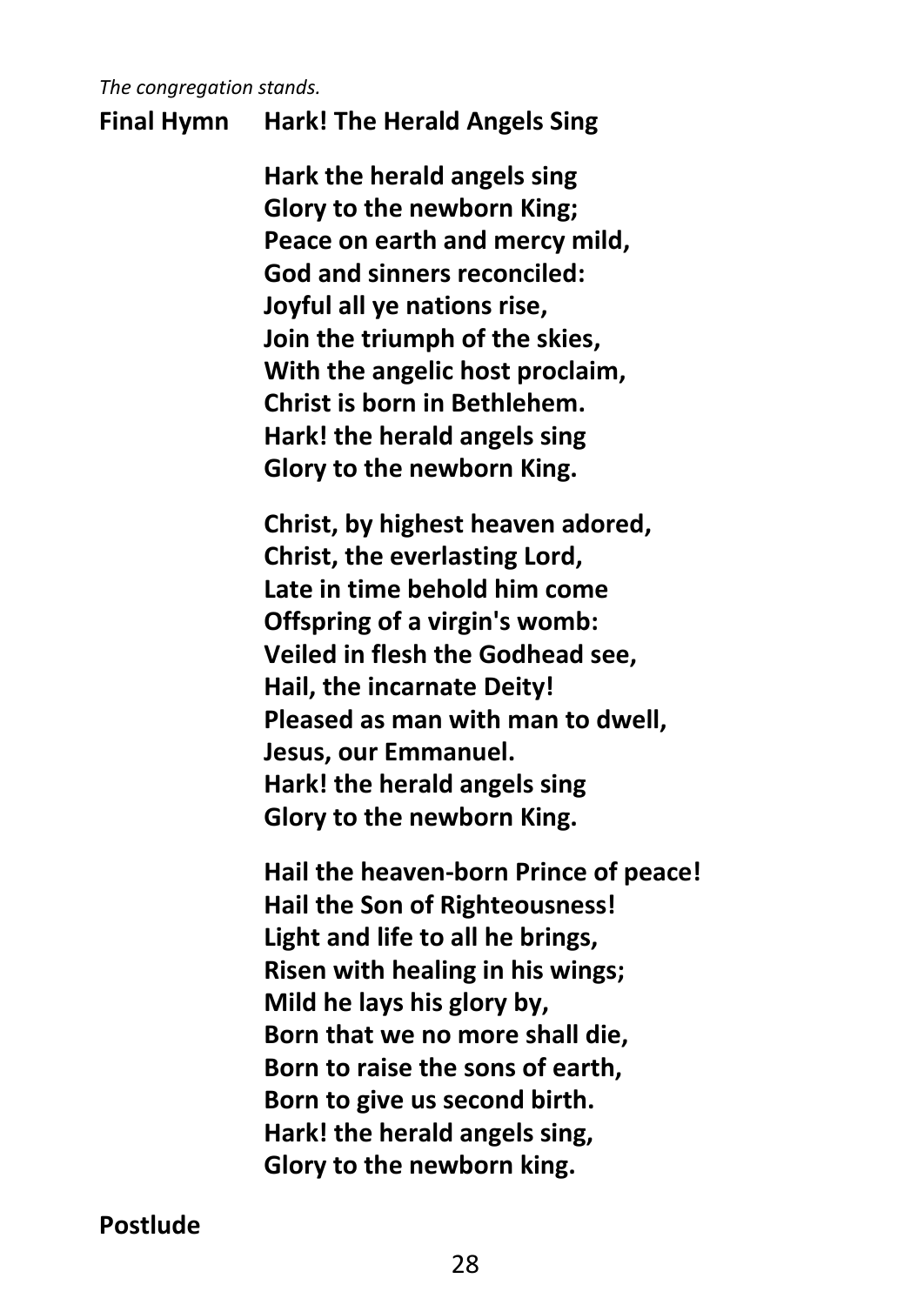### 聖工輪值人員

- 主禮︰ 苗時敏法政牧師
- 司琴: 吳庭頌弟兄
- 堂吏: 袁偉樂弟兄
- 司事長: 劉淑麗姊妹
- 司事: 陳慧晶姊妹 鄭素珍姊妹 方大偉弟兄 許惠紅姊妹 衞頌恒弟兄
- 擴音室: 衞國強弟兄
- 伴奏︰ 拔萃男女舊生室樂團
- 指揮: 周業昌
- 詩班: 拔萃女書院萃韻歌詠團 拔萃男書院舊生合唱團 諸聖座堂詩班
- 指揮: 蔣陳紅梅姊妹 周業昌 李志權弟兄
- 鋼琴伴奏︰ 曾昭珍姊妹 簡日華
- 長笛︰ 王珮珊
- 獨唱: 蔣頌賢姊妹

29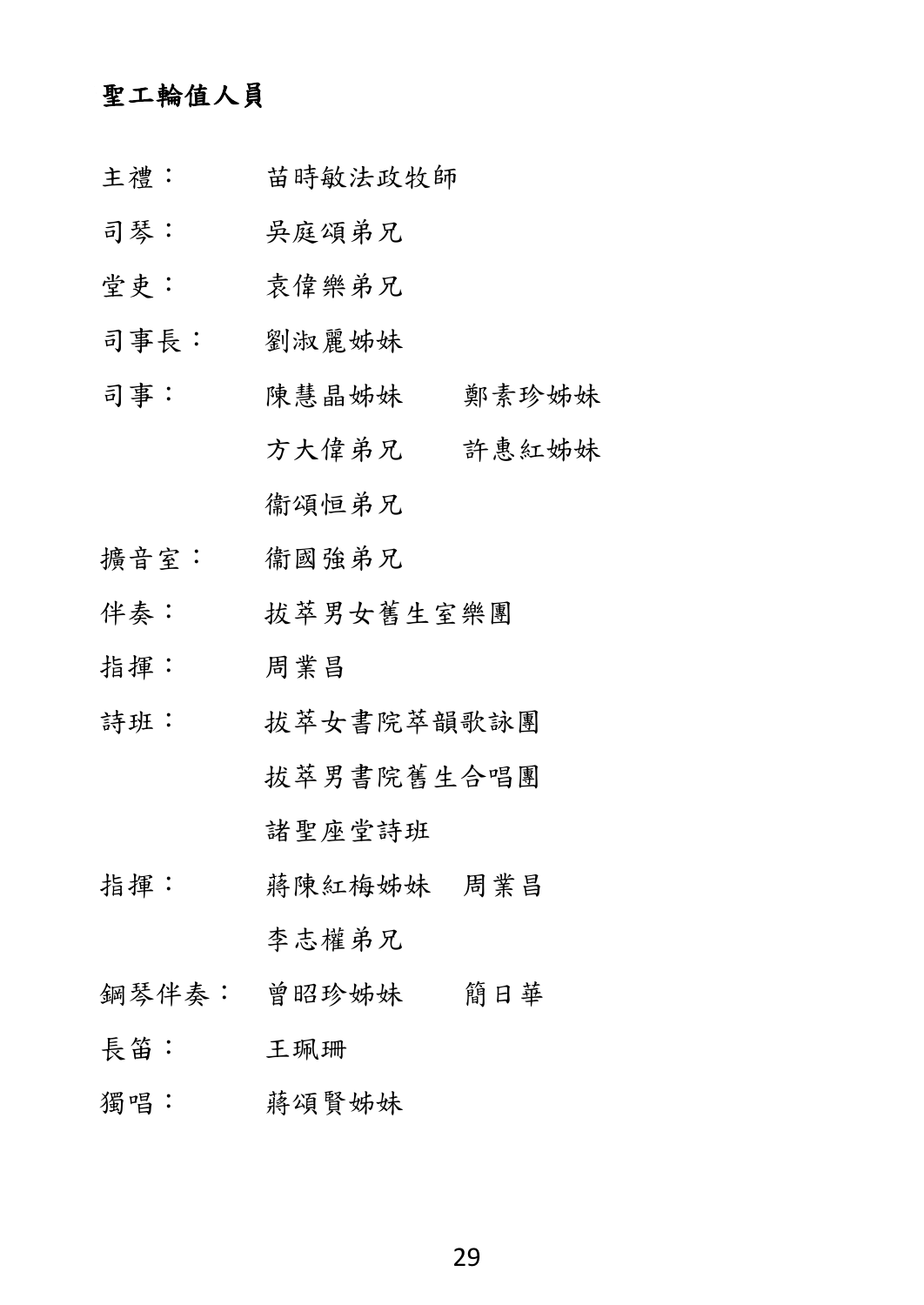# **Roster**

| Celebrant:         | The Revd Canon Stephen Miller     |                    |  |
|--------------------|-----------------------------------|--------------------|--|
| Organist:          | <b>Andy Ng</b>                    |                    |  |
| Verger:            | <b>James Yuen</b>                 |                    |  |
| <b>Head Usher:</b> | <b>Fanny Lau</b>                  |                    |  |
| Ushers:            | <b>Phoebe Chan</b>                | Estella Cheng      |  |
|                    | David Fong                        | Hazel Hui          |  |
|                    | John Wai                          |                    |  |
| <b>PA Control:</b> | Delson Wai                        |                    |  |
| Orchestra:         | Diocesan Alumni Chamber Orchestra |                    |  |
| Conductor:         | <b>Markus Chow</b>                |                    |  |
| Choir:             | Diocesan Graduate Singers         |                    |  |
|                    | <b>DSOBA Choir</b>                |                    |  |
|                    | All Saints' Cathedral Choir       |                    |  |
| Conductors:        | Christina Chiang                  | <b>Markus Chow</b> |  |
|                    | <b>Martin Lee</b>                 |                    |  |
| Piano:             | Jennifer Tsang                    | Kan Yick Wah       |  |
| Flute:             | Bessie Wong                       |                    |  |
| Soprano Solo:      | <b>Esther Chiang</b>              |                    |  |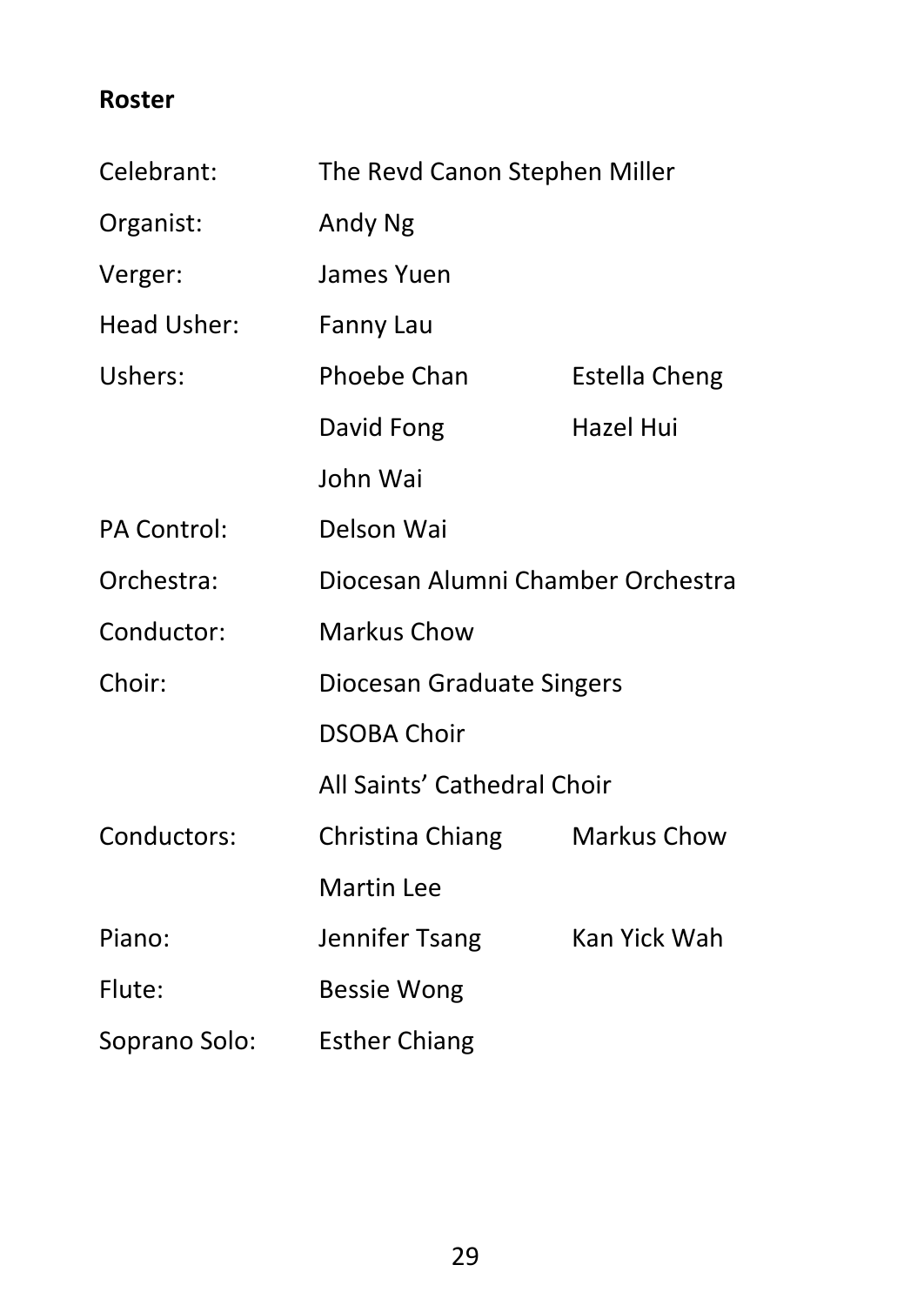## 讀經員

第一次經課(英語) 創世紀 3:8-14 Ms Tilde Hjermind (Chaplain's Assistant, Danish Seamen's Church)

第二次經課(普通話)創世紀 22:15-18 林佩珊姊妹

第三次經課(英語) 以賽亞書 9:2, 6, 7 范樂加 (Lay Advisor, Mission to Seafarers)

第四次經課(普通話)以賽亞書 11:1-9 實哲弟兄

第五次經課(英語) 路加福音 1:26-38 本来 戴鵠天 (Assistant Chaplain, Mission to Seafarers)

第六次經課(粤語) 路加福音 2:1-7 到肇弟兄

第七次經課(英語) 路加福音 2:8-17 彭雅妮 (Chaplain's Assistant, Mission to Seafarers)

第八次經課(粵語) 馬太福音 2:1-11 秦慧儀姊妹

福音經課(英語) 約翰福音 1:1-14 The Revd Gustav Jacobsson (Pastor in Charge, Church of Sweden)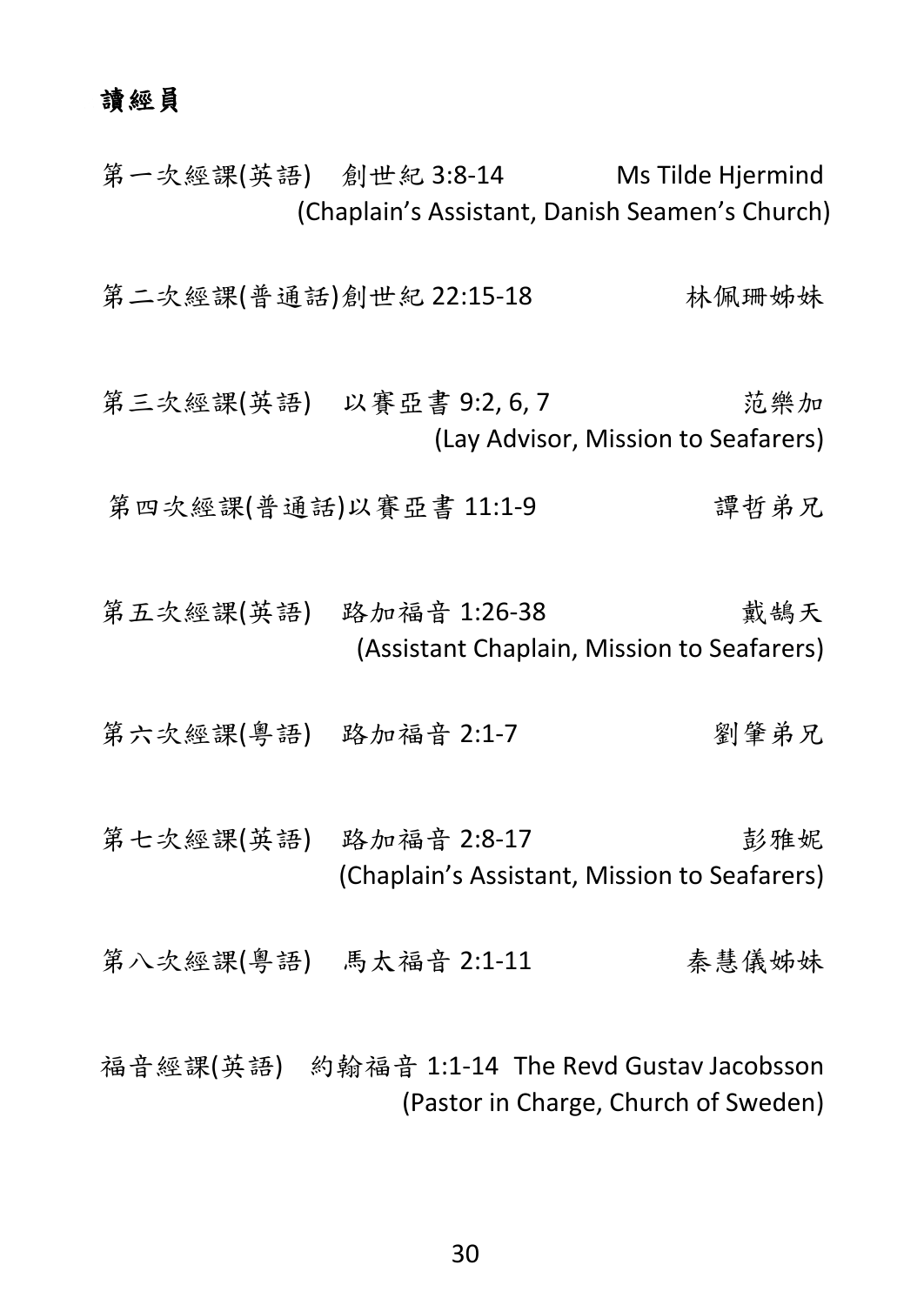**Readers**

First Lesson(English) Genesis 3:8-14 Ms Tilde Hjermind (Chaplain's Assistant, Danish Seamen's Church) Second Lesson(Mandarin) Genesis 22:15-18 Ms Connie Lam Third Lesson(English) Isaiah 9:2, 6, 7 Capt Luca Ferrerio (Lay Advisor, Mission to Seafarers) Fourth Lesson(Mandarin) Isaiah 11:1-9 Mr Tam Chit Fifth Lesson(English) Luke 1:26-38 Mr Justin Davis (Assistant Chaplain, Mission to Seafarers) Sixth Lesson(Cantonese) Luke 2:1-7 Mr Lau Siu Seventh Lesson(English) Luke 2:8-17 Ms Elizabeth Bleynat (Chaplain's Assistant, Mission to Seafarers) Eighth Lesson(Cantonese) Matthew 2:1-11 Ms Winnie Chen Ninth Lesson(English) John 1:1-14 The Revd Gustav Jacobsson (Pastor in Charge, Church of Sweden)